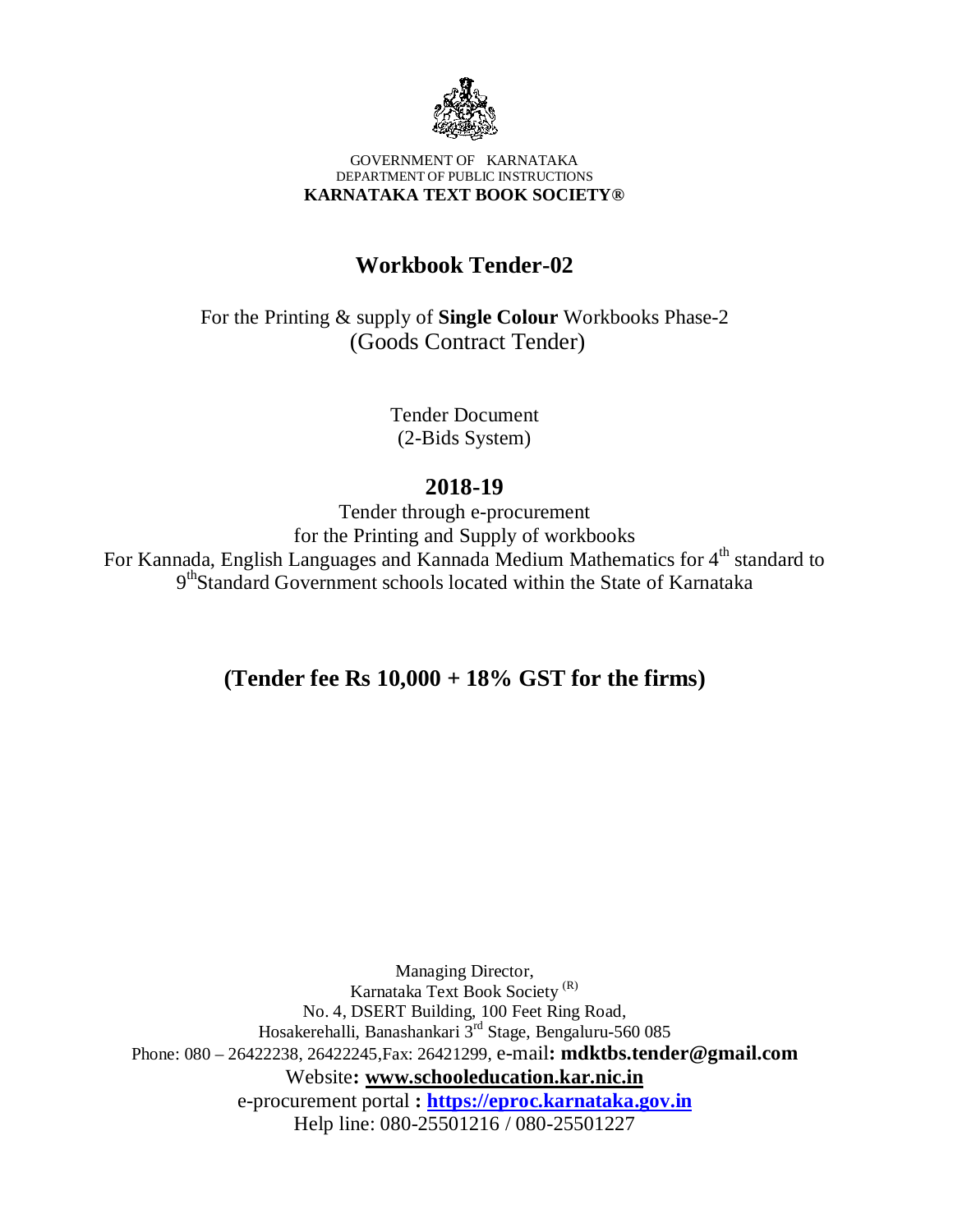# **Index**

| SI No           | <b>Particulars</b>                                                                 | Page No         |
|-----------------|------------------------------------------------------------------------------------|-----------------|
| $\mathbf{1}$    | Cover Page                                                                         | 1               |
| $\overline{2}$  | Index                                                                              | $\overline{2}$  |
| $\overline{3}$  | Section 1<br>: Notification                                                        | $\overline{3}$  |
| $\overline{4}$  | Section 1<br>: Bid schedule                                                        | $\overline{4}$  |
| $\overline{5}$  | Section 1<br>: Brief Description of KTBS & Scope of work                           | $\overline{5}$  |
| $\overline{6}$  | Section 1: Instruction to Bidders                                                  | $6 - 7$         |
| $\overline{7}$  | Section 2 : Information to Bidders                                                 | $8 - 15$        |
| 8               | Section 3 : Qualification criteria                                                 | $16 - 18$       |
| $\overline{9}$  | Section 4 : Evaluation of Price Proposal                                           | 19              |
| 10              | Section 5 : Bidding Schedule                                                       | $\overline{2}0$ |
| $\overline{11}$ | Section 6: General Conditions of Contract                                          | $21 - 30$       |
| $\overline{12}$ | Section 7 : Special Conditions of Contract                                         | $31 - 33$       |
| 13              | Section 8 : Quality Parameters                                                     | 34-36           |
| 14              | Section 9 : Schedule of Place of delivery                                          | $37 - 42$       |
| 15              | Section 10 : Schedule of Requirements                                              | $43 - 46$       |
| 16              | Appendix - 1: Format for Power of Attorney                                         | 47              |
| $\overline{17}$ | Appendix $-2$ : Format for letter of proposal                                      | 48              |
| $\overline{18}$ | Appendix - 3 : Details of Bidder                                                   | 49              |
| $\overline{19}$ | Appendix - 4 : Format for Anti-collusion certificate                               | 50              |
| 20              | Appendix - 5 : Format for Performance Security                                     | $51 - 52$       |
| $\overline{21}$ | Appendix - 6 : Format for Undertaking of being a Printer                           | 53              |
| 22              | Appendix - 7 : Format for Statement of Experience                                  | $\overline{54}$ |
| $\overline{23}$ | Appendix - 8: Format for Statement of Financial Capability                         | $\overline{55}$ |
| $\overline{24}$ | Appendix - 9 : Format for Statutory Auditors Certificate for<br>Project Experience | 56              |
| 25              | Appendix -10 : Format for infrastructure Capability                                | $57 - 58$       |
| 26              | Appendix -11: Format for Bidder declaration regarding his<br>Capacity              | 59              |
| 27              | Appendix -12 : Declaration of work completion                                      | 60              |
| 28              | Appendix -13 : Declaration by bidder                                               | $\overline{61}$ |
| 29              | Appendix -14 $\overline{$ :<br>Penalty for Deviation in Quality.                   | 62              |
| 30              | Mill certificate<br>Appendix -15 :                                                 | 63              |
| $\overline{31}$ | Format for Delivary Challan<br>Appendix -16 :                                      | 64              |
| 32              | Appendix -17 :<br>Paper quantity approved by DPS                                   | 65              |
| 33              | Appendix -18 :<br>Contract Form                                                    | 66-67           |
| $\overline{34}$ | Appendix -19:<br><b>Bid Form</b>                                                   | 68              |

 **Sd/-** Managing Director Karnataka Text Book Society®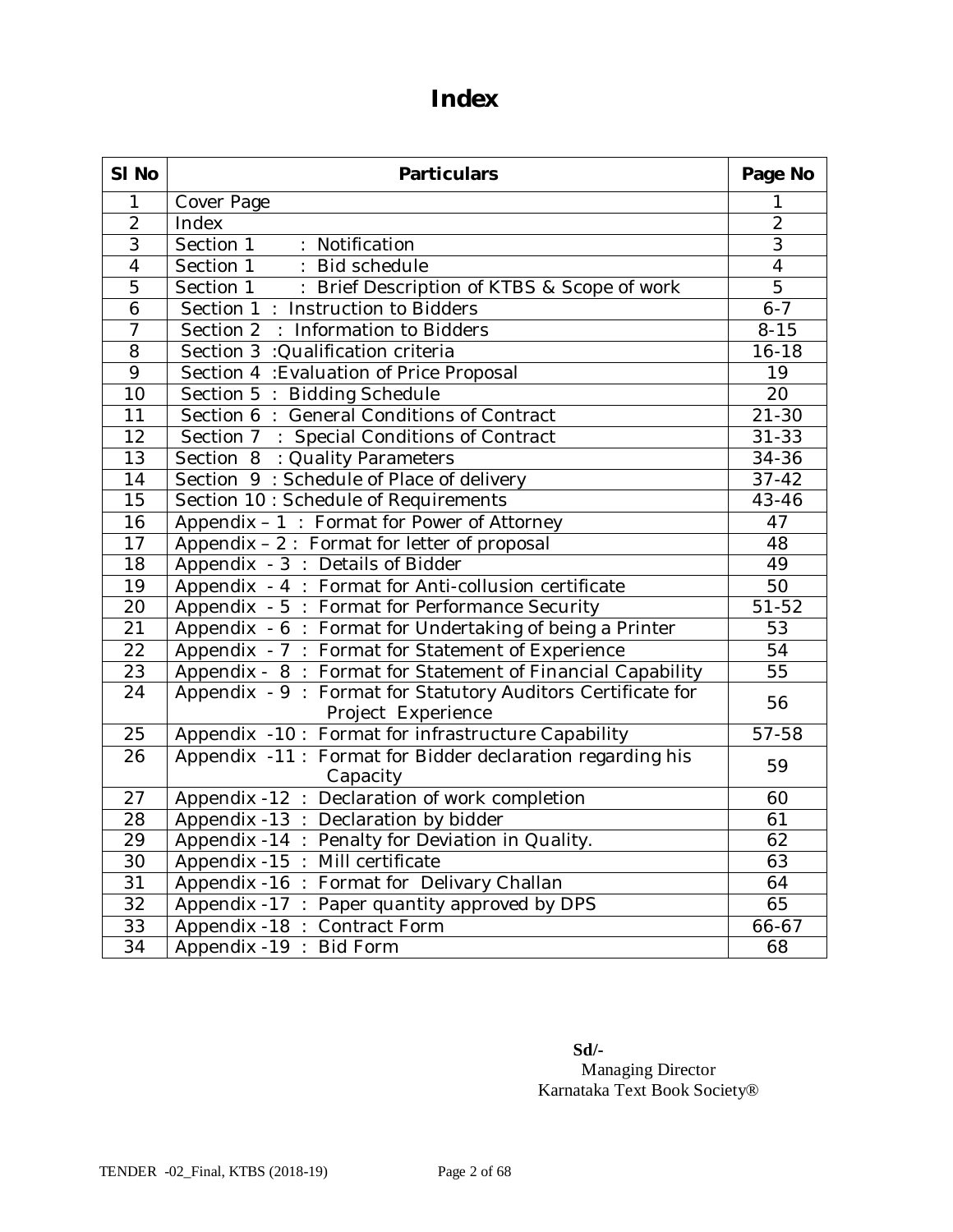# **SECTION – 1**



#### **GOVERNMENT OF KARNATAKA** DEPARTMENT OF PUBLIC INSTRUCTION **KARNATAKA TEXT BOOK SOCIETY ®**

**Phone**: 080 – 26422238, 26422245, **No. 4, DSERT Building, 100 Feet Ring Road Fax**: 26421299 **Fax**: 26421299 **Hosakerehalli, Banashankari 3<sup>rd</sup> Stage**<br>**e-mail id** : mdktbs.tender@gmail.com **Bengaluru** - 560085 **e-mail id** : [mdktbs.tender@gmail.com](mailto:mdktbs.tender@gmail.com) Bengaluru – 560085<br> **No:** A7/KTBS/WB P-2-Tender-02/30/2018-19 **Dated: 02/07/2018 No:** A7/ KTBS/WB P-2-Tender-02/30/2018-19

#### **TENDER NOTIFICATION**

(e- Procurement)

Tenders are invited under Two Bid System on Government of Karnataka e-procurement platform from eligible printers having Infrastructure as stipulated in the Tender Document within the States of Karnataka, Maharashtra, Andhra Pradesh, Telangana, Tamil Nadu, Pondicherry, Kerala & Goa to print and supply **about 74.12lakhs** of Workbooks from classes 4<sup>th</sup> to 9<sup>th</sup>Classesof Government Schools located in the State of Karnataka for the year **2018-19**.

| <b>E-procurement portal address</b> | https://eproc.karnataka.gov.in |
|-------------------------------------|--------------------------------|
| <b>Portal Help line</b>             | 080-25501216 / 080-25501227    |

There are in all **17** titles of Workbooks to be printed, which have been grouped Under **Schedule of requirement** in Combination of Districts Total of **8** packages are made**,** for bidding as mentioned here under.

| <b>Tender</b>                                            | Date of the         | <b>Particulars</b>                                                                                                                                             | <b>EMD</b> prescribed<br>in lakhs of Rs. |
|----------------------------------------------------------|---------------------|----------------------------------------------------------------------------------------------------------------------------------------------------------------|------------------------------------------|
| <b>Notification No.</b>                                  | <b>Notification</b> |                                                                                                                                                                |                                          |
| <b>No:</b> A7/ KTBS/WB<br>P-2-Tender-<br>$02/30/2018-19$ | 02-07-2018          | Package-1to 8<br>All these packages contain the work books in<br>the size of $1/4^{\text{th}}$ Crown i.e., 18.3*24.5cms and<br>to be printed in Single Colour. | 2.00                                     |

 $\triangleright$  Detailed tender document is available separately in the e-portal and are also published for reference in the department website **[www.schooleducation.kar.nic.in.](http://www.schooleducation.kar.nic.in.)**

 The last date for submission of Tender is **17/07/2018**before **17.30 hrs**. The pre-qualification bids (Technical bid) will be opened online on **19/07/2018**at**10.00 hrs**. Online through e-procurement portal. No separate intimation in this regard will be given individually.

 $\triangleright$  The financial bids of only those bidders who satisfy pre-qualification criteria upon evaluation will be opened on specified date mentioned in tender document.

> **Managing Director, Karnataka Text Book Society.**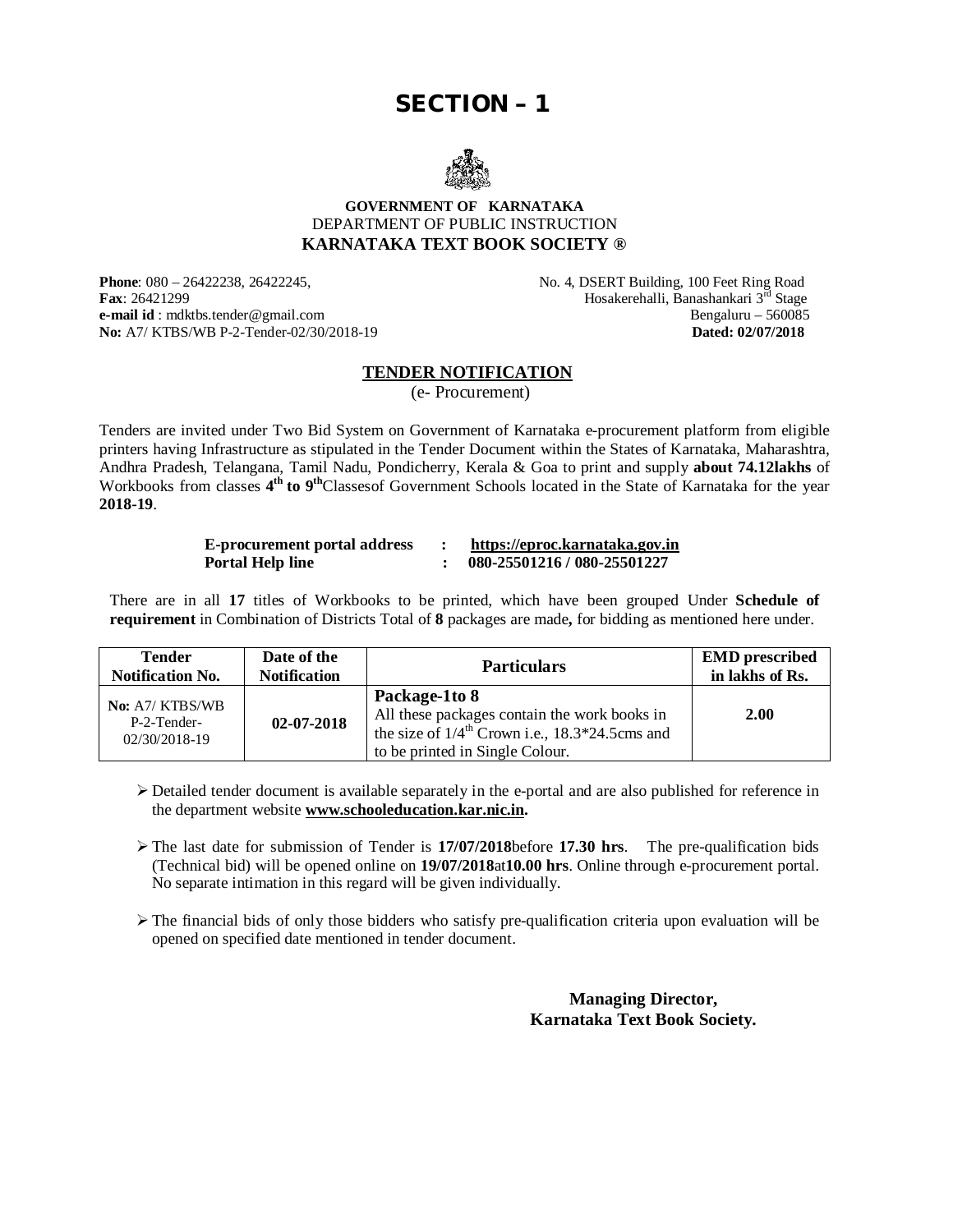## **BID SCHEDULE**



## **GOVERNMENT OF KARNATAKA**

Office of the Managing Director , The Karnataka Text Book Society<sup>(R)</sup>, No. 4, DSERT Building, 100 Feet Ring Road,Hosakerehalli, Banashankari 3rd Stage, Bengaluru-560 085 **Phone Nos. 080-26422238, 080-26422245 FAX: 26421299**

## **Bid schedule**

### FOR PRINTING AND SUPPLY OF **SINGLE COLOUR** WORKBOOKS TO BLOCK EDUCATIONAL OFFICE'S (BEO'S)LOCATED IN KARNATAKA STATE

#### **SCHEDULE**

#### **(Two Bid system)**

| Sl. No         | <b>Particulars</b>                             | <b>Particulars</b>                       |  |
|----------------|------------------------------------------------|------------------------------------------|--|
| 1              | <b>Bid Reference</b>                           | Notification No: A7/ KTBS/WB P-2-Tender- |  |
|                |                                                | 02/30/2018-19.                           |  |
|                |                                                | Dated: 02/07/2018                        |  |
| $\overline{2}$ | Online Availability of Bid Document            | 03/07/2018                               |  |
| 3              | Bidding document available on the<br>site till | 17/07/2018, 17.30 hrs                    |  |
| $\overline{4}$ | <b>Last Date for submission of Bids</b>        | 17/07/2018, 17.30 hrs                    |  |
| 5              | Pre bid meeting                                | Online queries will be verified.         |  |
| 6              | Time and Date of opening:                      |                                          |  |
|                | <b>Technical Bid</b>                           | 19/07/2018, 10.00 hrs                    |  |
|                | <b>Financial Bid</b>                           | On or after 23/07/2018, 10.00 hrs        |  |
| 7              | Opening of Bids                                | Online through e-procurement portal      |  |
| 8              | <b>Address for Communication</b>               | The Managing Director,                   |  |
|                |                                                | Karnataka Textbook Society®              |  |
|                |                                                | No.4, DSERT Building,                    |  |
|                |                                                | 100 Ft Ring Road, BSK III Stage,         |  |
|                |                                                | Bengaluru - 560 085                      |  |
|                |                                                | Karnataka State, India.                  |  |

 $\triangleright$  Bids must be accompanied by bid security (EMD) and Tender Document Fee amount as specified under clause **1.2.1** of **Section 1**.

 $\triangleright$  Bids will be opened online through e-procurement portal. No separate intimation in this regard will be given individually.

 $\triangleright$  In the event of the date specified for bid submission and opening being declared as a holiday for Karnataka Textbook Society, opening of bids will be on the following working day at the scheduled time.

 $\triangleright$  The opening of financial bid date mentioned above is only tentative. Actual bid will be opened only after finalization of technical bid.

 $\blacktriangleright$ 

**Managing Director Karnataka Text Book Society® Bengaluru**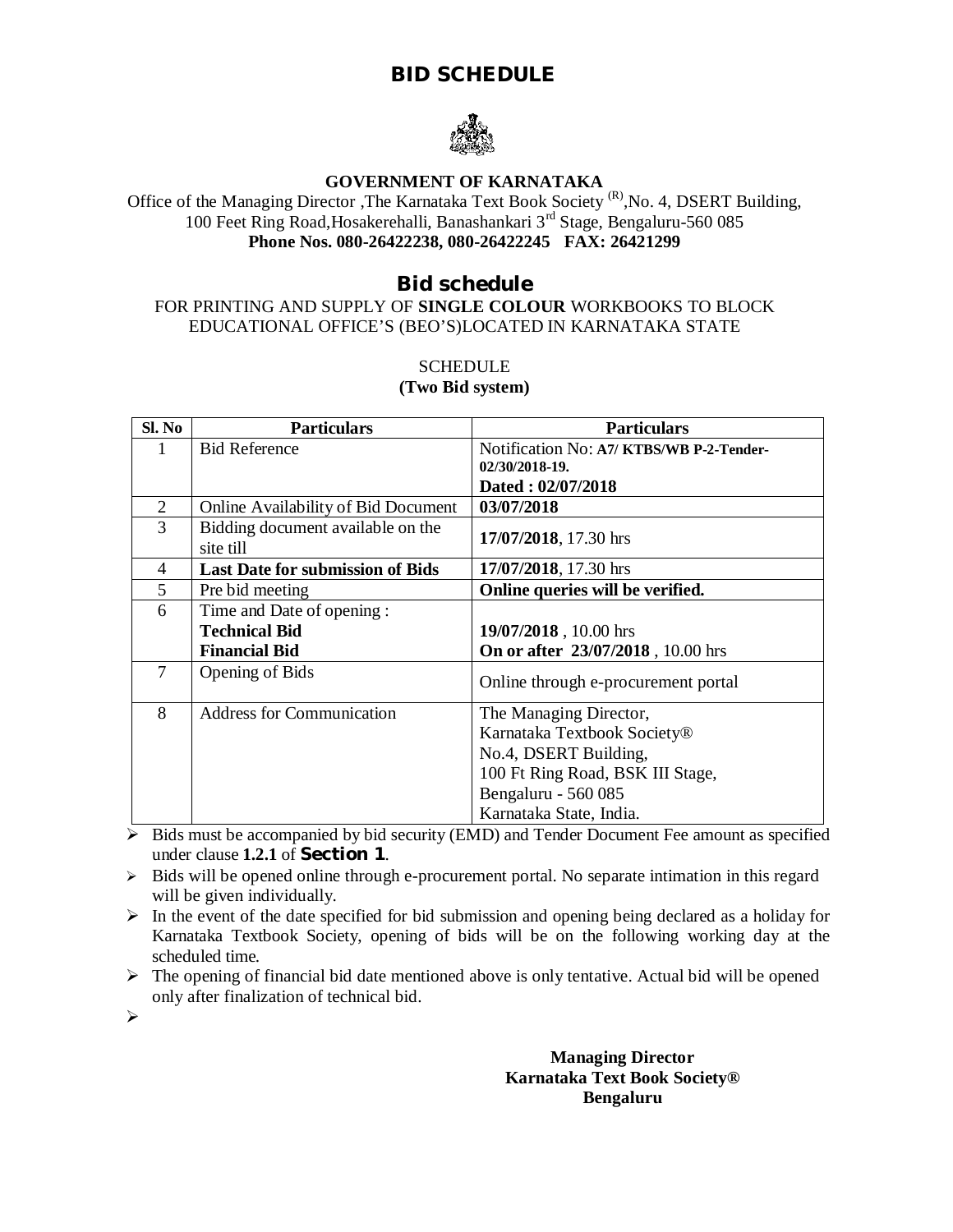## **A BRIEF DESCRIPTION**

## **INTRODUCTION**

- $\triangleright$  The Karnataka Textbook Society® herein after referred to as `The Society` is registered under the Societies Act 1960, functioning under the Education Department, Government of Karnataka. The Society is wholly financed by the Government of Karnataka.
- $\triangleright$  The objective of the Society is to provide quality Textbooks to Primary and Secondary School students of the schools across the state of Karnataka in accordance with the Rules.
- Free textbooks are provided to 1<sup>st</sup> to 10<sup>th</sup> Standard students of all government schools and 9<sup>th</sup> &  $10<sup>th</sup>$  class students of all Aided Schools as per the Government policy and to  $1<sup>st</sup>$  to  $8<sup>th</sup>$  Standard students of all aided schools as sponsored under the project of Sarva Shikshana Abhiyana (SSA), Karnataka .
- $\triangleright$  Sale Textbooks are provided to all students of unaided schools in Karnataka.
- $\triangleright$  As per the Government and Department Directions Other Supporting Learning and teaching materials will be printed and supplied as per the needs.
- This is a tender for printing and supply of workbooks for the students studying inclass**4 th to**  9<sup>th</sup>in government schools located in Karnataka state under free category for the academic year 2018-19.

## **SCOPE OF WORK**

- About 27.11lakhs children are studying in<sup>4th</sup> to 9<sup>th</sup>classes in government primary and high schools in Karnataka. The tendered work books will be distributed to these students free of cost during the academic year 2018-19.A total of **74.12** lakh workbooks are required to be printed and supplied. These workbooks are to be supplied to the office of all **204** Block Educational Officers (BEO) as mentioned in **Section-9**, who in turn has to distribute well in time to the schools in their jurisdiction before the commencement of the academic year.
- $\triangleright$  The successful bidder is responsible to enter into an agreement with KTBS. He should procure the paper and shall provide the information about the same to the KTBS and the certifying agency appointed by the Society viz. **the Director of Printing, Stationery & Publications, Government of Karnataka, Bengaluru hitherto called as DPS.** Print and supply Free Categories of workbooks to BEO's as mentioned in **Section-9** after getting quality certification by the officials appointed by DPS.
- $\triangleright$  The successful bidder is also responsible and accountable for all the printing and supply process throughout the contract period. He has to chalk out the programme of work/ route map/ time schedule from the date of commencement of work and up to the completion of the work and intimate the same to the purchaser along with the contract agreement.

#### **1.3DOCUMENTS**

The tender document has been divided into different sections as mentioned in the Index.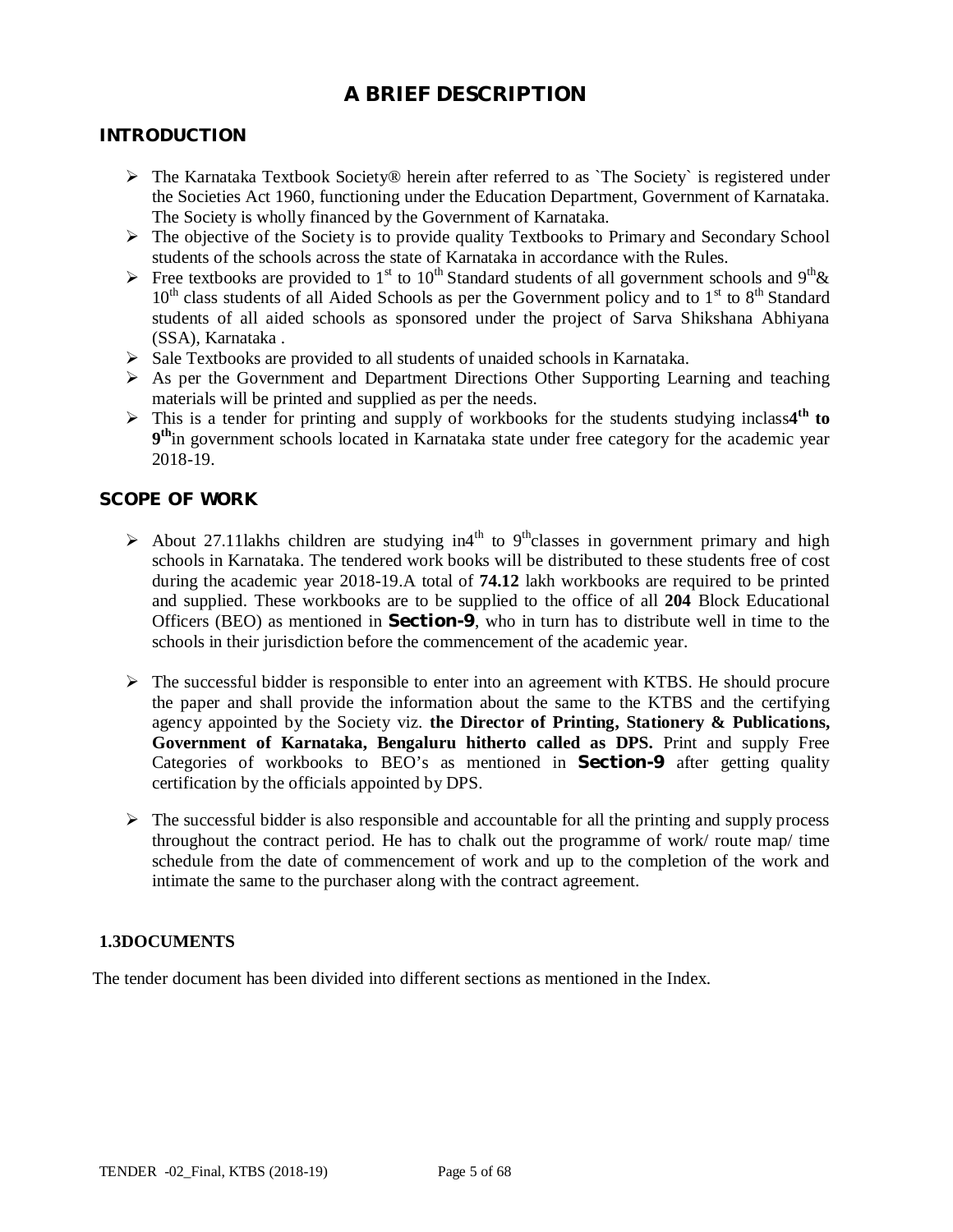## *INSTRUCTION TO BIDDERS*

## **1.1. INTRODUCTION AND BACKGROUND**

- 1.1.1 Government is distributing workbooks in free category to the students of all the government schools studying in classes4<sup>th</sup>to 9<sup>th</sup>across the state of Karnataka.
- 1.1.2 In pursuance of this objective, the Karnataka Textbook Society® of Government of Karnataka invites open tenders from interested parties for the printing and supply of free category of workbooks to BEO's as per Distribution points mentioned in **Section-9**. Interested parties ("Bidders") are invited to submit detailed Bids.
- 1.1.3 The Bids would be evaluated on the basis of the evaluation criteria set out in this document in order to identify the successful Bidder. In order to do so, the Purchaser himself or his authorized representative may inspect the premises of the bidder.
- 1.1.4 The Successful Bidder would then have to enter into an Agreement with The Managing Director, KTBS, and perform the obligations as stipulated there, in respect of the Project. The Draft Contract form is given in **Appendix-18**of this document.
- 1.1.5 The Successful Bidder would be required to print and supply Free category workbooks to BEO's of Karnataka as specified in **Section-9** in accordance with the terms and conditions laid down for further distribution by them.
- 1.1.6 The period of the contract shall be up to the end of academic year 2018-19 from the date of its execution.
- 1.1.7 Upon satisfactory completion of the printing and supply of work books, payments will be made in accordance with the terms and conditions set out in this Document.

### **1.2. BRIEF DESCRIPTION OF BIDDING PROCESS**

1.2.1 The Society intends to follow a single stage, two Bid process for selection of the successful Bidder for the Project.

#### **Documents Constituting the Tender (Two Bid)**

The tender (two Bids) to be submitted by the Tenderer shall comprise the following components i.e. Technical Bid and Financial Bid. Both shall have to be submitted online in the formats available in the e-portal.

#### **Technical Bid**

Earnest money deposit (EMD) of Rs.**2.00lakhs** and Tender Document fee of Rs. **10,000 + 18%** GST is prescribed. Tender Document fee is required to be furnished in the form of **Demand draft(DD).** A scanned copy of the DD shall be uploaded and the DD will be collected by the KTBS during office hours on the working days prior to opening of Technical Bids. Non submission of Tender Document fee in the form of DD before the time of opening of Technical bids may lead to rejection of the bid.

#### **Scanned images of the following Documents**

The documents listed under clause 2.9.1 of **section-2**of this document.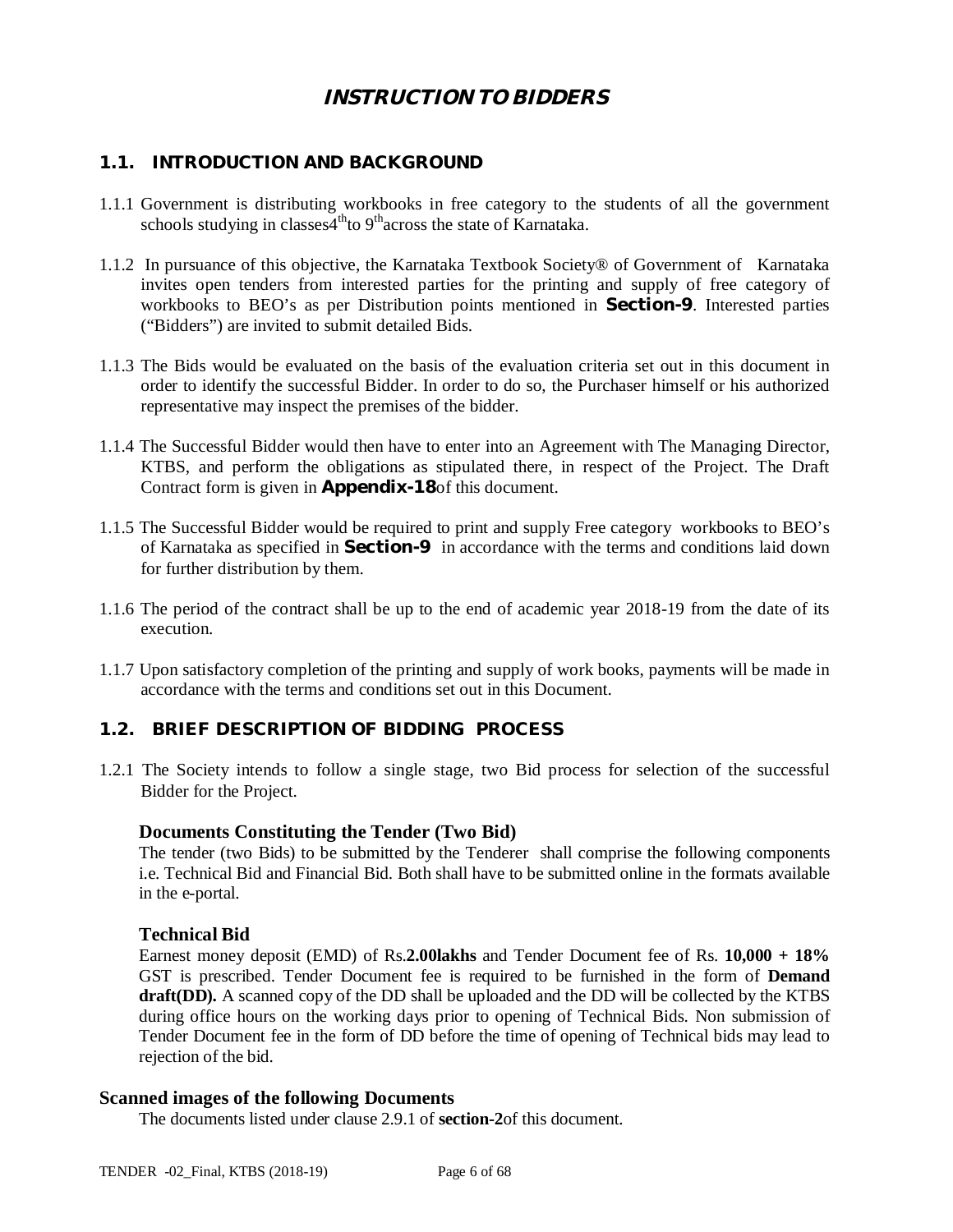## **Financial Bid:**

The Tender Form and the Price Schedule which **form** the Financial Bid shall be submitted online in the provided manner. **No additional document is to be uploaded in this regard**.

### **1.2.2 EVALUATION PROCESS**:

### **Technical Evaluation;**

The evaluation of the Proposals would be carried out as follows:-

## **a)** *"Test-of- responsiveness"*.

This stage involves an evaluation based on Qualification submissions. Proposals found to be substantially responsive would be selected for qualification evaluation.

#### **b)** "*Qualification".*

In this Stage the information of the Bidders relating to their experience, financial and infrastructural capability would be evaluated. Bidders meeting the experience, financial & infrastructure capability criteria as set out in this Document shall be short-listed as *"Qualified Bidders".*

## **Financial Evaluation**:

This stage is called *"Eligibility".* In this stage the Price Bid of the *"Qualified Bidders"* would be evaluated based on the evaluation criteria as mentioned in **Section 4** for the price bid. The successful price bidder shall be declared as the *"Eligible Bidder."*

**1.2.3 The Bidder shall submit samples of the Paper from at least two mills for the Text Printing and Boards from at least one mill for the Cover Printing to the Karnataka text Book Society on or before 1.00 pm on the last day to submit the tenders and shall obtain an acknowledgement to this effect and which shall be scanned and uploaded as mentioned under clause 1.2.1 above. These samples are to be packed in separate covers duly indicating name and address of a Bidder on the sealed cover and on all the samples. The tenders without the samples shall be categorically rejected. The samples shall bear the manufacturers name, brand, GSM etc., and compliance report to technical specifications prescribed or a mill test report of the respective sample. Extract of specifications from the Website is also acceptable.**

## **1.3 AVAILABILITY OF TENDER DOCUMENT**

In the e-procurement portal<https://eproc.karnataka.gov.in>

**1.3.1** All subsequent notifications, changes and amendments on the project or tender document would be posted only on the **e-procurement portal viz.***<https://eproc.karnataka.gov.in>*

## **1.4 PROPOSAL DUE DATE**

The proposal should be uploaded on or before **17-07-2018,** before **17.30hrs**.

## **1.5OFFICIAL COMMUNICATION FROM KTBS**

- The official communication from KTBS to the bidders will be in any mode such as through post, courier, or E-mail.
- E-mail communication from official e-mail ID of KTBS i.e.,**[mdktbs.tender@gmail.com](mailto:mdktbs.tender@gmail.com)** should be treated as official communication.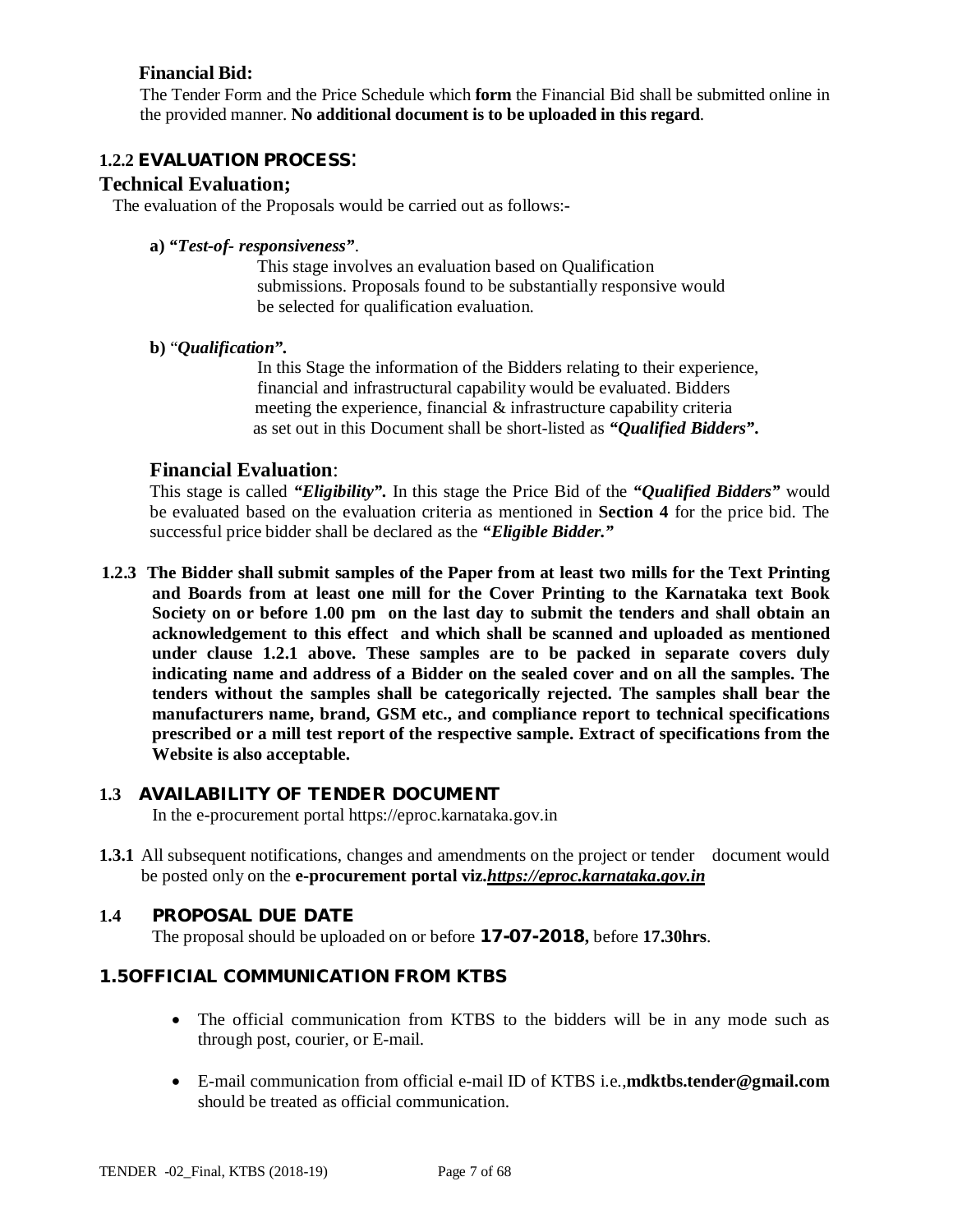## **INFORMATION TO BIDDERS**

## **A. GENERAL INFORMATION**

## **2.1 BIDDERS**

- 2.1.1 The Legal entity eligible for participating in the qualification process shall be `**the Printer**` belonging to any of the States of Karnataka, Maharashtra, Andhra-Pradesh, Telangana, Tamil Nadu, Pondicherry, Kerala and Goa.
- 2.1.2 **The Printer** means an entity with the prescribed eligibility who is engaged in the business of printing and supplying of books and who has a Minimum of 3 years of experience in printing and supply of books.
- 2.1.3 The legal entity should possess Technical facilities of the required standards to fulfill the requirements of the tender.
- 2.1.4 The Legal Entity should have been registered as printer under Factories Act and shall have separate valid and legal factory registration certificate for each place of production. The Registration shall be renewed up to date and shall also have registrations under Goods and Services Tax Act in their respective States in India; and all other legal and statutory Registrations to fulfill the requirements of this Tender
- 2.1.5 The main business of the Legal Entity in the immediately preceding 3 years should be as a printer in any of the states of Karnataka, Maharashtra, Andhra-Pradesh, Telangana, Tamil-Nadu, Pondicherry, Kerala and Goa.
- 2.1.6 The Legal Entity should have achieved an average annual turnover of Rs.**40.00** lakhs in the Preceding 3 years i.e. 2014-15, 2015-16 and 2016-17.
- 2.1.7The following documents / information shall be submitted by the Bidders along with the Qualification Submissions:
	- A legal entity incorporated as Private/Public Limited Company shall submit Certificate of incorporation, memorandum& Articles of Association.
	- A Partnership Firm shall submit Partnership Deed.
	- A ownership shall provide Proof of Ownership of a Printing Press as per the criteria Prescribed and their location within the states of India
- 2.1.8 Any Entity which has been barred by the Education Department, Government of Karnataka (GOK), any other State Governments (SG) or Government of India (GOI), or any of the agencies of GOK/SG/GOI would not be eligible to submit a Proposal. The Bidder shall execute an undertaking to this effect as per the format enclosed in **Appendix-4**(Format for anti-collusion certificate).
- 2.1.9 Any Entity which has been declared as blacklisted by the KTBS would not be eligible to submit a proposal.

## **2.2 NO CONSORTIUM**

Bidder should be an individual entity and should submit their bids individually*.* More specifically, consortium of bidders is barred from participation in the tender.

## **2.3 NUMBER OF PROPOSALS & PACKAGE DETAILS**

- 2.3.1 Each Bidder shall submit only one Proposal in response to this Tender document. Any Bidder, who submits or participates in more than one Proposal, shall be disqualified and shall also cause disqualification of all the proposals in which such Bidder has participated.
- 2.3.2 A Bidder is eligible for a maximum of Two Packages and therefore each bidder shall bid for a maximum of **two** packages only as per his production capacity. List of work packages along with titles is as shown in **Section-10. Each bidder shall submit a declaration about the number of packages for which he has participated in the technical bid itself as an additional document.**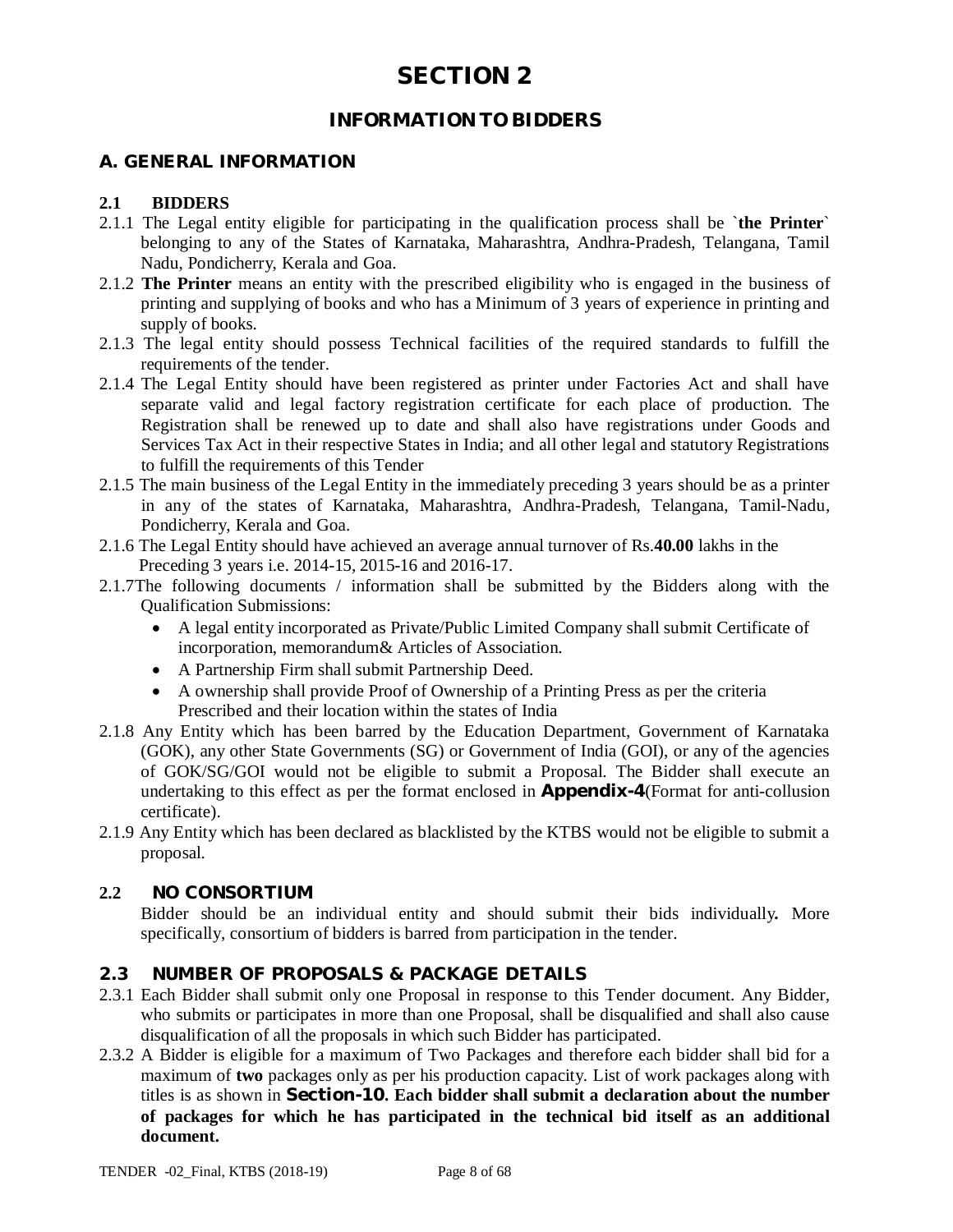2.3.3 Packages are allotted as per the terms at the sole discretion of the purchaser. As referred in clause 2.3.2, maximum number of packages to be allotted in this tender is **02** only and it shall be decided based on the assessed capacity, present and the previous year performance of the tenderer, the contracts on hand etc and the same will be binding on the bidder.

If the bidder bids for the packages more than his capacity and subsequently backs out of the tender on his own after opening the financial bid and the same bidder happens to be L1 in the package. In such circumstances the package may be offered to L2 bidders or to capable printer with or without negotiation to take up the work at L1 rate. If the L2 or any other capable bidder does not agree to take up the work at L1 rates, the purchaser may penalize the L1 bidder. The Penal charges shall be worked out considering the difference in L1 rate with respect to L2 or any other negotiated/accepted rates. It is left to the discretion of the tender accepting authority to take such decision as may be deemed fit. The same will be binding on such bidder.

- 2.3.4.A bidder is entitled to bid only **02** packages from among **01-08** packages from **Section-10** (Schedule of requirement). The bidder who has quoted for more than **02** packages is liable for rejection and **forfeiture of EMD**. The said bidder shall be responsible for all the consequential losses / expenditure of the purchaser.
- 2.3.5. Number of workbooks to be printed under the Packages as shown in **Section-10** is provisional and indicative and actual numbers of workbooks to be printed and supplied will be as provided in the Purchase Order and the Distribution List. The numbers of pages in a book are all indicative.
- 2.3.6. Number of **work books** to be printed may go up by about 25% or get reduced by about 25% as per the actual requirement and they shall be as in the Purchase order and the Distribution List. In exceptional circumstances the numbers may go up or get reduced further.
- 2.3.7. Details of number of workbooks (Supply List) to be supplied to each destination shall be provided along with the Purchase order.
- 2.3.8 The bidder should participate in only such number of packages as mentioned in 2.3.2. If the bidder participate in more than the packages as mentioned in 2.3.2 his bid will be considered as invalid and his **EMD will be forfeited**

## **2.4 PROJECT INSPECTIONS AND VISIT TO THE SITES**

- 2.4.1 It is desirable that each Bidder submits his Proposal after visiting some of the Block Educational Offices related to selected packages under **Section-10**in this tender and ascertaining for himself the location, surroundings or any other matter considered relevant. Schedule of place of delivery is shown under **Section-9** of this document.
- 2.4.2 It would be deemed that by submitting the Proposal for Tender document, the Bidder
	- a) Made a complete and careful examination of the Tender Document,
	- b) Received all relevant required information from *KTBS* and
	- c) Made a complete and careful examination of the various aspects and locations of the Project.
- **2.5 RIGHT TO ACCEPT OR REJECT ANY OF THE PROPOSALS**
- 2.5.1 **The Managing Director,** Karnataka Textbook Society**,** Bengaluru reserves all the rights to accept or reject any bid and to annul the bidding process and reject all bids at any time prior to award of contract, without thereby incurring any liability or any obligation to inform the affected bidder or bidders about the grounds for the said action. Any Bid with incomplete information is liable for rejection. For each category of pre-qualification criteria, the documentary evidence is to be uploaded in the manner as mentioned in 2.9.1 in e-portal. If the documentary proof is not uploaded for any criteria the Bid is liable for rejection.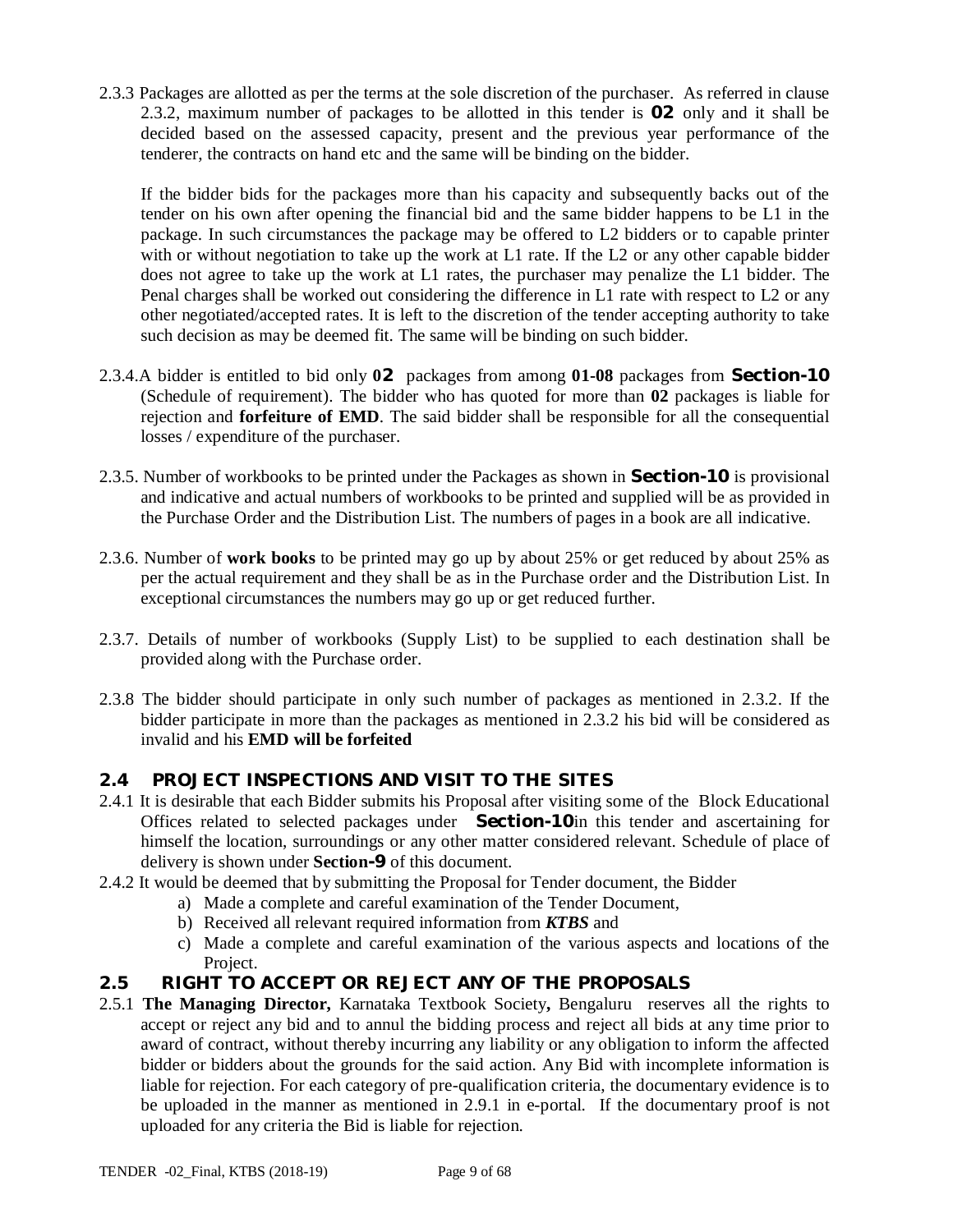- 2.5.2 **If any information given by the bidder is found to be false / fictitious, the bidder will be debarred and will be blacklisted and his EMD will be forfeited. In such a situation the purchaser i.e.** *KTBS,* **may,**
	- **a)** invite the next best Bidder to match the Proposal submitted by the best Bidder;

 **OR,**

b) take any such measure as may be deemed fit in its sole discretion including annulment of the bidding process.

## **B. CLARIFICATIONS**

## **2.6 CLARIFICATIONS/AMENDMENTS / ADDENDA OF TENDER DOCUMENT**

- 2.6.1 A prospective Tenderer requiring any clarification about the tender document may notify the Purchaser in writing or by fax or by e-mail at the Purchaser's mailing address indicated in the Invitation for Tenders. The Purchaser will respond to any request for clarification of the tender documents which it receives in e-portal no later than **7** days prior to the deadline for submission of tenders prescribed by the Purchaser. Purchaser's response (including an explanation of the query but without identifying the source of inquiry) will be notified in the e-procurement portal.
- 2.6.2 At any time prior to the Proposal Due Date, the purchaser may, for any reason, whether at its own initiative or in response to clarifications requested by a Bidder, modify the Tender Document by the issuance of Addenda, or corrigendum (or) both
- 2.6.3 Any Addendum or corrigendum (or) both thus issued will be hosted on the e-procurement website.
- 2.6.4 In order to provide the Bidders a reasonable time to examine the Addendum, (or) corrigendum (or) both for any other reason, KTBS may, at its own discretion, extend the Proposal Due Date.

## **C. PREPARATION AND SUBMISSION OF PROPOSAL**

## **2.7 LANGUAGE**

The Bid and all related correspondence and documents should be written in English language. Supporting documents and printed literature furnished by the Bidder with the Proposal may be in any other language provided that they are accompanied by appropriate translations of the pertinent passages in the English language. Supporting materials, which are not translated into English, will not be considered. For the purpose of interpretation and evaluation of the Proposal, The English language translation shall prevail.

## **2.8 BID SECURITY (EMD)**

- 2.8.1 Each Proposal should be accompanied by a Bid Security i.e., Earnest Money Deposit (**EMD**)**of Rs.2, 00,000/ -(Rs.Two Lakhs only) for the bidder who participates for these Packages.** The Bid Security shall be kept valid for at least **90** days in addition to the Proposal Validity Period and would need to be extended, if so required, for any extension in Proposal Validity Period.
- 2.8.2 EMD (Bid Security) should be paid through **e-payments, credit card, direct debit (internet banking), NEFT (National Electronic Fund Transfer), OTC (Over the counter)).**
- 2.8.3 The Bid Security shall be returned to the unsuccessful Bidders within a period of eight (8) weeks from the date of announcement of the Successful Bidder. The Bid Security (EMD) submitted by the Successful Bidder shall be refunded after accepting **performance security of 5%** of Package Value as mentioned in L.O.A & in Clause 2.28.

## 2.8.4**The Bid Security shall be forfeited in the following cases:**

- a) If the Bidder modifies or withdraws its Proposal except as provided in Clause 2.16.1;
- b) If the Bidder withdraws its Proposal during the interval between the Proposal Due Date and expiration of the Proposal Validity Period and even after expiration of tender validity period.
- c) If the Successful Bidder fails to provide the Performance Security within the stipulated time or the extended time thereof.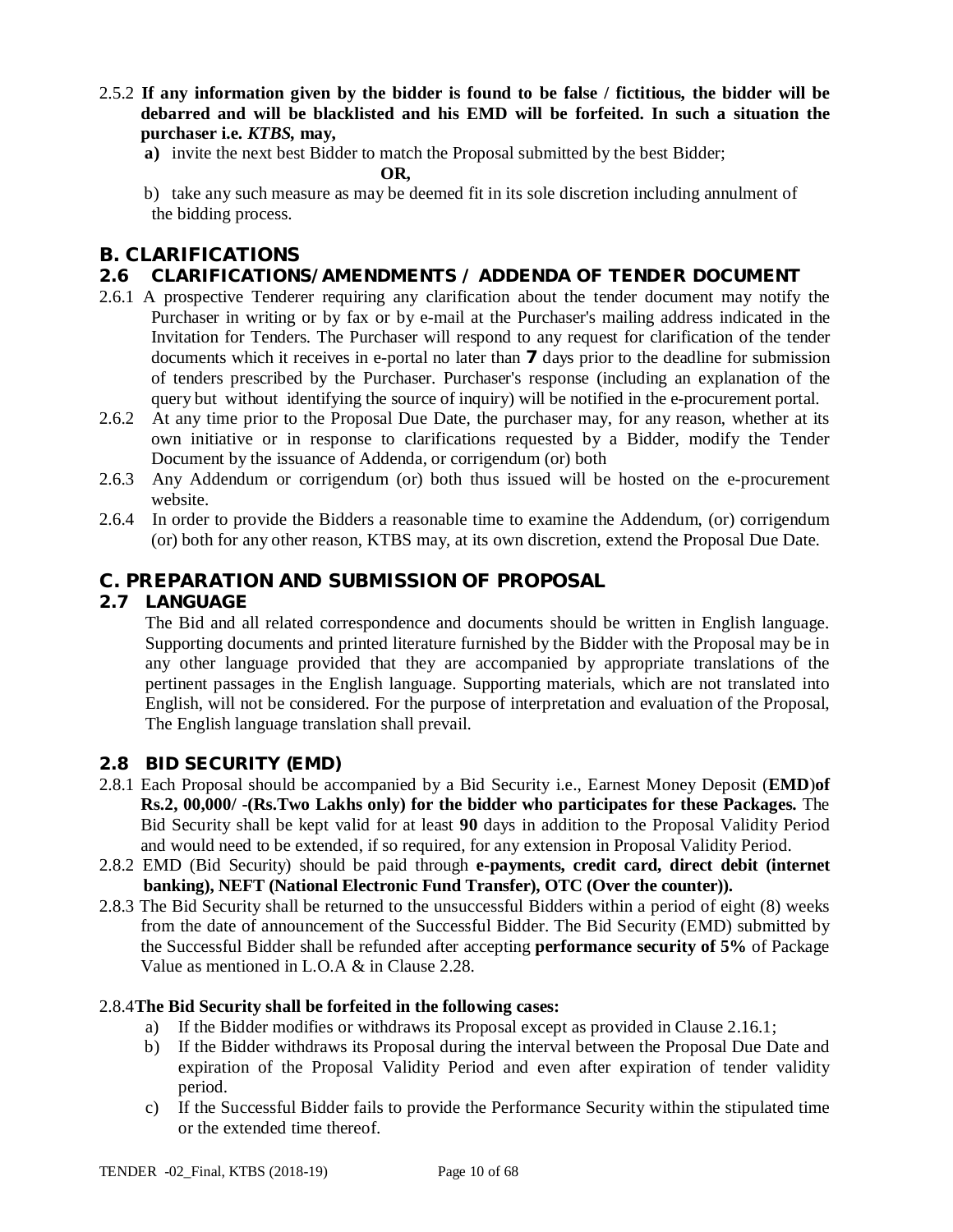- d) If any information or document furnished by the Bidder turns out to be misleading or untrue in any material respect.
- e) On refusal to enter into contract after the award of contract.

## **2.9 QUALIFICATION BID SUBMISSION**

Qualification Submissions shall consist of the following document: Non-submission of any of the documents may lead to disqualification is at the discretion of KTBS.

2.9.1. Bidder should upload the following documents in the e- portal which are obligatory and documents /file should only be uploaded in the specified place provided in the e-portal.

**Qualification Documents***–***Technical Qualification documents shall consist of the following:**

| Sl.No.         | <b>File Name</b>        | <b>Document description</b>                                           |  |
|----------------|-------------------------|-----------------------------------------------------------------------|--|
| 1              | <b>GST</b> Registration | GST Registration Certificate. (Scanned Image)                         |  |
|                | Certificate             |                                                                       |  |
| $\overline{2}$ | <b>Annual VAT</b>       | VAT Returns as filed before the proper authority.                     |  |
|                | Returns                 | Annual VAT returns filed for the preceding three years i.e. for the   |  |
|                |                         | years 2014-15, 2015-16 and 2016-17. (Scanned Image)                   |  |
| 3              | Latest GST              | Latest monthly GST returns(Scanned Image)                             |  |
|                | Returns                 |                                                                       |  |
| $\overline{4}$ | PAN Card                | PAN Certificate. (Scanned Image)                                      |  |
| $\overline{5}$ | IT Returns              | Acknowledgement of IT returns filed for the preceding three years     |  |
|                |                         | i.e. for the Assessment years 2015-16, 2016-17 and 2017-18.           |  |
|                |                         | (Scanned Image)                                                       |  |
| 6              | Factory                 | Registration certificate Under Factories Act Which is Valid and       |  |
|                | Registration            | Renewed up to date. (Scanned Image)                                   |  |
|                | Certificate             | (If this certificate is in any language other than English then       |  |
|                |                         | translated English version should be uploaded)                        |  |
| $\tau$         | Tenancy                 | Copy of the title deed or lease agreement in support of ownership /   |  |
|                | agreement               | Tenancy of infrastructure facilities like building, Go-down etc.,     |  |
|                |                         | (Scanned Image)                                                       |  |
| 8              | Address and             | Copy of the address and official e-mail ID, Contact persons names,    |  |
|                | contact person.         | their status in the organization and their phone numbers.             |  |
| 9              | <b>GST</b>              | Declaration about the rate of GST included in the price proposal.     |  |
| 10             | Sample                  | Acknowledgement for having submitted the Paper and Board              |  |
|                | acknowledgement         | samples. (Scanned Image)                                              |  |
| 11             | Certificate of          | Certificate of Incorporation or equivalent or a declaration about the |  |
|                | Incorporation /         | constitution of the firm. / Copy of the documents as required under   |  |
|                | Legal Entity            | clause 2.1.7(Scanned Image)                                           |  |
| 12             | Bid security            | Declaration having Paid the Bid Security (EMD) in provided            |  |
|                |                         | format.                                                               |  |
| 13             | Proof of                | Proof of Ownership of the machines owned                              |  |
|                | Ownership               |                                                                       |  |
| 14             | Being a Printer         | Registration Certificate issued by a Labor Department/competent       |  |
|                |                         | authority certifying that the firm/companies business as              |  |
|                |                         | Printer/Web offset Printing as required under clause 2.1.1, 2.1.2 and |  |
|                |                         | 2.1.5                                                                 |  |
| 15             | Demand draft            | Acknowledgement for having submitted the Demand Draft having          |  |
|                |                         | submitted Tender Document fee. (Scanned Image) as required            |  |
|                |                         | under clause 1.2.1                                                    |  |
| 16             | Minimum Billing         | Billing of at least Rs.10,00,000/-(Ten Lakhs only) from a single      |  |
|                |                         | project of printing and supply of books/textbooks during any one      |  |
|                |                         | year of these 3 years i.e., 2014-15,2015-16 & 2016-17.As required     |  |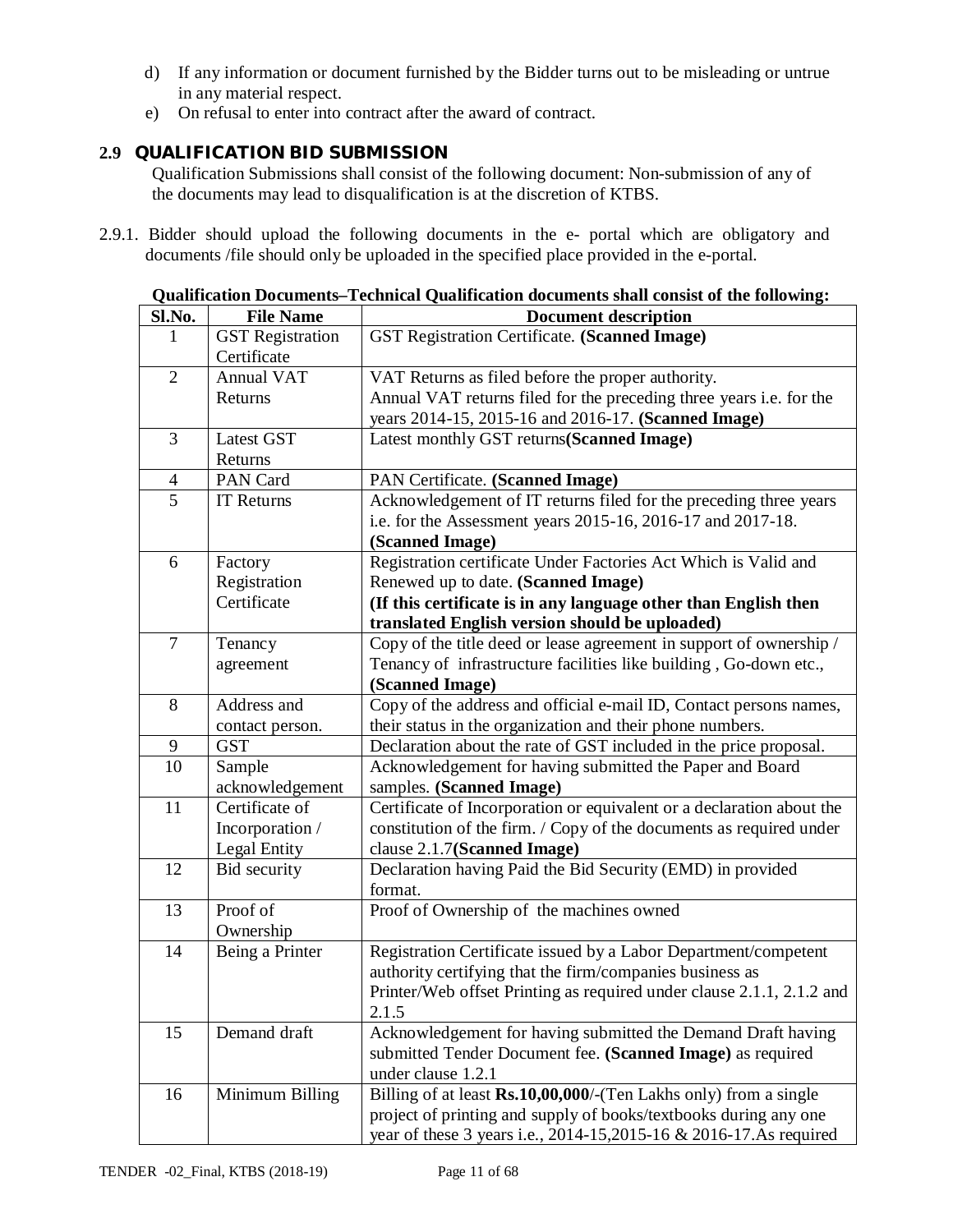|    |                          | under clause 3.1.1(Only copy of Invoice to be uploaded)              |
|----|--------------------------|----------------------------------------------------------------------|
| 17 | <b>Audited Financial</b> | Audited annual financial statements of the Bidder for the last       |
|    | <b>Statements</b>        | three (3) completed financial years i.e., 2014-15,2015-16 $\&$       |
|    |                          | 2016 -17. As required under clause 3.3.3                             |
| 18 | Appendix - 1             | Power of Attorney, authorizing the signatory of the Proposal to      |
|    |                          | commit on behalf of the Bidder                                       |
| 19 | Appendix - 2             | Letter of Proposal                                                   |
| 20 | Appendix - 3             | Details of Bidder                                                    |
| 21 | Appendix - 4             | <b>Anti-Collusion Certificate</b>                                    |
| 22 | Appendix - 6             | Undertaking of being a Printer                                       |
| 23 | Appendix - 7             | <b>Statement of Experience</b>                                       |
| 24 | Appendix - 8             | Statutory Auditor's Certification of Financial Capability or A       |
|    |                          | declaration as mentioned in the Clause 3.3.3 of Section 3            |
| 25 | Appendix - 9             | Statutory Auditor's Certificate for Project Experience of Printing   |
|    |                          | and Supply of books for the following years 2014-15,2015-16 and      |
|    |                          | 2016-17                                                              |
| 26 | Appendix - 10            | Qualification Proposal to establish infrastructural capability       |
| 27 | Appendix - 11            | Indicating whether he is Web sheet offset printer / Sheet fed offset |
|    |                          | Printer category and his printing capacity.                          |
| 28 | Appendix - 12            | Declaration of work completion.                                      |
| 29 | Appendix - 13            | An oath for having read the document.                                |
| 30 | Appendix - 19            | Bid form.                                                            |
| 31 | Declarations             | Letter of acceptance for Appendix-14, appendix-16, Appendix - 18     |
|    |                          | and to furnish the information as per Appendix-15, Appendix -17      |
|    |                          | and abide by the conditions mentioned at appropriate time during     |
|    |                          | the Contract Period.                                                 |
| 32 | Number of                | Declaration about the number of packages for which                   |
|    | packages                 | participated as additional document                                  |

## **2.10 PRICE PROPOSAL**

2.10.1 Price Proposal shall consist of;

- a) Price Proposal is required to be submitted online in the formats available in the **e-portal**.
- b) The bidders can quote their lowest quote title wise, for the packages and Prices should be inclusive of printing of text pages, cover page printing, Varnish/lamination, binding, packing cost, transportation cost, transit insurance, all taxes and applicable duties etc. and the cost per page shall be quoted in Indian Rupees to the last **4 decimal places**.
- c) In case, price is quoted for the package for which the bidder is not eligible to quote and the rate turns out be L1 then bidder shall be penalized in accordance with the provisions available in the previous clause 2.3 of this document.
- d) The rates quoted in the e-portal only prevail.
- e) The rates quoted shall be firm during the contract period and shall not be varied for whatsoever reason. **However any increase in the statutory levies will be compensated by the purchaser and similarly any reduction shall be to the credit of the purchaser**.

## **2.11 VALIDITY OF PROPOSAL**

Tenders shall remain valid for a period not less than ninety days(90 days) after the last date of tender submission. A tender valid for a shorter period shall be rejected by the purchaser as nonresponsive.

## **2.12 EXTENSION OF VALIDITY OF PROPOSAL**

In exceptional circumstances, prior to expiry of the original time limit, the purchaser may request the Tenderers to extend the period of validity for a specified additional period. The request and the Tenderers responses shall be made in writing or by e-mail. A tenderer may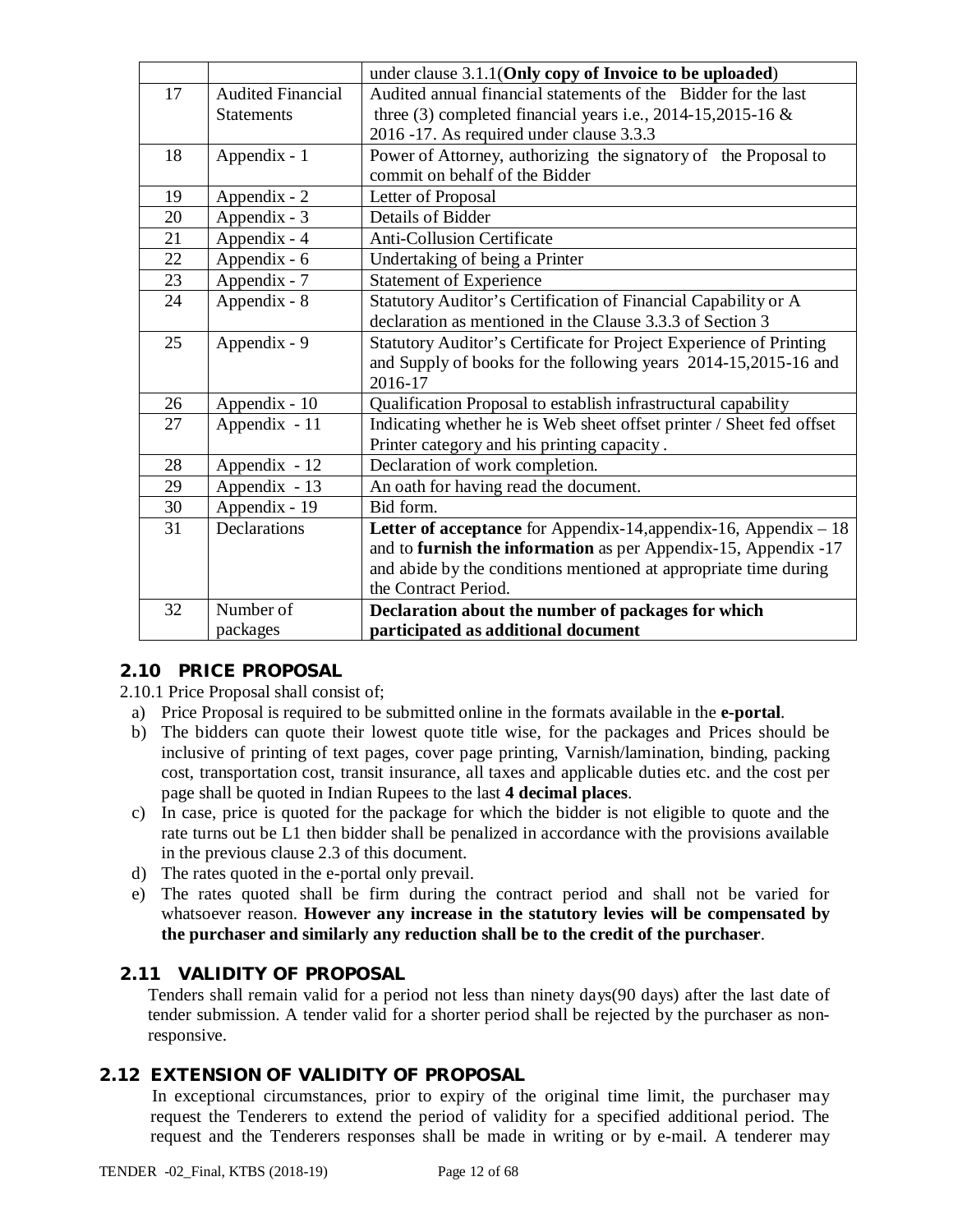refuse the request without forfeiting his earnest money deposit. A Tenderer agreeing to the request will not be required or permitted to modify his tender, but will be required to extend the validity of his earnest money deposit for a period of the extension and in compliance.

## **2.13 FORMAT AND SIGNING OF PROPOSAL**

- 2.13.1 The Bidder would provide information in the prescribed format required as per this Tender Document. **KTBS reserves** the right to evaluate only those Proposals that are received in the required format and is complete in all respects.
- 2.13.2 The Bidder shall submit the proposal in two Bids online, namely,
	- a) Technical Bid, consisting of the details mentioned in **section 2** of this tender document
	- b) Price Bid, consisting of the Bidders quoted rate inclusive of all statutory taxes being the financial proposal for the project.

## **2.14 METHOD OF SUBMISSION OF PROPOSALS**

- 2.14.1 The proposals shall be submitted online in the e-portal in the provided formatsonly. Scanned copies of the same shall be uploaded in the order where ever sought
- 2.14.2 The e-portal itself will disqualify the improper and delayed Bids and KTBS shall assumeno responsibility for any such eventualities.
- 2.14.3 The tenderer shall submit the Samples of Paper and Board to the Managing Director, Karnataka Text Book Society, as explained in Clause 1.2.3.

## **2.15PROPOSAL DUE DATE**

- 2.15.1 Proposals should be submitted only on-line and through the notified Government of Karnataka e-procurement platform before **17.30hrs** on the Proposal Due Date mentioned in the Bidding Schedule in the manner and form as detailed in this Tender Document. Proposals submitted in any other mode shall not be acceptable.
- 2.15.2 *KTBS* may, in exceptional circumstances, and for reasons to be recorded in writing, extend the Proposal Due Date, by issuing an Addendum in accordance with Clause 2.6, uniformly for all Bidders.

## **2.16MODIFICATIONS/SUBSTITUTION/WITHDRAWAL OF PROPOSALS**

2.16.1 Any modification, Substitution, withdrawal of proposal can be made by the tenderer only through the said e-portal in the form and manner as provided within the last day and time specified for submitting the bid.

## **D. EVALUATION OF PROPOSAL**

#### **2.17 PROPOSAL OPENING**

- 2.17.1 *KTBS* would open the bids in online platform only, the Qualification, Submissions as per the schedule for the purpose of evaluation.
- 2.17.2 Proposals for which an acceptable notice of withdrawal has been submitted in accordance with **Clause 2.16** will not be opened. However for technical reason if it opens it will not be considered.
- 2.17.3 *KTBS* would subsequently examine and evaluate Proposals in accordance with the criteria set out in Sections 3, 4 and 5 of this Tender Document.
- 2.17.4 To assist in the examination, evaluation, and comparison of Proposals, KTBS may utilize the services of consultant(s) or advisor(s)

#### **2.18 CONFIDENTIALITY**

Information relating to the examination, clarification, evaluation, and recommendation for the Bidders shall not be disclosed to any person not officially concerned with the process. *KTBS* will treat all information submitted as part of Proposal in confidence and would require all those who have access to such material to treat the same in confidence. *KTBS* will not divulge any such information unless it is ordered to do so by any authority pursuant to applicable law or order of a competent court or tribunal, which requires its disclosure.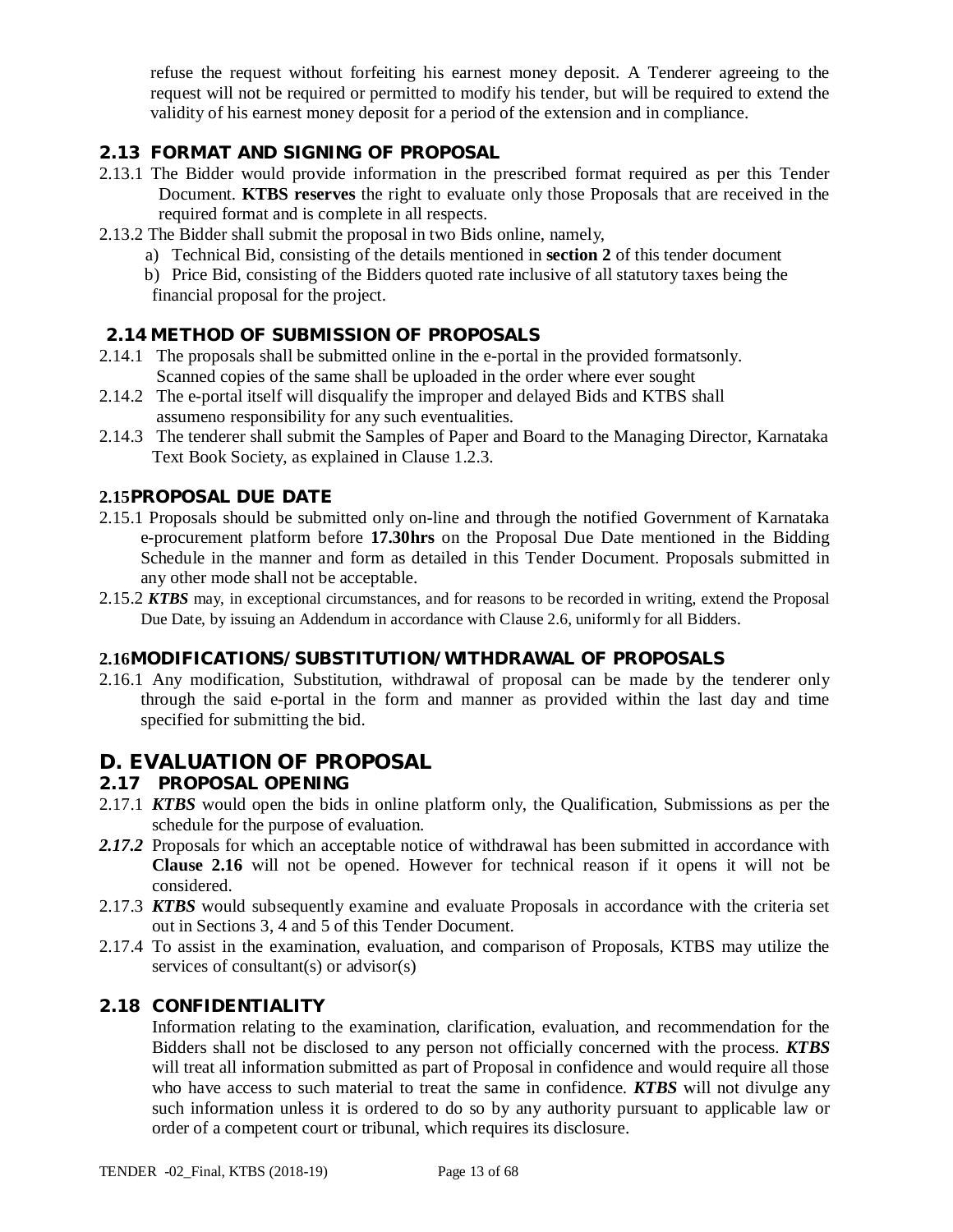## **2.19 TESTS OF RESPONSIVENESS**

- 2.19.1 Prior to evaluation of Proposals, *KTBS* will determine whether each Proposal is responsive to the requirements of the Tender Document. A Proposal shall be considered responsive if the Proposal:
	- **a)** Is received/deemed to be received by the Proposal Due Date including any extension there of pursuant to Clause 2.15
	- **b)** Is accompanied by the documents as mentioned under 2.9.1 and 2.10.
- 2.19.2 The purchaser may waive any minor informality or non-conformity or irregularity in a Tender this does not constitute a material deviation.
- 2.19.3 *KTBS* reserves all the rights to reject any Proposal which is non-responsive and no request for alteration, modification, substitution or withdrawal shall be entertained by *KTBS* in respect of such Proposals.

#### **2.20 CLARIFICATIONS**

To facilitate evaluation of Proposals, *Purchaser* may, at its discretion, seek clarifications in writing from any Bidder regarding its Proposal.

## **2.21 QUALIFICATION SUBMISSIONS**

- 2.21.1The Qualification& Submissions of the Bidders would first be checked for responsiveness as set out in Clause 2.19 above(Document verification). All Proposals found to be substantially responsive shall be evaluated as per the Qualification Criteria set out in Section-3 (Infrastructure verification).
- 2.21.2 Bidders who meet the qualification criteria shall be short-listed *("Qualified Bidders")* for further evaluation.
- 2.21.3 The Price Bid of the Bidders who do not meet the Qualification Criteria shall not be opened.
- 2.21.4 The Qualification Submissions of the Qualified Bidders would be evaluated as per the Qualification Evaluation Criteria set out in Section 3. The Purchaser either himself or through his representative may inspect the factory premises of the bidder regarding the availability of the facilities as per qualification documents submitted.

#### **2.22QUALIFIED BIDDERS**

 Bidders who are found to be acceptable as *"Qualified Bidders"* would be considered for evaluation in the next stage i.e., financial evaluation

#### **2.23 PROPOSAL EVALUATION: PRICE BID**

 Price Proposal of only the *Technically Qualified Bidders* would be opened and evaluated as per process set out in Section 4 to identify an *Eligible Bidder*.

#### **2.24 DECLARATION OF SUCCESSFUL BIDDER**

- 2.24.1 *KTBS* may either choose to accept the Proposal of an *Eligible Bidder* or invite him for negotiations.
- 2.24.2 Upon acceptance of the Proposal of the *Eligible Bidder* with or without negotiations, *KTBS*  shall declare the *Eligible Bidder* as the *Successful Bidder*.

#### **2.25 NOTIFICATIONS**

 *KTBS* will notify the Successful Bidder through e-procurement platform or by facsimile/e-mail and by a **Letter of Acceptance (LOA)** that his Proposal has been accepted.

## **2.26 KTBS's RIGHT TO ACCEPT OR REJECT PROPOSAL**

2.26.1 *KTBS r*eserves all the rights to accept or reject any or all of the Proposals without assigning any reason and to take any measure as it may deem fit, including annulment of the bidding process, at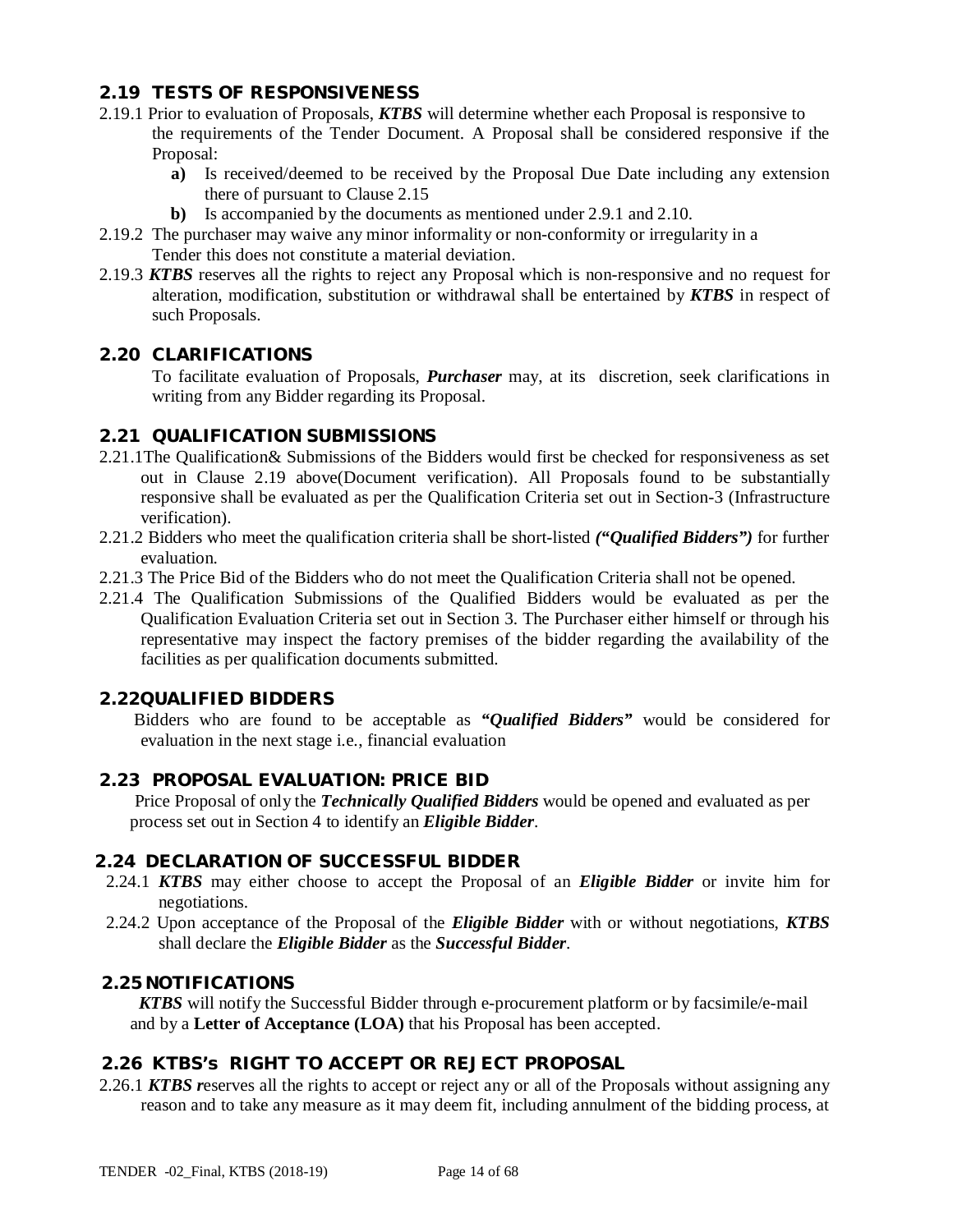any time prior to award of the Project, without liability or any obligation for such acceptance, rejection or annulment.

- 2.26.2 *KTBS* reserves all the rights to invite revised Proposals from Bidders with or without amendment of the Tender Document at any stage, without liability or any obligation for such invitation and without assigning any reason.
- 2.26.3 *KTBS* reserves the right to reject any Proposal at any time if:
	- **a)** A material misrepresentation made at any stage in the bidding process is uncovered; or
		- **b)** The Bidder does not respond promptly and thoroughly to requests for supplemental information required for the evaluation of the Proposal. This would lead to the disqualification of the Bidder. If such disqualification / rejection occurs after the Proposals have been opened and the Successful Bidder gets disqualified / rejected, then *KTBS* reserves the right to:
			- **i.** declare the Bidder with second lowest Price Proposal/ Modified Price Proposal as the Eligible Bidder and where warranted, invite such Bidder for negotiations; or,
			- **ii.** take any such measure as may be deemed fit in the sole discretion of *KTBS*, including annulment of the bidding process.

#### **2.27 SUBMISSION OF ACCEPTANCE LETTER AND EXECUTION OFAGREEMENT**

- 2.27.1 Within **3** days of issue of LOA, the successful bidder shall accept the LOA and return the same to KTBS, The successful bidder shall furnish a security deposit of **5% of Package value**  mentioned in the LOA and will sign the agreement and deliver it to the purchaser, **within 7 days** of the issue of LOA or within such further time as **KTBS** may agree to at its discretion.
- 2.27.2 If the Successful Bidder wants to authorize any person on behalf of him to sign the agreement, he shall, before signing of the Agreement, submit to *KTBS***,** a power of attorney to sign the Agreement with *KTBS***.**
- 2.27.3 **KTBS** will promptly notify other Bidders that their Proposal has not been accepted and their Bid Security shall be discharged/returned as promptly as possible, within a period of eight (8) weeks from the date of announcement of the Successful Bidder.

## **2.28 PERFORMANCE SECURITY**

- 2.28.1 The successful Bidder shall furnish Performance Security in the form of an Irrevocable Bank Guarantee issued by a Nationalized bank or a Public Sector Bank in India or an Accepted Scheduled Bank in favor of "The Managing Director, Karnataka Text Book Society, Bengaluru", for a sum equivalent to **5%** of the package value separately for all the packages which may be allotted to the successful bidder within **7** days from issue of Letter of Acceptance (LOA). The performance bank guarantee should be valid till 31st of **March 2019.**
- 2.28.2 Failure of the Successful Bidder to comply with the requirements of Clause 2.28.1 shall constitute sufficient grounds for the annulment of the purchase order and forfeiture of the Bid Security. In such an event, *KTBS* reserves all the rights to take any such measure as may be deemed fit in the sole discretion of KTBS, including annulment of the bidding process, forfeit of EMD and **blacklist** of the bidder.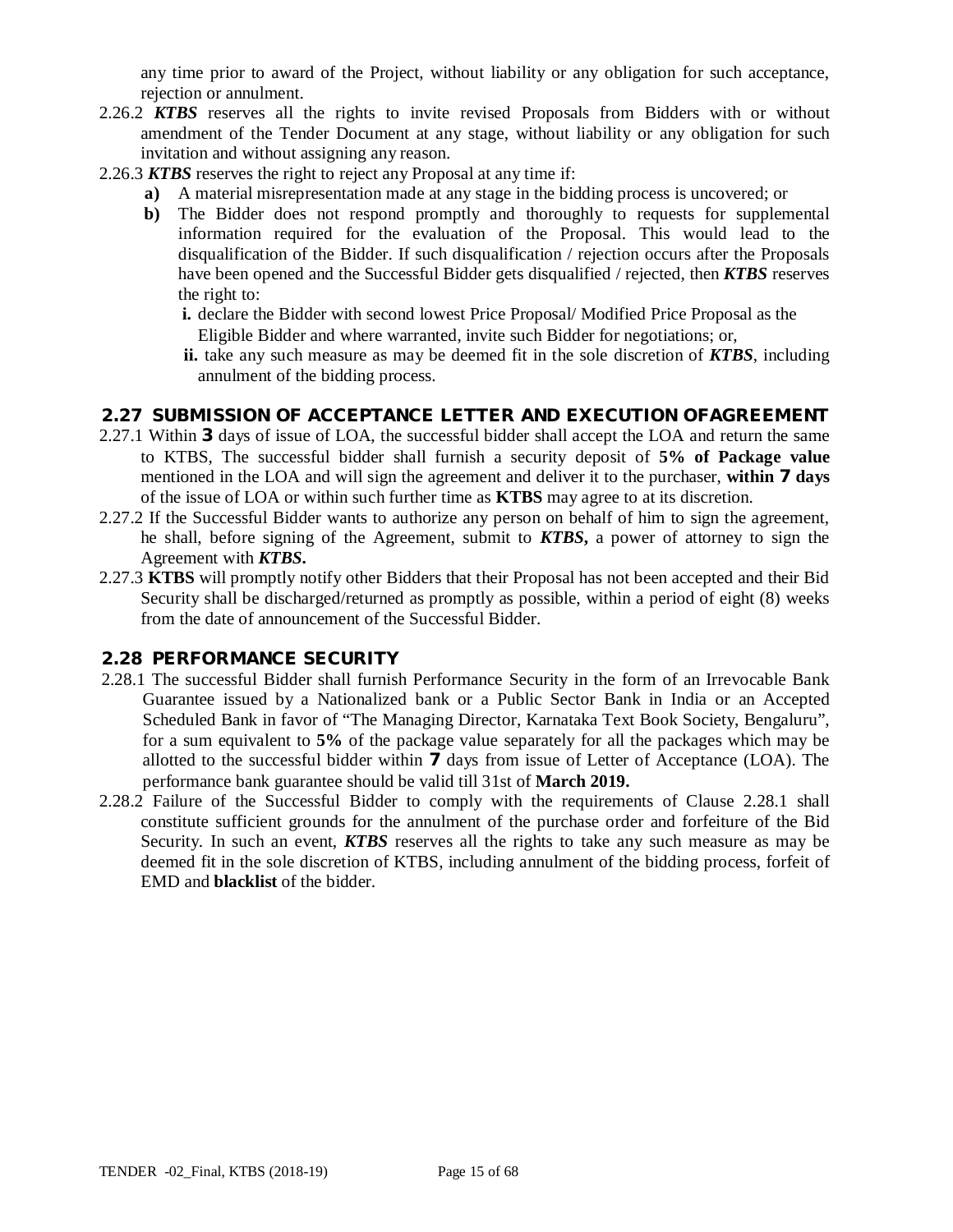## **QUALIFICATION CRITERIA**

## **3.1 EVALUATION PARAMETERS**

3.1.1 The Bidder's competence and capability is proposed to be established by the following parameters based on the documents provided by the bidder as per clause 2.9 of this tender document.

### *A. EXPERIENCE IN TERMS OF*

- i. Printing and Supply of books / Textbooks;
- ii. In accordance with time Schedule; and
- iii. Quality of material delivered.
- iv. Previous performance as assessed by the KTBS or any other authorities.

| Sl.No | <b>Experience Criteria</b>                                                                                                  |
|-------|-----------------------------------------------------------------------------------------------------------------------------|
|       | Billing of at leastRs.10,00,000/-(Ten Lakhs only) from a single                                                             |
|       | project of printing and supply of books/textbooks during any one<br>year of these 3 years i.e., 2014-15, 2015-16 & 2016-17. |

The bidder should have 3 years of experience in printing of books.The Bidder shall furnish evidence to support its claim as per **Appendix – 7.**

## **3.2INFRASTRUCTURE CAPABILITY REQUIREMENTS**

| <b>Pre-Printing machinery</b><br>Computer to Plate making plant with processor capable of making plates<br>Double Crown, A-1 and such similar sizes<br>1<br>or<br>Plate exposing system with processor capable of making plates Double<br>Crown, A-1 and such similar sizes<br>(Note: Since it is single colour books the plates can be made by making<br>Positives or taking tracing sheet output.)<br><b>Printing machinery</b> | one unit |
|-----------------------------------------------------------------------------------------------------------------------------------------------------------------------------------------------------------------------------------------------------------------------------------------------------------------------------------------------------------------------------------------------------------------------------------|----------|
|                                                                                                                                                                                                                                                                                                                                                                                                                                   |          |
|                                                                                                                                                                                                                                                                                                                                                                                                                                   |          |
|                                                                                                                                                                                                                                                                                                                                                                                                                                   |          |
|                                                                                                                                                                                                                                                                                                                                                                                                                                   |          |
|                                                                                                                                                                                                                                                                                                                                                                                                                                   |          |
|                                                                                                                                                                                                                                                                                                                                                                                                                                   |          |
|                                                                                                                                                                                                                                                                                                                                                                                                                                   |          |
| Single or multi printing unit web offset machine with a minimum of 508<br>mm cut off, reel width of 760 mm or more, with one quarter folder. The<br>rated speed of the machine with quarter folding shall not be less than<br>1                                                                                                                                                                                                   | one unit |
| 10,000 cycles per hour.<br>(Note: This kind of long run jobs are recommended to be executed on web<br>offset printing machines only)                                                                                                                                                                                                                                                                                              |          |
| Four colour sheet fed CPC offset printing machine with a Sheet size of<br>485mm X 660mm (19"x26") or above, capable of printing on Boards of at<br>least 220 GSM.<br>$\overline{2}$                                                                                                                                                                                                                                               |          |
| (Note: This has been made as an Optional condition since in these<br>packages only cover pages are to be printed in 4 colour which may be<br>outsourced. If so an MOU with the firm possessing the 4 colour printing<br>machine made shall be provided)                                                                                                                                                                           | one unit |
| <b>Binding and Finishing Machinery</b>                                                                                                                                                                                                                                                                                                                                                                                            |          |
| Fully automatic 3 side cutting machine capable trimming books of crown<br>$1/4^{\text{th}}$ size on 3 sides at a time.<br>1<br>(Note: It is essential to trim the books in a three side trimmer to achieve<br>the speed and correct right angles at the corners.)                                                                                                                                                                 | one unit |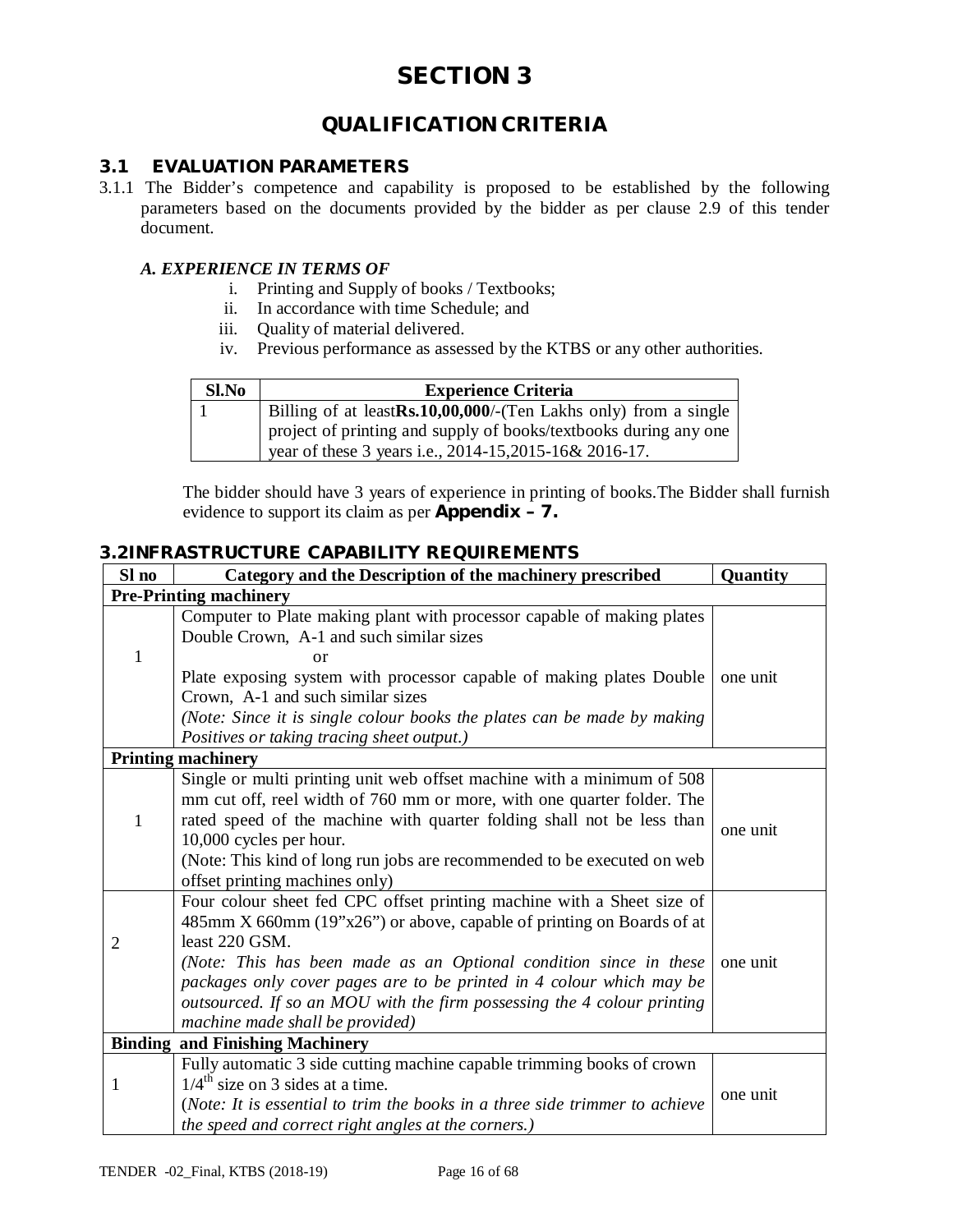| 2                                  | Fully automatic programmatic cutting machine 92 cm (32 inches) size<br>(Note: Required to cut the Cover Boards etc.)<br>(min) | one unit    |  |
|------------------------------------|-------------------------------------------------------------------------------------------------------------------------------|-------------|--|
|                                    | Offline or inline varnishing machine                                                                                          |             |  |
| 3                                  | or                                                                                                                            | one unit    |  |
|                                    | Wet / thermal lamination machine of Minimum feed width of 18"                                                                 |             |  |
| $\overline{4}$                     | Wire stitching machine capable of pinning at least 12.5 mm at the speed                                                       | three units |  |
|                                    | of about 40 cycles per minute.                                                                                                |             |  |
| Mannower Factory and Storage Space |                                                                                                                               |             |  |

#### **Manpower, Factory and Storage Space Manpower**

The plant shall be operated by qualified and trained manpower with qualified supervisors for quality checking in the production line.

## **Factory and Storage Space**

The plant shall be well planned and is required to be in easily accessible location. It is expected to be laid out in an area of about 5,000 sq feet to have easy and safe movement of the materials. The storage space shall be at least another 5,000 sq feet covered area for the safe storage of finished goods as well as to stock the paper.

#### **Note** :

- a. **The Specifications mentioned above are at minimum configurations expected, but Superior Machinery in the similar class is also acceptable. However, decision of the Purchaser in this regard shall be final and binding**.
- b. The cutoff of the web machine has been fixed to ensure that the books can be produced with stipulated sizes without any difficulty. If any printer has a machine with a cut off that can produce double parallel fold etc., shall have to establish to the satisfaction of the Purchaser that he can produce the books without compromising on the dimensions.
- c. In the table above, the bidder should own the required number of printing machines. Additional machinery may be hired or taken on lease if required if a necessity arises during the course of production. Infrastructure, viz., minimum space and storage space can be either owned or hired or leased. Where the infrastructure capability/facilities are either hired or leased, the period of hire or lease should be double the period for which performance guarantee is to be furnished by the successful bidder.
- d. Mode of ownership and the period of lease or rent of infrastructure capability should be certified by the Statutory Chartered Accountant of the bidder. A chartered Accountant who issues such a certificate shall mention, in the certificate so issued, his name, address, membership number and the documents he has verified to issue the certificate.
- e. The CTP is made compulsory since all the data is being given in soft copies and the plates are required to be made by Computer to Plate method only.
- f. A perfect binding machine with the same output capacity with lesser number of clamps may also be considered. However the number of clamps shall not be less than four. The purchaser will be the final authority to assess the capacity of the machine.
- g. Since the specifications of Binding process have been changed, the wire stitching machine becomes essential for the execution of contract satisfactorily therefore the said machine has been included in the required infrastructure.
- h. With an objective of eliminating plastic as much as possible in books and make them eco friendly varnishing has been introduced in addition to BOPP film Lamination as an alternative.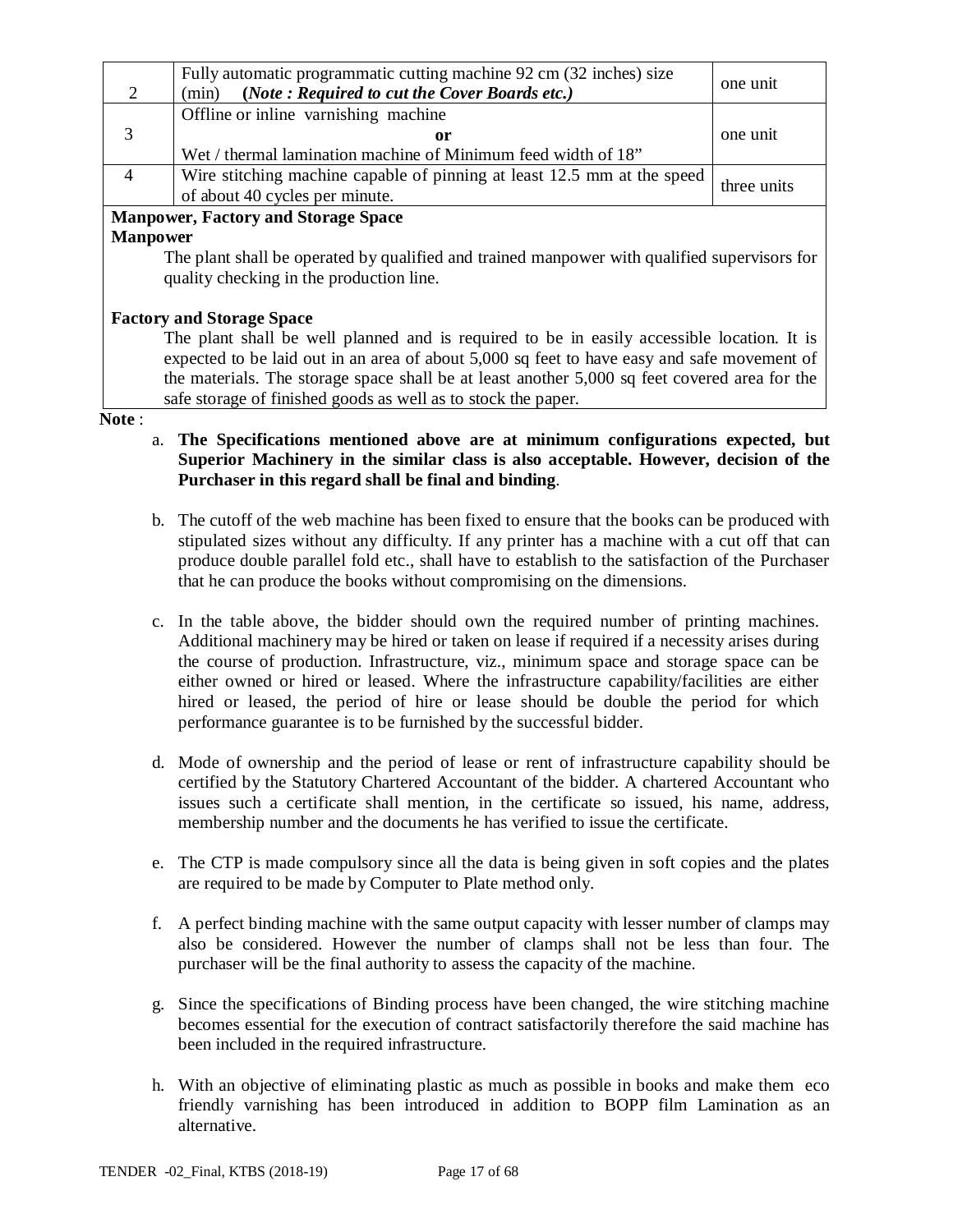#### **3.3 FINANCIAL CAPABILITY**

3.3.1 Financial Capability of the Bidder would be evaluated on the basis of the following:

#### **FINANCIAL CAPABILITY IN TERMS OF**

- i. Annual sales turnover.
- ii. Net worth.

The Bidder shall furnish evidence to support its claim as per **Appendix – 8**Turnover of the bidder shall be certified by his statutory auditor who should mention his name, address and membership number. Turnover certificate shall be based on the audited accounts of the bidders, or based on the returns filed with the Income tax authority or the Commercial Tax authority

| SI No. | <b>Financial Capability Criteria</b>                                             |
|--------|----------------------------------------------------------------------------------|
| -1.    | Average annual turnover of at least Rs.40, 00,000/- (Rupees Forty lakhs only) in |
|        | the preceding three years i.e2014-15, 2015-16& 2016-17.                          |

- 3.3.2 The Bidder should provide information regarding the above based on audited annual accounts for the respective financial years. The financial year would be the same as the one normally followed by the Bidder for its Annual Report.
- 3.3.3 The Proposal must be accompanied by the audited annual financial statements of the Bidder for the last three (3) completed financial years.
- 3.3.4 Turnover and net worth of the bidder shall be certified by his statutory auditor who should mention his name, address and membership number. Turnover certificate shall be based on the audited accounts of the bidders, or based on the returns filed with the tax authority.
- 3.3.5On each of these parameters, the Bidder would be required to meet the evaluation criteria as detailed in this Section.

### **3.4 QUALIFICATION CRITERIA FOR FINANCIAL CAPABILITY**

- 3.4.1 For the purpose of Qualification the Bidder is required to demonstrate the infrastructure and financial capability as set out in 3.2 and 3.3 of this tender document.
- 3.4.2 For the purposes of evaluation financial data from the latest three annual accounts would be considered.
- **3.5 QUALIFIED BIDDERS:** Bidders meeting Experience Criteria infrastructure and Financial Capability Criteria as mentioned above shall be declared as **Qualified Bidders**. The Proposals of only the Qualified Bidders shall be considered for further evaluation.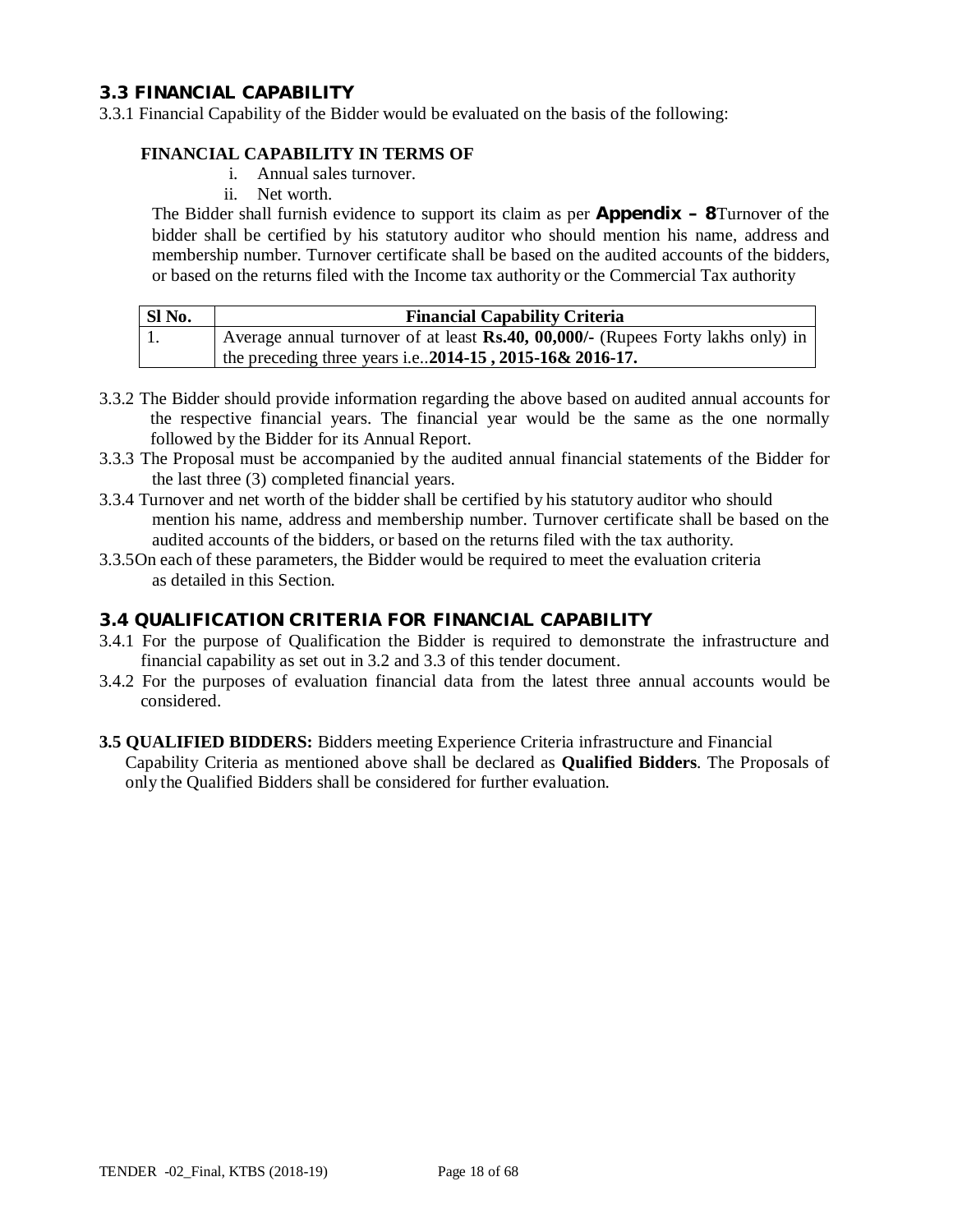## **EVALUATION OF PRICE PROPOSAL**

## **4.1 EVALUATION PARAMETERS**

The Price Bids of 'qualified bidders' alone will be evaluated on the basis of

- a. Price proposals
- b. The satisfactory completion of the printing and supply of textbooks within the time schedule as per any earlier contractual obligations handled.

## **4.2 EVALUATION METHODOLOGY**

- 4.2.1 The financial bid evaluation will be done on package wise, Based on the number of copies of workbooks required to be printed and the rate per page quoted for each title, the cost of production of the total number of copies of workbooks in a package will be calculated and Lowest Rate (L1 Rate) will be determined based on the lowest total cost of production of the required number of copies of all the titles in that package. The Bidders shall be ranked based on the lowest quoted price proposal determined as above and the bidder with the lowest price shall be ranked L1 and other proposals ranked in ascending order.
- 4.2.2. In case the Price Bid of any Bidder does not comply with the aforesaid condition, KTBS may, at its own discretion, reject such Proposal as non-responsive.
- 4.2.3 In the event that two or more Bidders have been ranked L1, **KTBS** may;
	- **a.** Consider Technical evaluation including Capacity Evaluation.
	- **b.** Invite fresh Price Bids from such Bidders within time schedule as notified by Purchaser, **OR**
	- **c.** Take any such measure as may be deemed fit in its discretion.
- 4.2.4 If any of the packages are left unquoted, then KTBS may,
	- a. Invite fresh Price Bids from qualified Bidders within time schedule as notified by Purchaser,

#### **OR**

- b. Invite fresh tender or take any such measure as may be deemed fit in its discretion.
- 4.2.5 The **successful Bidder** and **KTBS** shall proceed with finalizing the agreement in accordance with Clause 2.27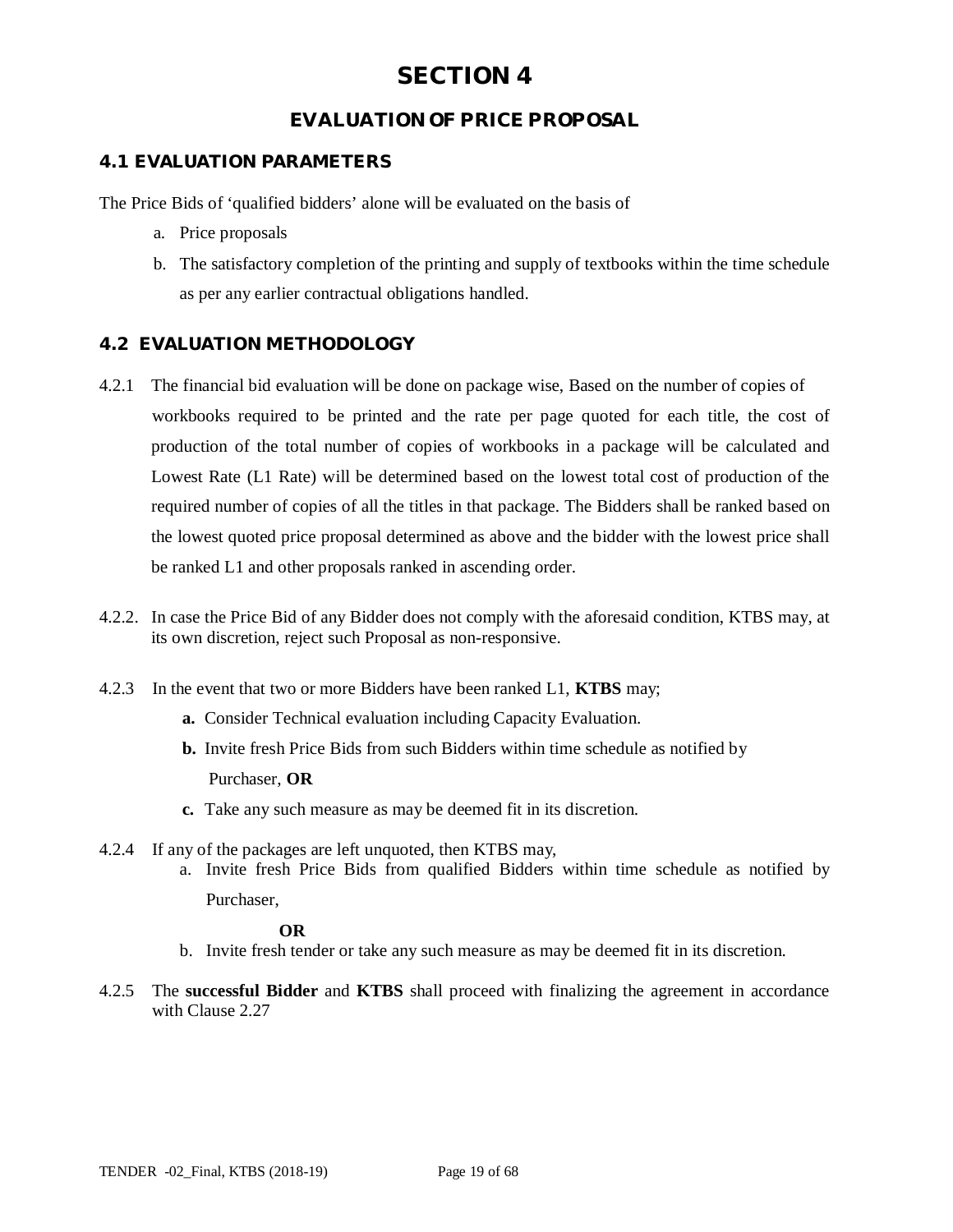## **BIDDING SCHEDULE**

*KTBS* would endeavor to adhere to the bid schedule as noted in **Section–1** of the Tender document; the same has been reproduced hereunder.

## **BID SCHEDULE**

Bid schedule For printing of Single Colour work books mentioned as in **Section-10** and supply to Block Educational Offices as mentioned in **Section-9**in **Two Bids system**

| Sl. No         | <b>Particulars</b>                             | <b>Particulars</b>                                  |
|----------------|------------------------------------------------|-----------------------------------------------------|
| 1              | <b>Bid Reference</b>                           | Notification No: A7/KTBS/WB P-2-Tender02/30/2018-19 |
|                |                                                | Dated: 02/06/2018                                   |
| 2              | Online Availability of Bid Document            | 03/07/2018                                          |
| 3              | Bidding document available on the<br>site till | 17/07/2018, 17.30 hrs                               |
| 4              | <b>Last Date for submission of Bids</b>        | 17/07/2018, 17.30 hrs                               |
| 5              | Pre bid meeting                                | Online queries will be verified.                    |
| 6              | Time and Date of opening :                     |                                                     |
|                | <b>Technical Bid</b>                           | 19/07/2018, 10.00 hrs                               |
|                | <b>Financial Bid</b>                           | On or after 23/07/2018, 10.00 hrs                   |
| $\overline{7}$ | <b>Opening of Bids</b>                         | Online through e-procurement portal                 |
| 8              | <b>Address for Communication</b>               | The Managing Director,                              |
|                |                                                | Karnataka Textbook Society®                         |
|                |                                                | No.4, DSERT Building,                               |
|                |                                                | 100 Ft Ring Road, BSK III Stage,                    |
|                |                                                | Bengaluru - 560 085                                 |
|                |                                                | Karnataka State, India.                             |

- $\triangleright$  Bids must be accompanied by bid security (EMD) and Tender Document Fee amount as specified under clause **1.2.1** of **Section 1**.
- $\triangleright$  Bids will be opened online through e-procurement portal. No separate intimation in this regard will be given individually.
- $\triangleright$  In the event of the date specified for bid submission and opening being declared as a holiday for Karnataka Textbook Society, opening of bids will be on the following working day at the scheduled time.
- $\triangleright$  The opening of financial bid date mentioned above is only tentative actual bid will be opened only after finalization of technical bid.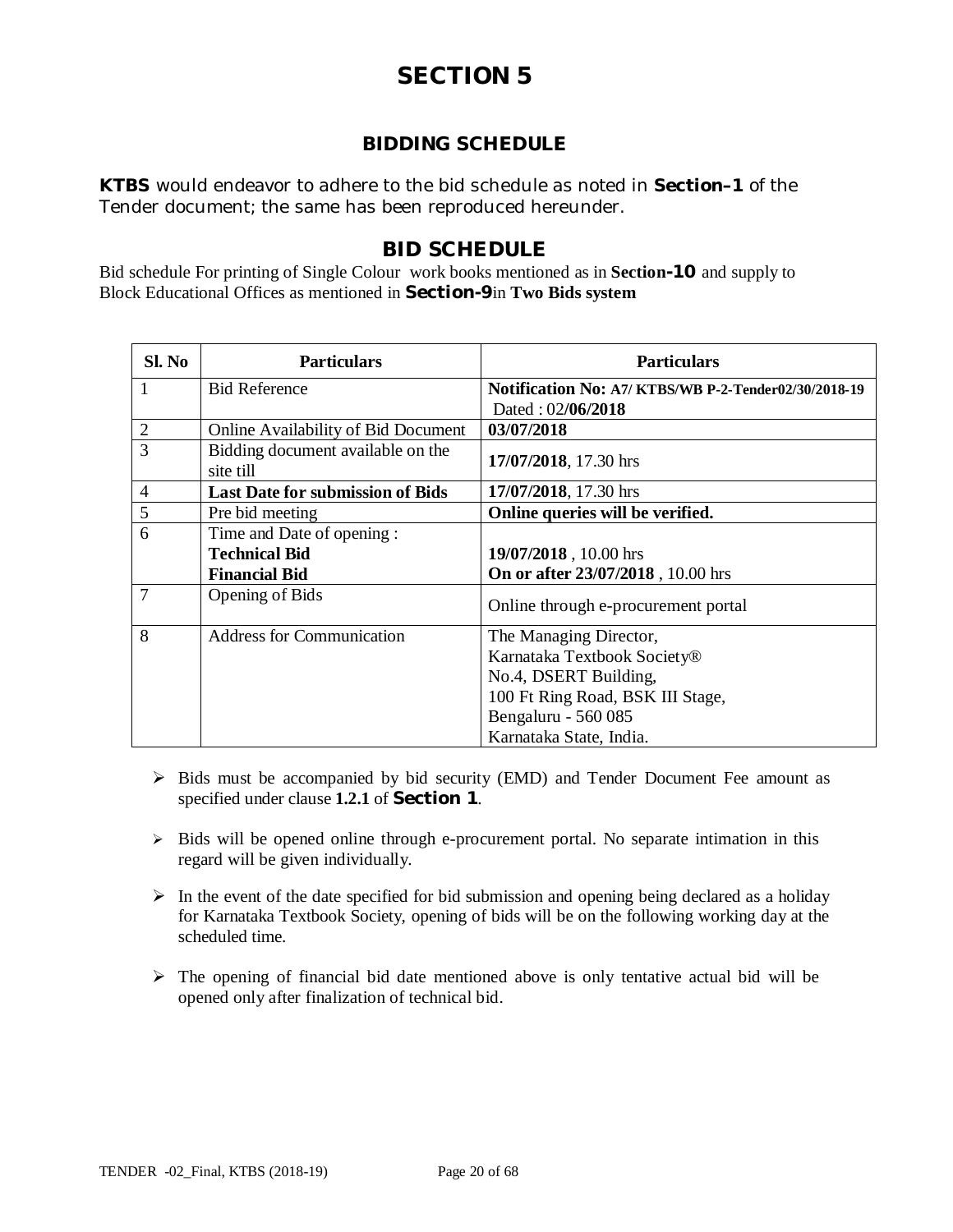## **GENERAL CONDITIONS OF CONTRACT**

#### **6.1 DEFINITIONS**

- 6.1.1 In this Contract, the following terms shall mean and be interpreted as indicated:
	- **(a)** *"The Contract"* means the agreement entered into between the Purchaser and the Supplier, as recorded in the Contract Form signed by the parties, including all the attachments and appendices thereto and all documents incorporated under reference therein;
	- **(b)** *"The Contract Price"* means the price payable to the Supplier under the Contract for the full and proper performance of its contractual obligations;
	- **(c)** *"The Contract Period"* means the period which the tender connotes*;*
	- **(d)** "*The work Books"* means printed and supplied workbooks which the Supplier is required to supply to the Purchaser under the Contract;
	- **(e)** *"Services"* means services rendered to Block Education Officers (BEOs)in case of Free category workbooks inclusive of transportation, insurance, and any other incidental cost.
	- **(f)** *"GCC"* mean the General Conditions of Contract contained in this section.
	- **(g)** *"SCC"* means the Special Conditions of Contract.
	- **(h)** *"The Purchaser"* means the Managing Director, The Karnataka Textbook society® Karnataka, in short " the **KTBS**"
	- **(i)** *"The Purchaser's Country"* is India and State is Karnataka.
	- **(j)** *"The Supplier"* means the *LEGAL ENTITY* supplying the work Books under this Contract.
	- **(k)** *"The Government"* means the Government of Karnataka.
	- **(l)** *"Block Education Officer",* means an authority to which the free category of workbooks is to be supplied at the places scheduled for supply of workbooks.
	- **(m)***"Deputy Director for Public Instruction*" means the DDPI.
	- **(n)** *"Day"* means calendar day.
	- **(o)** *"Tender"* means the formal offer made for printing and supply of goods or services in response to an invitation for tender published / notified .
	- **(p)** *"Tender Document"* means the set of papers detailing the schedule of works, calendar of events, requirement of goods and services, technical specifications, procurement criteria and such other particulars, as may be prescribed for evaluation and comparison of tender.
	- **(q)** *"Tender inviting Officer"* means the Managing Director of The Karnataka Text Book Society ®, Karnataka.
	- **(r)** *"Tender accepting authority"* means the Managing Director, The Karnataka Text Book Society ®, Bengaluru, Karnataka.
	- **(s)** *"Tender Scrutinizing& Evaluating authority"* means Authority as constituted by the Managing Director of The Karnataka Text Book Society ®, Karnataka.
	- **(t)** *"Tender Appellate Authority"* means the Commissioner for Public Instructions (CPI) Bengaluru.
	- **(u)** *"Notification of award of Contract"* means the intimation in the form of a letter of acceptance by KTBS to the successful bidder. Acceptance by the successful bidder within **03** days/ notified period of time from the date of its issue will constitute the formation of Contract.
	- **(v)** *"***DPS***"* **`** means the ` Director of Printing , Stationery & Publications , Government of Karnataka, Bengaluru`, the third party quality certifying agency appointed for the purpose of Tender by the Purchaser.
	- **(w)** *"***LOA***"* means Letter of acceptance.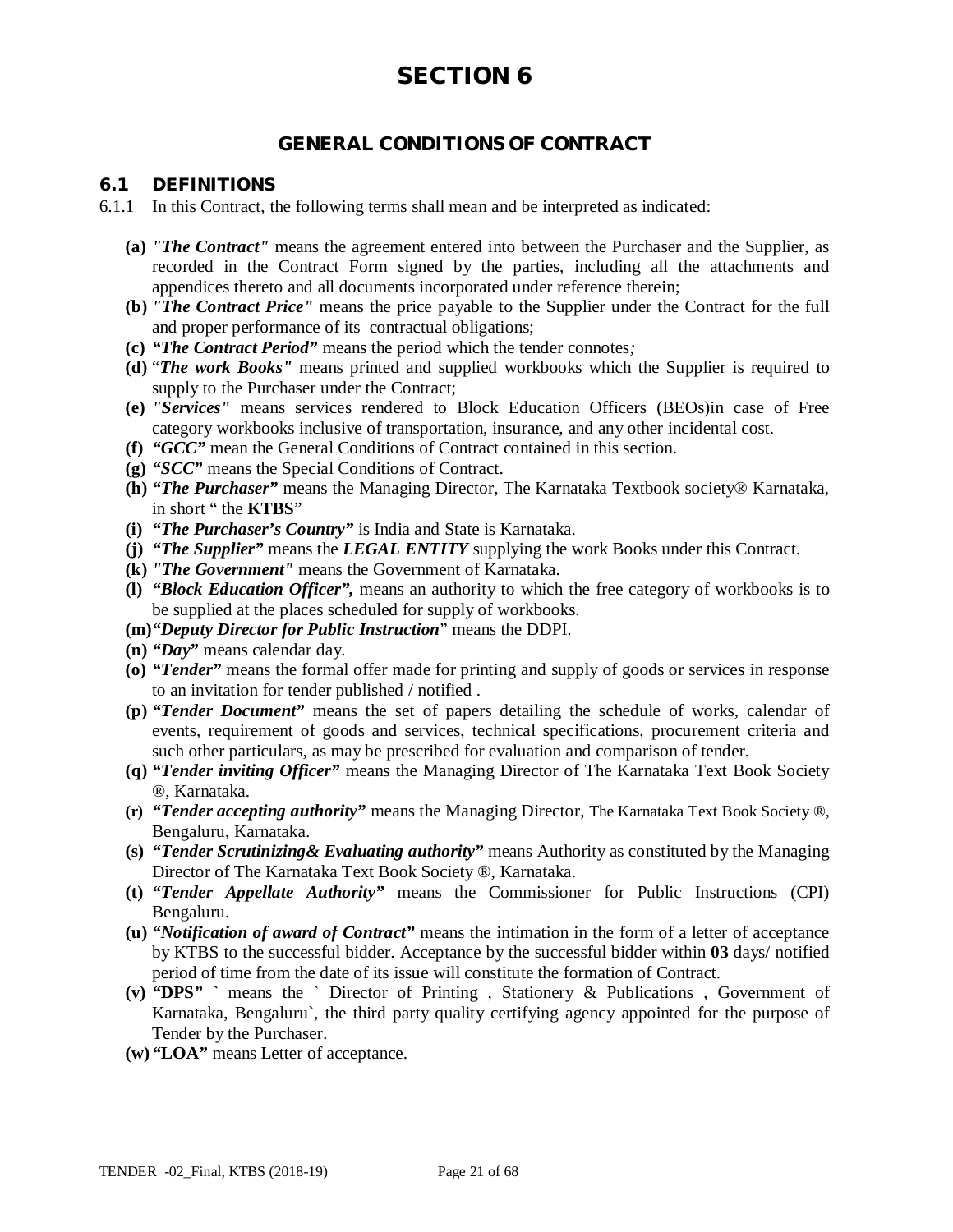## **6.2 APPLICATION**

These General Conditions shall apply to the extent that they are not superseded by any provisions in other parts of the Contract.

## **6.3 STANDARDS**

The school text books supplied under this contract shall conform to the standards mentioned in the Technical Specifications and where no applicable standard is mentioned, the authoritative standard appropriate to the work Books will apply.

## **6.4 USE OF CONTRACT DOCUMENTS AND INFORMATION**

- 6.4.1 The Supplier shall not, without the Purchaser's prior written consent, disclose the Contract, or any provision thereof, or any specification, sample or information furnished by or on behalf of the Purchaser in connection therewith, to any person other than a person employed by the Supplier in performance of the Contract. Disclosure to any such employed person shall be made in confidence and shall extend only so far as may be necessary for purposes of such performance.
- 6.4.2 The Supplier shall not, without the Purchaser's prior written consent, make use of any document, pre-press material or information enumerated in GCC Clause 6.4.1 except for purposes of performing the Contract.
- 6.4.3 Any document, other than the Contract itself, enumerated in GCC Clause 6.4.1shall remain the property of the Purchaser and shall be returned **(Prepress materials**) to the Purchaser on completion of the Supplier's performance under the Contract.
- 6.4.4 The supplier shall permit the purchaser to inspect the Supplier's accounts and records relating to the performance of the Supplier and to have them audited by auditors appointed by the purchaser if so required.

#### **6.5 COPY RIGHTS**

The Director of State Education Research and Training is the **copyright holder** of workbooks from classes **4 th to 9th** Kannada, English languages and Mathematics .The Managing Director, The Karnataka Text Book Society® is the **publisher** to all the titles printed under this Tender. The workbooks printed under the Tender are to be supplied only to the Purchaser, viz., The Managing Director, The Karnataka Text Book Society ®. However, the purchaser indemnifies the supplier against all third-party claims of infringement of copyright, trademark arising from use in the workbooks.

The supplier shall not print the name and address of his firm / office / organization on the outer page of the cover pages. More specifically, the Supplier shall print the name, address and Contact number of his firm / office / organization only on the inner cover page, with prior approval

## **6.6 PERFORMANCE SECURITY**

- 6.6.1 Within **7**days of issue of the LOA, the Supplier shall furnish performance security, as mentioned in 2.28. The performance bank guarantee should be valid covering a period of up to March  $31<sup>st</sup>$ 2019 and enter into an MOU with KTBS as per the contract form specified in **Appendix-18** (Contract form) of this tender document.
- 6.6.2 The proceeds of the performance security shall be payable to the Purchaser as compensation for any loss resulting from the Supplier's failure to complete any one of its obligations under the Contract.
- 6.6.3 The Performance Security will be discharged by the Purchaser and returned to the Supplier after March  $31<sup>st</sup>$  2019 subject to the fulfillment of all performance obligations under the contract.
- 6.6.4 In the event of any contract amendment, the Supplier shall, within **20 days** of receipt of such amendment, furnish the amendment to the Performance Security, rendering the same valid for the duration of the Contract.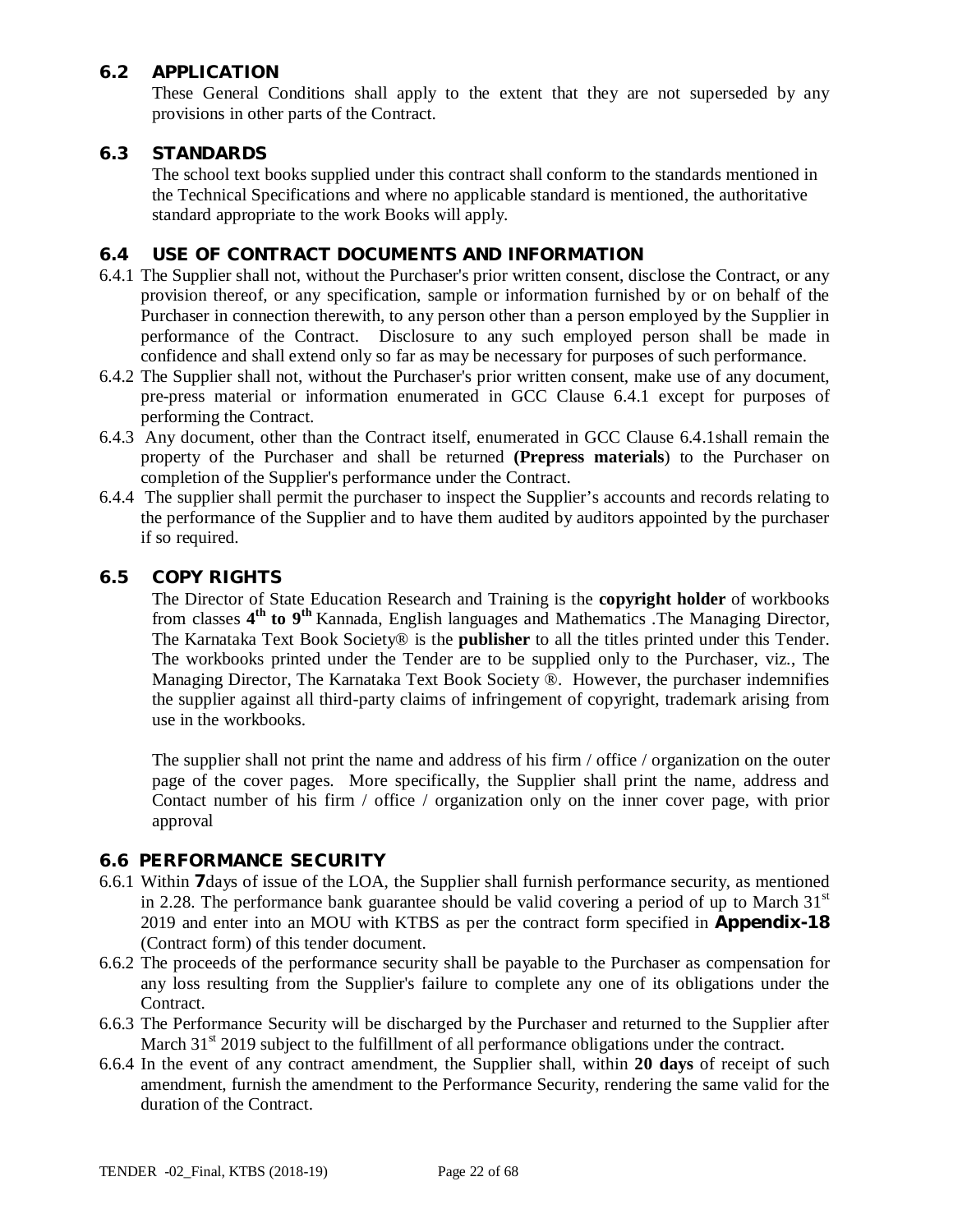6.6.5 Failure to submit the performance bank guarantee for the period specified above will constitute sufficient ground for cancellation of the contract and forfeiture of the performance security deposit.

## **6.7 INSPECTIONS AND TESTS**

- 6.7.1 The Purchaser or its representative shall have the right to inspect and/or to test the work books to ascertain their conformity to the Contract specifications. The Purchaser shall notify the Supplier in writing in a timely manner of the identity of any representatives retained for these purposes.
- 6.7.2 The paper to be used for printing of the workbook may be inspected and tested based on the "mill certificate" submitted by the printer, from the KTBS official or its approved agencies. The finished workbooks shall be inspected at the printer's premises.
- 6.7.3 If the inspected or tested work books /formes of the workbooks fail to conform to the specifications, the Purchaser may reject such quantity of workbooks/formes and the Supplier shall either replace the rejected workbooks or make necessary alterations to meet specification requirements free of cost to the Purchaser.
- 6.7.4 The Supplier shall compulsorily obtain "Mill Certification" regarding the quality of the paper purchased. "Mill Certification" shall be for the general quality of paper and more specifically regarding the GSM of the paper, Brightness of the paper and whether the paper is manufactured out of A-grade pulp. The officials of Karnataka Text Book Society® or persons duly authorized by KTBS shall inspect the progress in Printing, Binding, Varnish and Dispatch of work books from time to time. If the bidder /printer fail to provide the necessary information regarding the progress to the authorities, at the time of inspection, KTBS has all the rights to necessary action against the bidder on the basis of the report by the authorities. In case any workbook is found to be defective, they shall be replaced by the Supplier at his own cost.
- 6.7.5 The Purchaser's right to inspect test and wherever necessary, reject the work books after the free category of work books arrival at Block Education Office *(BEO)* /school level shall, in no way, be limited or waived by reason of the books having previously been inspected, tested and passed by the Purchaser or its representative.
- 6.7.6 The pre-delivery inspection will be carried out by the purchaser or by any one authorized by the purchaser for this purpose.
- 6.7.7 Nothing in GCC shall in any way release the Supplier from any other obligations under this Contract.
- 6.7.8 Saving all the clauses above and in addition, the Purchaser shall appoint a Third party Quality testing & certifying agency viz Director of Printing & Stationery (D.P.S) for assessing the Technical Capability of the Bidder in the first instance and then for certifying the quality of the workbooks printed & distributed. The 'D.P.S.' shall as per the requirement and on his own initiative may visit the Bidder premises any time beginning from the time of Technical Assessment and till the entire process is in progress. The 'D.P.S.' shall also monitor the progress. The 'D.P.S.' shall certify both for the physical progress and for the quality. The DPS may also conduct random checking at the Godowns of the Purchaser to ascertain the quality levels.

#### **The quality parameters that will be put for testing, tolerance limits, method of Inspection, Sample size etc are given in Section-8 .**

#### **6.8 OPERATIONAL CHARTS**

The Supplier along with the contract shall furnish in advance, Operational Chart which includes;

- program of work
- Time schedule of the printing  $&$  supply of the work Books to the Purchaser.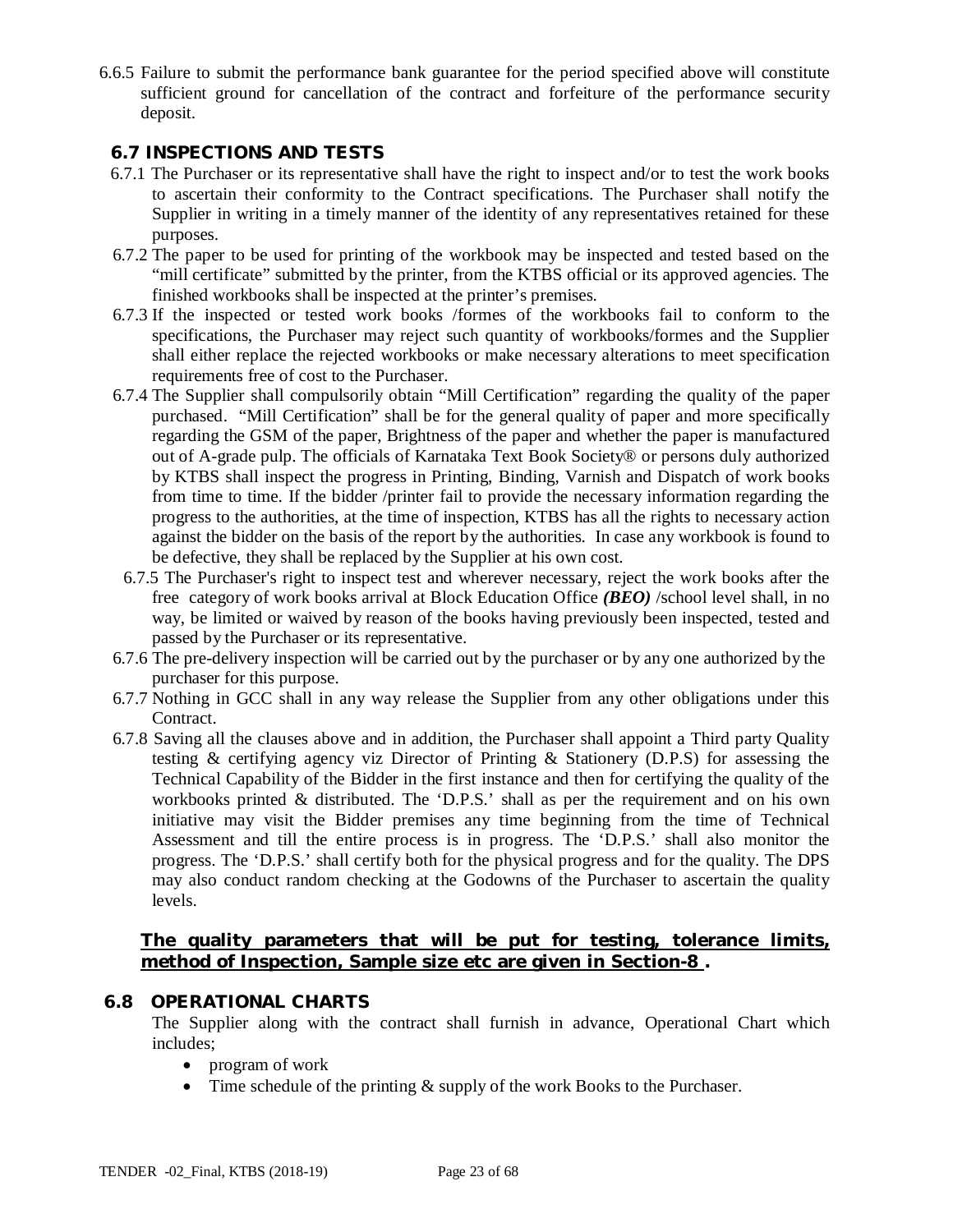## **6.9 PACKING & SUPPLY**

- 6.9.1 Pre-dispatch inspection of the bales/reels of paper, at the Mill and at the printer's premises may be Carried out by the authorized third party quality testing and certifying agency appointed by the society`viz. DPS.
- 6.9.2 The Supplier at the time of delivery of workbooks shall give proper account of supply to the concerned Block Educational Officer by bundling the work books in the number of **100 books in each bundle only.**
- 6.9.3 The Supplier after the satisfactory delivery of work Books to the concerned Blocks shall obtain due acknowledgement from the Block Educational Officers concerned or his authorized representative and submit the same along with the District-wise Bills for payment. The Supplier shall provide such packing of the work Books as is required to prevent their damage or deterioration during transit to their final destination as indicated in the Contract.

## **6.10 DELIVERY AND DOCUMENTS**

Delivery of the work Books shall be made by the Supplier in accordance with the terms specified in the Purchase Order. The details of printing & transportation and or other documents to be furnished by the supplier are as specified in Tender Document.

#### **6.11. TRANSPORTATION**

Where the Supplier is required under the Contract to transport the Free category of **work Books**  and conditions shall be specified in the Contract, it shall be arranged by the Supplier and the related cost including insurance, shall be included in the Contract Price.

#### **6.12. PAYMENT**

#### **6.12.1 The payment to the supplier shall be made only on seniority basis as under**

- **a)** The bills should be submitted in three stages in each package only.
- **b**) The first bill should be raised only after the supply of 30% of workbooks, in each package.
- **c)** The second bill should be raised only after achieving 60% of progress, in each package.
- **d)** The final bill should be raised only after completion of tender obligation, in each package.
- **e)** The bidder can raise the single bill if he has achieved more than 60% of progress, in each package.
- f) List of Documents submitted along with the Bill/invoice which are mandatory to settle the Payment;
	- 1. Invoice bill in triplicate.
	- 2. Page approval by the program officer for each title.
	- 3. Copy of the Work order issued by the Purchaser.
	- 4. Copy of the Contract form.
	- 5. Copy of the Bank guarantee.
	- 6. Quality certificate title wise issued by DPS or the officers deputed by DPS for this work.
	- 7. Mill certificate in the prescribed format in original along with invoice copy as given in **Appendix -15.**
	- 8. **Appendix – 17** issued by DPS in original.
	- 9. Acknowledgement of Sample Books submitted as mentioned in GCC clause **6.34 of Section-6.**
	- 10. Summary of Delivery challans title wise and Block wise.
	- 11. Delivery challans in original with seal, Date, Signature of the competent authority.
	- 12. Acknowledgement of pre-press materials returned to the concerned program officers as per clause **6.18.3** for final bill**.**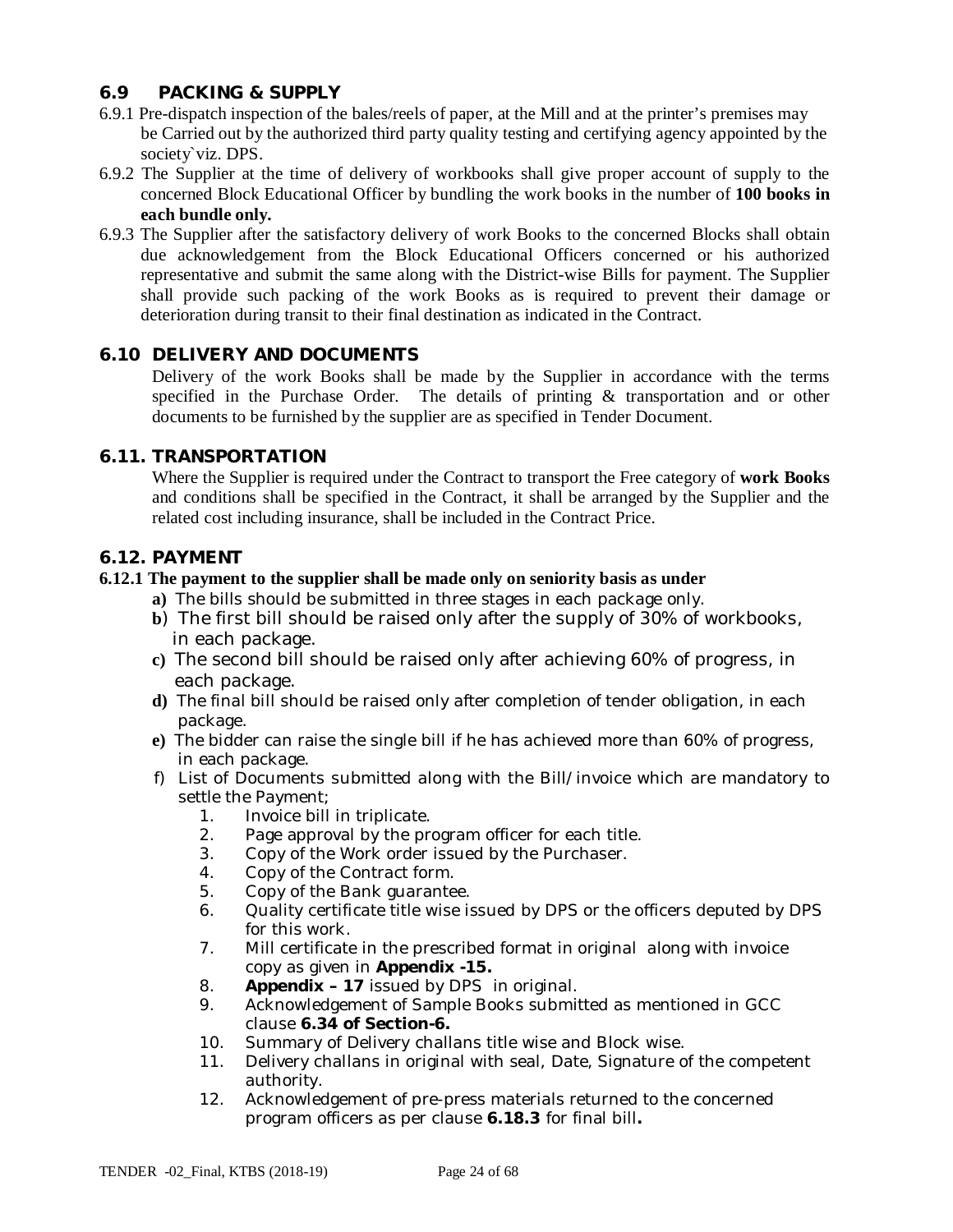**g)** Failure to comply the above will lead to withholding of payments and cancellation of seniority for payment. **The payments will be made as above subject to availability of fund.**

## **6.13. CHANGE ORDERS**

The purchaser may at any time by written order given to the supplier pursuant to GCC clause, make changes within the general scope of the contract in any one or more of the following:

- a. Method of transportation or packing
- b. The place of delivery
- c. Copies to be supplied
- d. Additional copies to be required up to  $31<sup>st</sup>$  March 2019

#### **6.14. CONTRACT AMENDMENTS**

Subject to GCC Clause 6.13, no variation in or modification of the terms of the Contract shall be made except by written amendment signed by both the parties.

#### **6.15. ASSIGNMENT**

The Supplier shall not assign to any other firms in whole or in part of its obligations to perform under the Contract, except with the Purchaser's prior written consent.

#### **6.16. SUBCONTRACTS**

Subcontract in printing and supply of workbooks is strictly prohibited.

#### **6.17. DELAYS IN THE SUPPLIER'S PERFORMANCE**

- 6.17.1 Delivery of the work Books shall be made by the Supplier in accordance with the time Schedule specified by the Purchaser as per distribution list provided by the purchaser failure To-do so will attract liquidity damage as per clause 6.18.
- 6.17.2 If at any time during performance of the Contract, the Supplier should encounter conditions impeding timely delivery of the work Books, the Supplier shall promptly notify the Purchaser in writing of the fact of the delay, its likely duration and its cause(s). As soon as practicable after receipt of the Supplier's reply, the Purchaser shall evaluate the situation and may, at its discretion, extend the Supplier's time for performance with or without liquidated damages, in which case the extension shall be effected by amendment of the Contract.
- 6.17.3 Except as provided under GCC Clause 6.23, a delay by the Supplier in the performance of its delivery obligations shall render the Supplier liable to the imposition of liquidated damages pursuant to GCC Clause 6.18, unless an extension of time is agreed upon pursuant to revision in contract without the application of liquidated damages.

**Further at any point of time either before the award of the contract or after, if the Purchaser's evaluation establishes that the Supplier either do not have the capacity to execute the contract in full or in part then the Purchaser has the liberty to withdraw the contract in full or in part and may get it executed from among the other tenderers or from any other capable Supplier at his discretion without giving any notice to the awardee of the contract. Under such circumstances the EMD/Performance security of the defaulted Supplier may be forfeited in full or adjusted against any additional cost that may occur in the course of execution of such contract. If the EMD/Performance Security is not sufficient to make up such losses the Supplier shall pay the difference of amount to the Purchaser or otherwise they said tenderer will be blacklisted from participation in the future tenders.**

## **6.18. LIQUIDATED DAMAGES FOR DELAY & PENALTY FOR DEFECTIVE BOOKS**

## **6.18.1 Liquidity damages for Delay in Supplies :**

If supplier does not execute the work as per the implementation schedule, penalty will be imposed at the rate of 1% of the delayed portion of the work per week or part there of such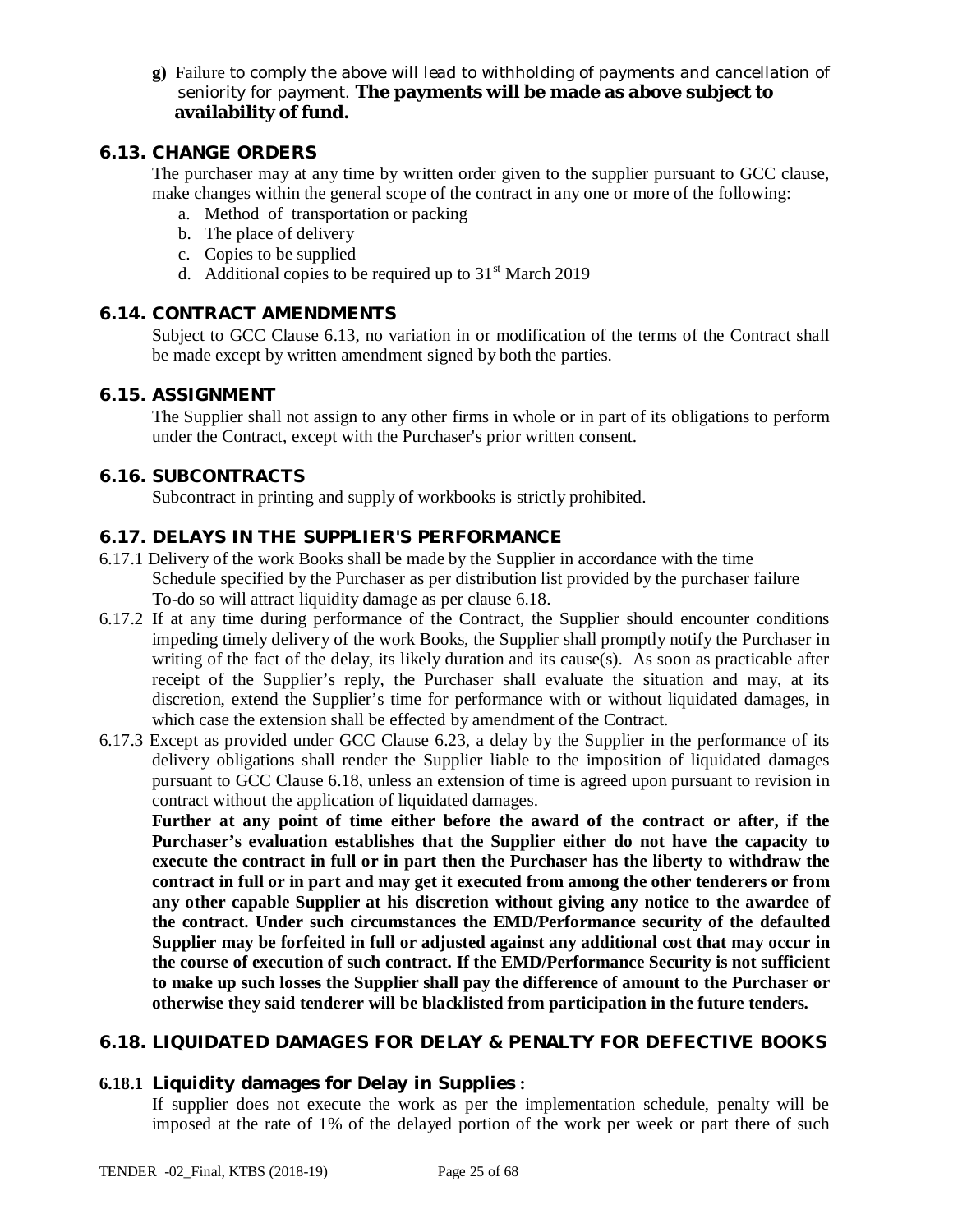delay for the first 4 weeks and at the rate of 2% per week thereafter until completion of supplies if the Purchaser decides to accept the supplies. Part of the week will be considered as one week. For imposing penalty the next date of Purchase order and the work schedule which shall be notified is reckoned.

## **6.18.2 Liquidity damages for dummy approval**

If the bidders deviate from the number of pages printed in excess of approved dummy. Then the Payment will be restricted to as per dummy approval only. Any deviation from the approved number of pages for any of the technical reasons shall have to be made only with the prior approval pages.

## **6.18.3 Returning of Pre-press materials :**

The bidder should safely return all the original pre-press materials in good condition before submission of final bill. The final bill will not be processed until the acknowledgement is produced for returning the pre-press materials. The final bill will be forfeited if the original prepress materials and printer CD are not returned even after 30 days of submitting final bill.

## **6.18.4 Penalty for defective materials**

If any defect is found / any report in this regard is received from the Block Educational Officers, such defective materials may be rejected and the Supplier shall have to replace such defective materials within 15 days and will have to bear the cost of replacement, **however the purchaser**  reserves the right to use the materials with minor defects that serve the overall objectives. Under such circumstances the purchaser will impose the penalty for deviations as defined in **Appendix - 14.**

**6.18.5** While Calculating penalty in case of default, or violation of any conditions of this tender total cost of a particular package including transportation and insurance cost will be taken into consideration and penalty will be imposed.

#### **6.18.6 Time schedule**

Printing & Supply of work books to specified destinations should be completed within **45** days from the next date of issue of CD including Pre-Printing Activities. Supplier shall submit a Weekly progress report to the purchaser. The Supplier is also bound by the conditions of the Purchaser and shall submit the progress in the modes as required by the Purchaser. Herein, noncompliance shall be construed as breach of contract terms.

| Sl no                       | <b>Timeline</b>          | % of work completion by Bidder           | <b>Schedule for</b><br><b>KTBS/DSERT</b> |
|-----------------------------|--------------------------|------------------------------------------|------------------------------------------|
|                             | Within 3 days from       | <b>Preprinting activities includes</b> ; | 1. Giving CD's to                        |
|                             | the next Date of issue   | 1) Collection of CD's from DSERT         | Printers.                                |
|                             | of CD                    | Officials.                               | of<br>2. Approval                        |
|                             |                          | 2) Submission of Dummy to                | Dummy and return                         |
|                             |                          | <b>DSERT</b> officials for approval      | Printers<br>To the                       |
|                             |                          | 3) Collecting Approved                   | Will be done by                          |
|                             |                          | Dummy's from <b>DSERT</b> officials.     | <b>DSERT</b>                             |
| $\mathcal{D}_{\mathcal{L}}$ | $15th$ day from the next | 50% of the total number of work          | Monitoring by KTBS                       |
|                             | date of issue of CD      | books allotted shall be completed.       | or its authorized                        |
|                             |                          |                                          | agency                                   |
| 3                           | $30th$ day from the next | 75% of the total number of work          | Monitoring by KTBS                       |
|                             | date of issue of CD      | books allotted shall be completed.       | or its authorized                        |
|                             |                          |                                          | agency                                   |

## **Time Schedule for Pre-Printing, Printing, Binding, Packing and Distribution of work books;**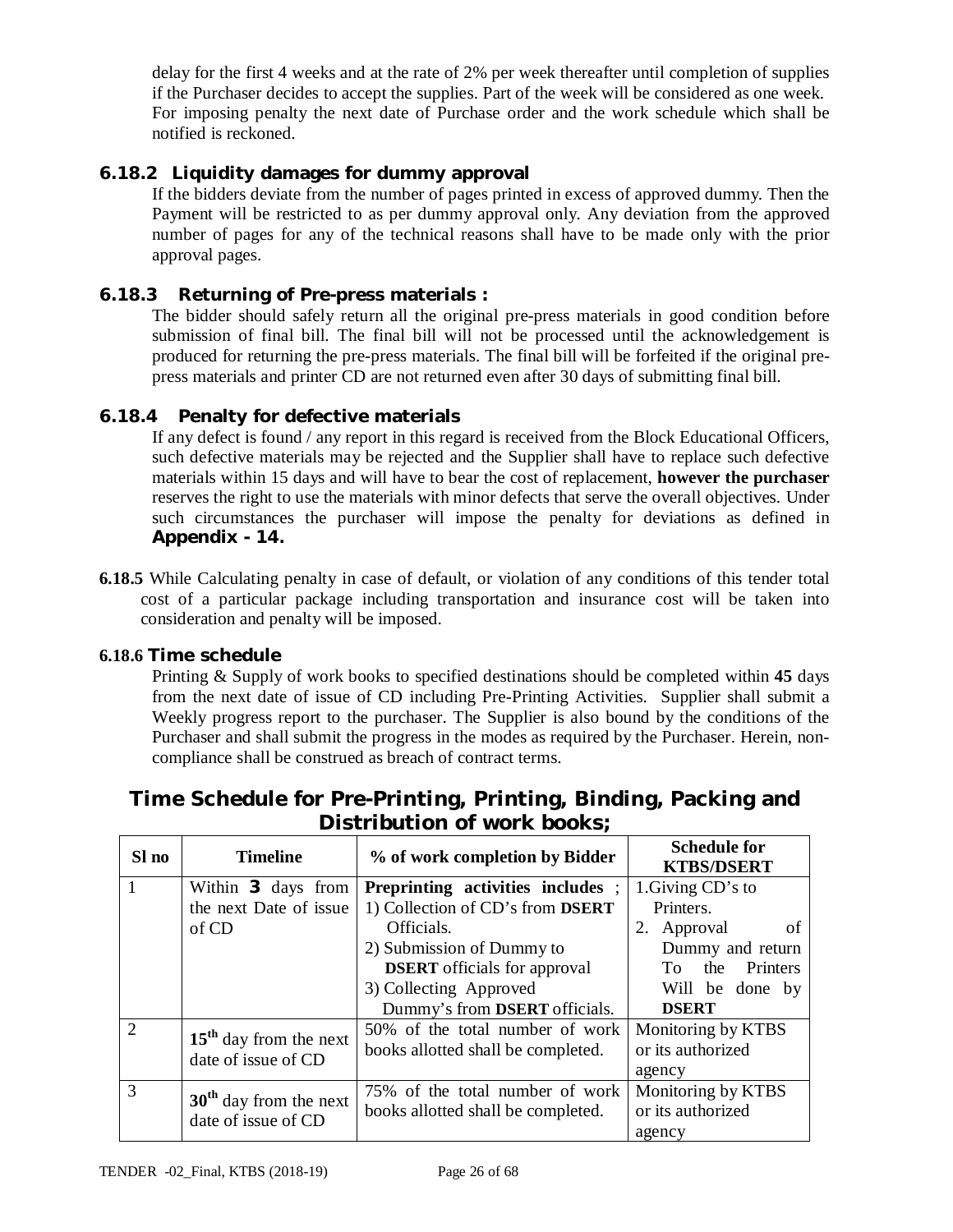| date of issue of CD | 100% of the total number of work   Monitoring by KTBS<br>$\frac{1}{25}$ day from the next books allotted shall be completed. | or its authorized |
|---------------------|------------------------------------------------------------------------------------------------------------------------------|-------------------|
|                     |                                                                                                                              | agency            |

The supplier should adhere to the time schedule specified in the contract. Since it is a time bound process .Otherwise Purchaser reserves the right to terminate the contract, at any time without assigning any reasons and the Supplier cannot claim any compensation in this respect.

The purchaser reserves the right to withdraw 50% of the contract if the supplier does not complete 50% of quantum of total contract on  $15<sup>th</sup>$  day from the date of work order without issuing any prior notice. Such withdrawn work from the default supplier will be given to L2 tenderer or any other Supplier who has the capability to execute the work and the difference in cost if any will be recovered from the default supplier. However this will not provide any immunity for the defaulted supplier from any other penal action.

Also for the Printers who happen to default even after 30th day then non started quantity of work would be withdrawn after analysis of the quantity of paper already procured, printed, capacity available, balance of the workload etc.,

**6.18.7** In the event of violation of Clause **6.16** and **6.30** and if he fails to execute the work as per the time schedule. The performance security submitted by the Successful Bidder will be forfeited.

#### **6.19 TERMINATION FOR DEFAULT**

- 6.19.1 The Purchaser may, without prejudice to any other remedy for breach of contract, by Written notice of default sent to the Supplier; terminate the Contract in whole or part:
	- a) if the Supplier fails to deliver any or all of the work Books within the period(s) specified in the Contract, or within any extension thereof granted by the Purchaser, or,
	- b) if the Supplier fails to perform any other obligation(s) under the Contract, or,
	- c) if the Supplier, in the judgment of the Purchaser, has engaged in corrupt or fraudulent practices in competing for or in executing the Contract.

#### **For the purpose of this Clause:**

*"Corrupt practice"* means the offering, giving, receiving or soliciting of anything of value to influence the action of a public official in the procurement process or in contract execution.

*"Fraudulent practice"* means a misrepresentation of facts in order to influence a procurement process or the execution of a contract to the detriment of the Purchaser, and includes collusive practice among Bidders (prior to or after bid submission) designed to establish bid prices at artificial non-competitive levels and to deprive the purchaser of the benefits of free and open competition.

6.19.2 In the event the Purchaser terminates the Contract in whole or in part, pursuant to GCC Clause 6.22.1, the Purchaser may procure, upon such terms and in such manner as it deems appropriate, work Books similar to those undelivered, and the Supplier shall be liable to the Purchaser for any excess costs for such similar work Books. However, the Supplier shall continue the performance of the Contract to the extent not terminated.

#### **6.20 FORCE MAJEURE**

6.20.1 Notwithstanding the provisions of GCC Clauses 6.17, 6.18, 6.19, the Supplier shall not be liable for forfeiture of its performance security, liquidated damages or termination for default, if and to the extent that, it's delay in performance or other failure to perform its obligations under the Contract is the result of an event of Force Majeure.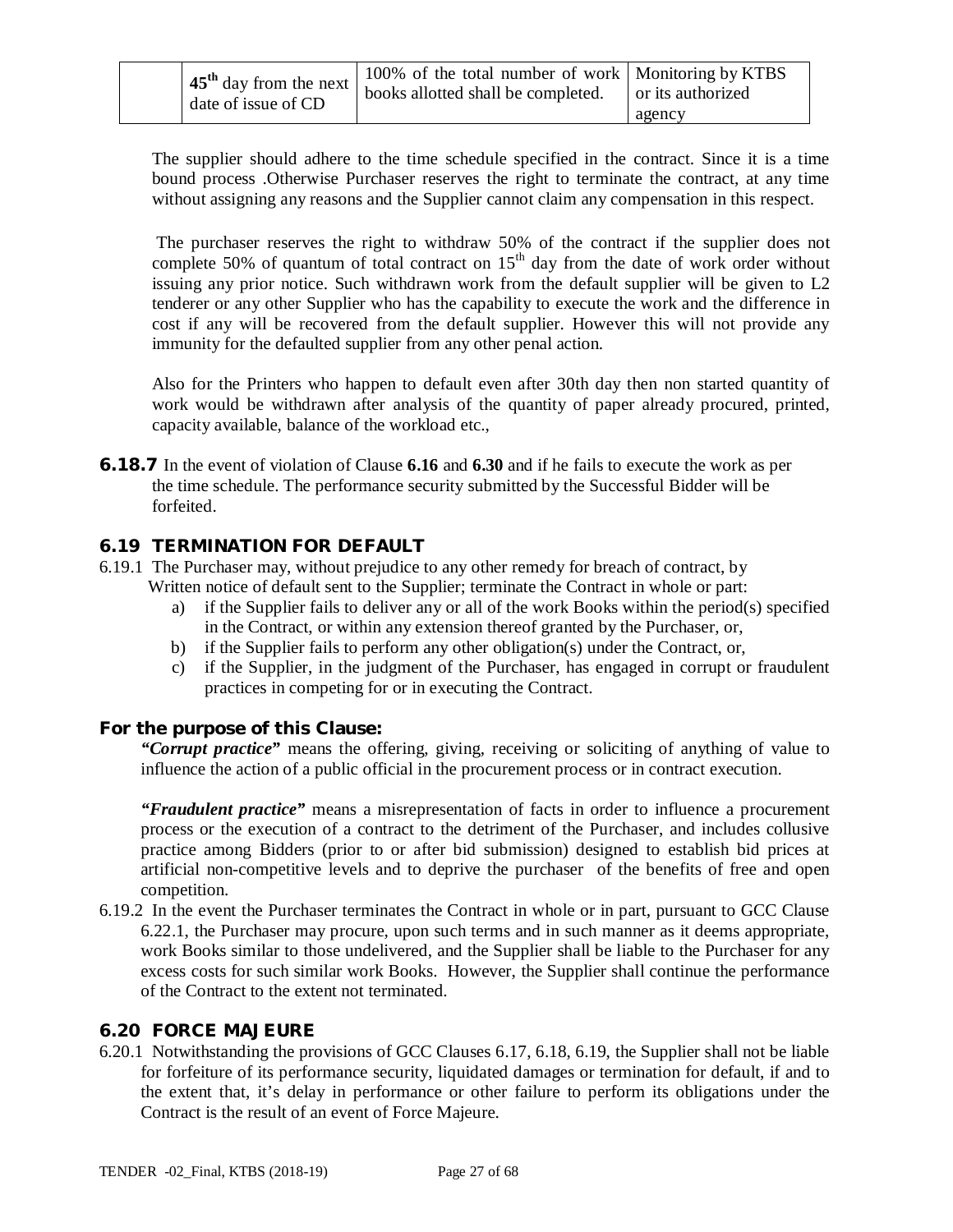- 6.20.2 For the purposes of this Clause, *"Force Majeure"* means an event beyond the control of the Supplier and not involving the Supplier's fault or negligence and not foreseeable. Such events may include, but are not limited to, acts of the Purchaser either in its sovereign or contractual capacity, wars or revolutions, fires, floods, epidemics, quarantine restrictions, Strikes and freight embargoes.
- 6.20.3 If a *Force Majeure* situation arises, the Supplier shall promptly notify the Purchaser in writing of such conditions and the cause thereof. Unless otherwise directed by the Purchaser in writing, the Supplier shall continue to perform its obligations under the Contract as far as is reasonably practical, and shall seek all reasonable alternative means for performance not prevented by the *Force Majeure* event.

## **6.21TERMINATION FOR INSOLVENCY**

The Purchaser may at any time terminate the Contract by giving written notice to the Supplier, if the Supplier becomes bankrupt or otherwise insolvent. In this event, termination will be without compensation to the Supplier, provided that such termination will not prejudice or affect any right of action or remedy which has accrued or will accrue thereafter to the Purchaser.

#### **6.22 TERMINATION FOR CONVENIENCE**

- 6.22.1 The Purchaser, by written notice sent to the Supplier, may terminate the Contract, in whole or in part, at any time for its convenience. The notice of termination shall specify that termination is for the Purchaser's convenience, the extent to which performance of the Supplier under the Contract is terminated, and the date upon which such termination becomes effective.
- 6.22.2 The work Books that are complete and ready for transport within **15** days after the Supplier's receipt notice of termination shall be accepted by the Purchaser at the Contract terms and prices. For the remaining work Books, the Purchaser may elect:
	- **(a)** to have any portion completed and delivered at the Contract terms and prices; and/or
	- **(b)** to cancel the remainder and pay to the Supplier an agreed amount for partially completed work Books and for materials previously procured by the Supplier.

## **6.23 RESOLUTION OF DISPUTES**

- 6.23.1 The Purchaser and the supplier shall make every effort to resolve amicably by direct informal negotiation any disagreement or dispute arising between them under or in connection with the Contract.
- 6.23.2 If, after **thirty (30) days** the parties fail to resolve their dispute or difference by such consultations, then either the Purchaser or the Supplier may give notice to the other party of its intention to commence arbitration, as herein after provided, as to the matter in dispute, and no arbitration in respect of this matter may be commenced unless such notice is given.
- 6.23.3 Any dispute or difference in respect of which a notice of intention to commence arbitration has been given in accordance with this clause shall be finally settled by arbitration. Arbitration may be commenced prior to or after delivery of the School Text Books under the contract.
- 6.23.4 Arbitration proceedings shall be conducted in accordance with the rules of procedure specified in SCC.
- 6.23.5 Notwithstanding to any reference to arbitration herein;
	- (a) The parties shall continue to perform their respective obligations under the contract unless they otherwise agree, and,
	- (b) The purchaser shall pay the supplier any money due to the supplier.

## **6.24 LIMITATION OF LIABILITY**

Except in case of criminal negligence or willful misconduct, and in the case of infringement pursuant to clause 6.5

**(a)** The supplier shall not be liable to the Purchaser, whether in contract, tort, or otherwise, for any indirect or consequential loss or damage, loss of use, loss of profits or interest costs, provided that this exclusion shall not apply to any obligation of the supplier to pay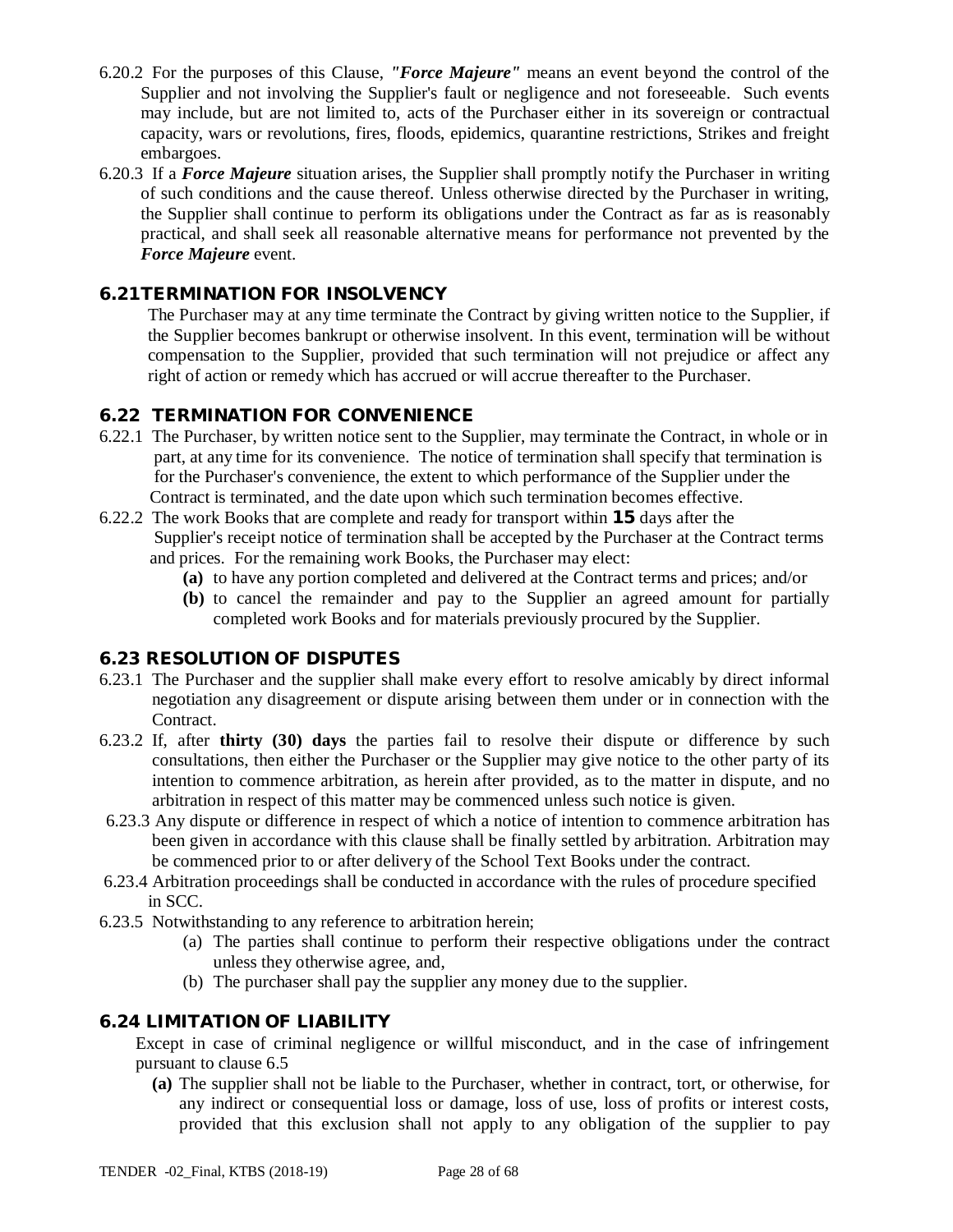liquidated damage to the purchaser; and this exclusion shall not apply to any obligation of the supplier to pay liquidated damages to the Purchaser; and,

**(b)** The aggregate liability of the supplier to the Purchaser, whether under the contract, in tort or otherwise, shall not exceed the total contract price.

### **6.25 GOVERNING LANGUAGE**

The contract shall be written in English language. All correspondence and other documents pertaining to the Contract which are exchanged by the parties shall be written in the same language.

## **6.26APPLICABLE LAW**

The Contract shall be interpreted in accordance with the laws of the State of Karnataka. And any disputes shall only be addressed at the jurisdictional courts located in Bengaluru.

#### **6.27 NOTICES**

- 6.27.1 Any notice given by one party to the other pursuant to this Contract shall be sent to other party in writing or by facsimile or email and confirmed in writing to the other Party's address specified in Tender document.
- 6.27.2 A notice shall be effective when delivered or on the notice's effective date, whichever is later.

#### **6.28TAXES AND DUTIES**

Suppliers shall be entirely responsible for all taxes, duties, license fees, Octroi, road permits, etc., incurred until delivery of the contracted work Books to the Purchaser and the rate quoted in the portal shall include all the above costs.

#### **6.29 IMPLEMENTATION OF THE CONTRACT**

The Supplier should as soon as purchase order is received, begin the process for implementation of the Contract by purchasing printing paper and other materials at his own cost and bearing entire investment from printing to transportation. Collect pre-press material from DSERT. The Supplier further agrees to get sample testing from the Purchaser .The work relating to supply of work Books should be implemented by the Supplier as per the implementation schedule and Purchaser's Notification of award of Contract. The purchaser may at his discretion extend the above time schedule if he desires so. However, supplier cannot claim this as matter of right.

The successful bidders should give their acceptance of the Execution schedule in the agreement. The entire work of printing and supply should be completed within 45 days from the **next date of the issue of CD.**

## **6.30 ASSIGNING OF TENDER IN WHOLE OR PART**

The Supplier shall not assign or make over the contract, the benefit or burden thereof to any other person or persons or body corporate. No under letting or subletting to any persons or body corporate for the execution of the contract or any other part thereof is permitted, without the written consent of the Managing Director, Karnataka Textbook Society®.

#### **6.31 GENERAL POINTS TO BE OBSERVED**

- **6.31.1** The Supplier should execute an undertaking in the prescribed form stipulating that he has agreed to the Terms & Conditions mentioned in the tender for submission of Technical  $\&$ Commercial Bids(**Appendix - 13)**
- **6.31.2** The Commissioner for Public Instruction and chairman of Executive committee the Karnataka Textbook Society(R) and being a appellate authority reserves the right to allot the package other than those indicated by the bidder in the bid and the bidder shall be bound by the decision of the Commissioner for Public Instruction.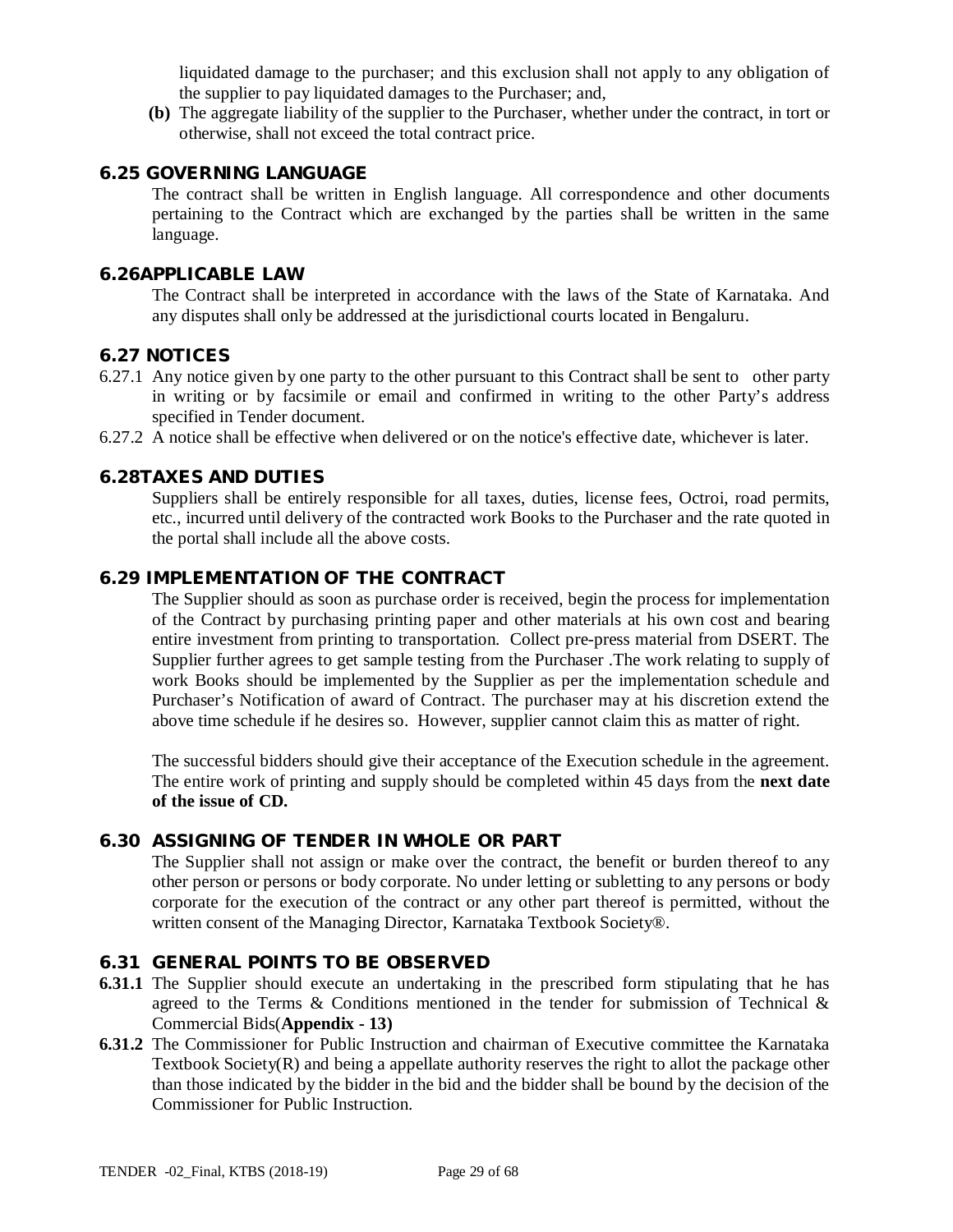- **6.31.3** The Commissioner for Public Instruction and chairman of Executive committee the Karnataka Textbook Society $(R)$  and being a appellate authority, reserves the right to award the contract to more than one bidder and fix the number of packages to different bidders based on the financial, technical and service capability of the bidder.
- 6.31.4 The total quantities of work Books to be purchased are subject to variation during the course of Contract period.

## **6.32 DISCRIPTION OF PACKAGES**

- 6.32.1 Total **17** titles of workbooks to be printed is divided into **08** packages in **Section-10** Schedule of Requirements. Each package consists of 17Titles they are in  $1/4<sup>th</sup>$  crown size. All workbooks shall have single colour text pages and multi-colour cover page and inner cover pages.
- 6.32.2 The packages contain free category workbooks.
- 6.32.3 Number of copies of the workbooks to be printed and page numbers of books specified in the tender are **approximate.**
- 6.32.4 The details of packages are as per **Section-10**

#### **6.33 BARRING OF SELLING WORKBOOKS IN THE MARKET**

The Supplier shall execute an undertaking that he shall supply the entire quantity of workbooks printed, only to the purchaser and he is not permitted to sell or reproduce the workbooks in open market. Failing to adhere to this clause shall lead to legal action against the supplier and also shall be liable for blacklisting.

#### **6.34 SAMPLE COPIES**

Supplier shall supply **30 sample** copies of each title in each Package free of cost, to the publisher i.e. The Managing Director, Karnataka textbook society®.Failing which, bill will not be processed and it is treated as breach of Contract terms.

#### **6.35 APPROVAL FOR PRINTING**

- 6.35.1 The successful bidder will be given CD's of the book to be printed as per the package allotted to them by DSERT office and dummy shall be got approved by the DSERT only. The bidder shall Take all the necessary to prepare the dummy book.
- 6.35.2 Before printing, submit two dummy copies to DSERT office and shall be approved by the Officer authorized by DSERT office. Maximum number of dummy books per title is 2\*2times

#### **6.36 LIMITATIONS FOR TENDERERS**

The Supplier shall not,

- a. Publish or sell or translate, workbooks published by the Karnataka Text Book Society®.
- b. Insert any advertisement on any workbooks in any form.
- c. Employ child labour for printing, binding, packing and supply of workbooks.

#### **6.37 CATEGORY OF BOOKS**

**"FREE SUPPLY**", these words should be printed in bold letters inside the box on both side of the Cover Pages prominently on workbooks.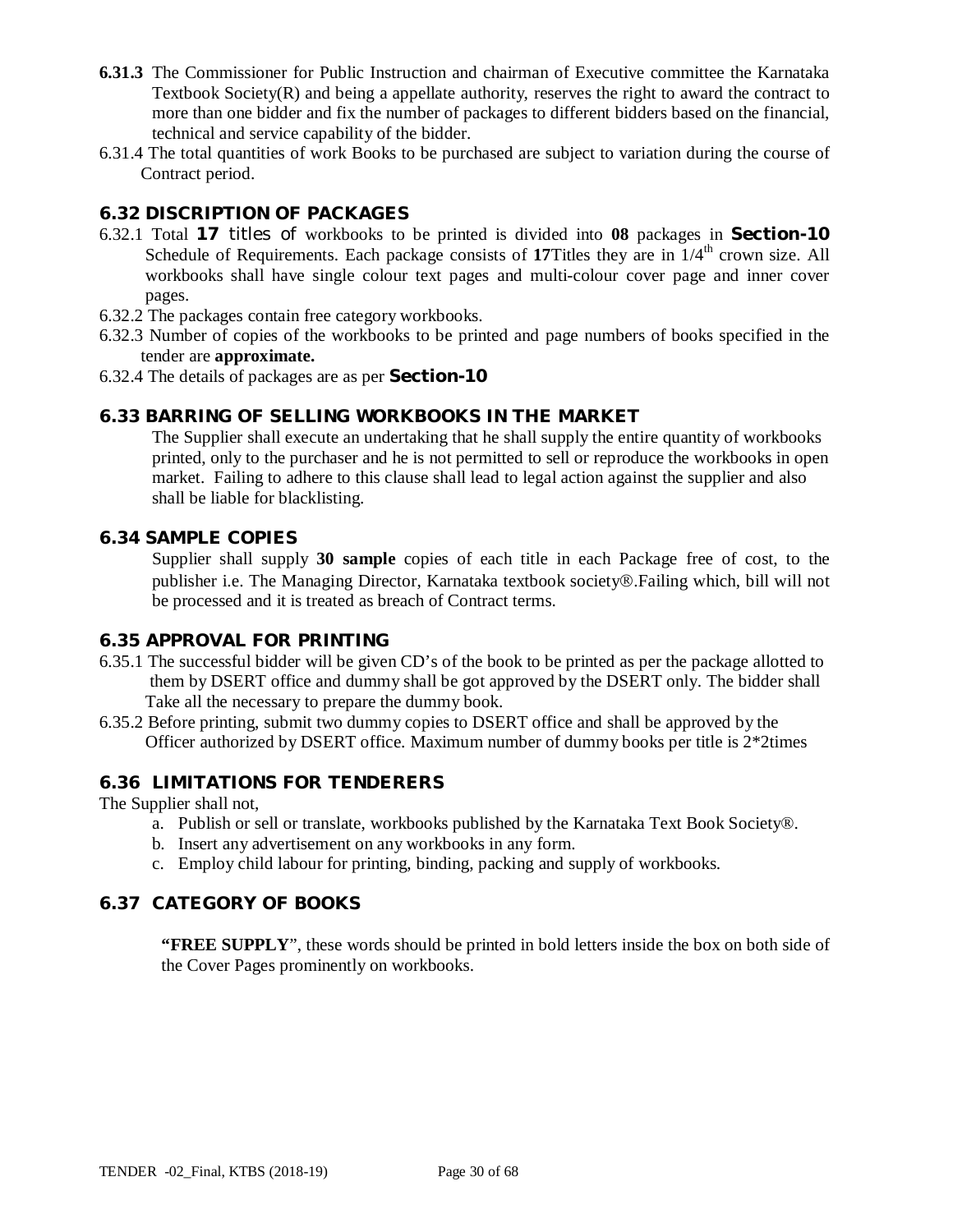## **SPECIAL CONDITIONS OF CONTRACT**

The following Special Conditions of Contract shall supplement the General Conditions of Contract. Whenever there is a conflict, the provisions herein shall prevail over those in the **General Conditions of Contract.** The corresponding clause number of the General Conditions is indicated in parentheses, wherever applicable.

## **7.1 DEFINITIONS (GCC CLAUSE 6.1)**

**"The Supplier"** is (to be filled at the time of issue and acceptance of Purchase Order)

## **7.2 INSPECTION AND TESTS (GCC CLAUSE 6.7)**

#### 7.2.1 **Place of Inspection and manufacturer of Paper**

Inspection of base paper for printing and cover may be carried out by the authorized third party quality testing and certifying agency appointed by the Society viz`the D P S` prior to dispatch to printers, in the mill premises of the manufacturer. The final inspection may be carried out at the godown of the printers in association with the representative of the Managing Director, Karnataka Text Book Society®. The successful bidders are advised to purchase papers for workbook and cover page from the paper mill capable of manufacturing the quality paper as per contract specifications and having adequate quality control and in-house testing facilities as per IS:1848/1991 with the latest amendments. The capacity/capability assessment on the paper manufacturing mill may be carried out by the Quality Assurance Wing before placing the order if the circumstances warrant.

The reel width of the paper purchased shall not be of less than 76cms and the copy of the invoices shall be submitted to the Purchaser on a regular basis.

- 7.2.2 Inspection and tests prior to transportation of work Books, at final acceptance and at schools at any time within the contracted period are as given below and the successful bidder shall comply with the technical specifications fixed for the books:
- 7.2.3 The Managing Director, KTBS is empowered to test the quality through an independent third party agency as specified in various clauses and take such action as deems fit, if quality of work book falls below the prescribed standards.
- 7.2.4 The work relating to supply of workbooks should be executed without any delay as per the implementation schedule mentioned in this document.
- 7.2.5 The Purchaser reserves the right to depute authorized representatives from his office for the supervision and inspection at the time of implementation of the contract. The supplier should submit periodical progress report to the purchaser regarding the implementation of the contract.
- 7.2.6 The supplier should supply workbooks by using good quality material strictly in accordance with the samples submitted along with qualification Bid. If any defect in the material comes to the notice of the purchaser after the supply to the schools, the same will have to be replaced by the supplier at his own expense.
- 7.2.7 If the contract is not executed within the stipulated period as per implementation schedule the Purchaser reserves the right to cancel the contract and the Purchaser will not be liable for any pecuniary loss or damage incurred by the supplier in this regard.
- 7.2.8 The purchaser or his representative shall have the right of entry into the work premises of the supplier to monitor quality and progress.
- 7.2.9 The supplier shall supply workbooks strictly as per the prescribed quality paper, size, colours, specification and measurements to the Educational Blocks as prescribed by the purchaser. He should comply with all the tests specified by the purchaser or any other Officer authorized for this purpose, satisfactorily. The supplier shall ensure timely delivery of quality workbooks as per the implementation schedule given in the contract.
- 7.2.10 Prices quoted by the Tenderer shall be fixed during the bidder's performance of the Contract and not subject to variation on any account. A tender submitted with an adjustable price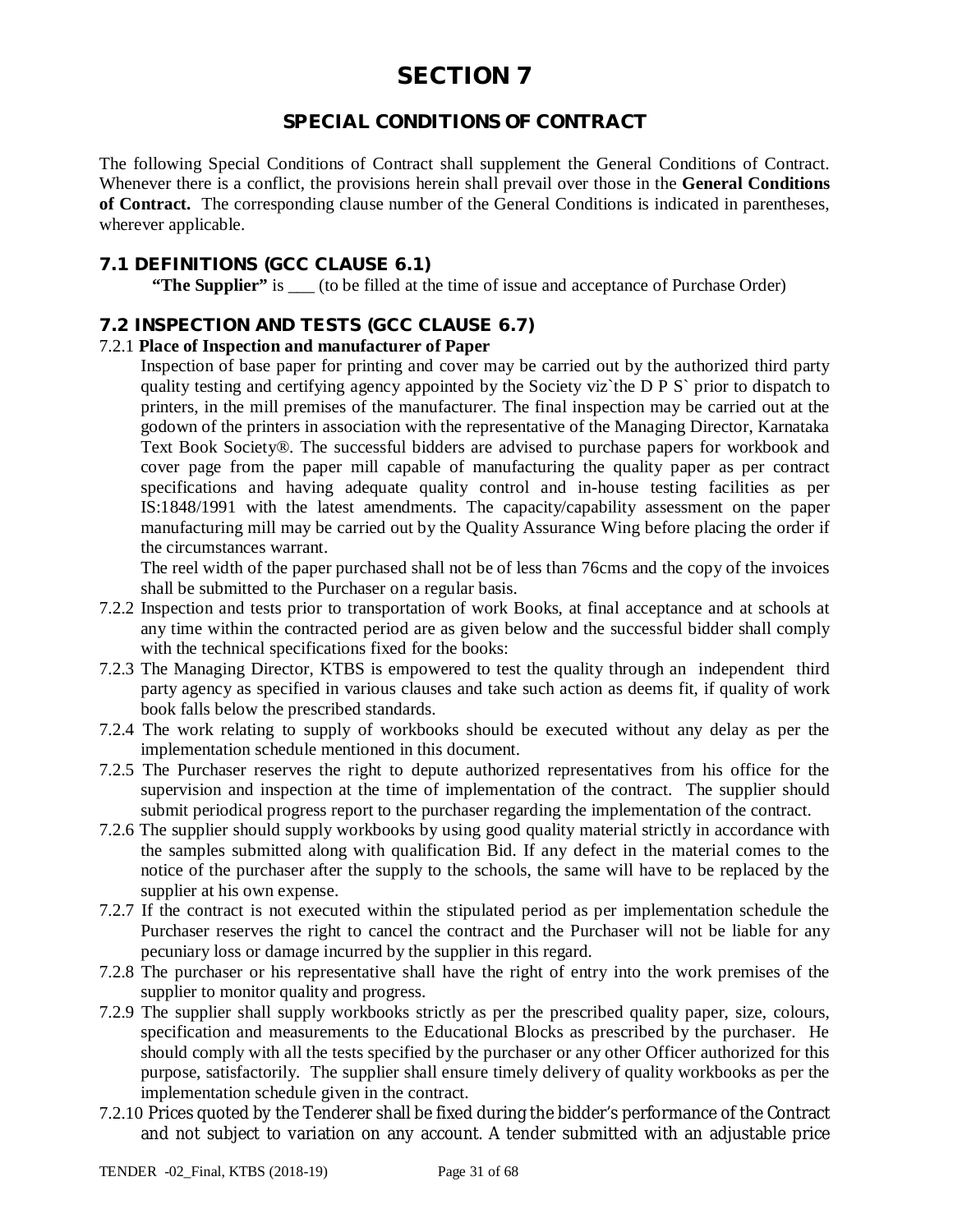quotation will be treated as non-responsive and rejected, pursuant to ITT Clause 22. However, any increase in the statutory levies will be compensated by the purchaser. Similarly any reduction shall be to the credit of the purchaser.

## **7.3 DELIVERY AND DOCUMENTS (GCC CLAUSE 6.10)**

Upon delivery of the workbooks, the supplier shall notify the purchaser and the insurance company by fax / e-mail / letter, the full details of the transport including contact number, vehicle receipt number and date, description of workbooks, quantity, name of the consignee etc. The supplier shall mail the following documents to the purchaser with a copy to the insurance company:

- a) Two copies of the Supplier invoice showing workbooks description, quantity;
- b) Acknowledgment of receipt of workbooks from the consignee(s);
- c) Inspection Certificate issued by the third party inspection agency viz` the **D P S`**

The above documents shall be received by the Purchaser before arrival of the work Books (except where the workbooks have been delivered directly to the Consignee with all documents) and, if not received, the Supplier will be responsible for any consequent expenses.

#### **7.4PAYMENT (GCC Clause 6.12)**

7.4.1 The Supplier's request(s) rate applicable and GST amount claimed for payment shall be made to the Purchaser in writing, accompanied by an invoice describing class, title of the book, number of copies of the workbooks delivered, and by related documents, submitted pursuant to GCC Clause 6.9, 6.10& 6.12 and upon fulfillment of other obligations stipulated in the contract including the original delivery Challan copy.

**Use 70GSM and above quality paper for Delivery challans and shall be in White colour. Use Prescribed format for delivery challans and shall be printed legibly, hand written DC's are not accepted for the payment.**

**Submit DC's with Signature, Seal of the receiving authority with Date i.e.BEOs/Authorized representative of BEOs for having received title wise number of workbooks in good condition.DC's without Original Seal and Signature of the concernedshall not be considered for payments under any circumstances.**

7.4.2 Payments shall be made by the Purchaser after submission of the invoice claim by the Supplier duly enclosing the **Dated Acknowledgement with seal and signature of the receiver** in the prescribed Delivery Challan format within **10 working days**. The invoices/bills shall always be submitted along with the documents as mentioned in GCC clause 6.12.1(f) Where-ever applicable Taxes and other levies shall be deducted at source.

## **7.5 SETTLEMENT OF DISPUTES (GCC CLAUSE 6.23)**

- 7.5.1 In case of Dispute or difference arising between the Purchaser and Supplier relating to any matter arising out of or connected with this agreement, such dispute or difference shall be settled in accordance with the Arbitration and Conciliation Act, 1996, by a Sole Arbitrator. The Sole Arbitrator shall be appointed by agreement between the parties; failing such agreement, by the appointing authority namely the Indian Council of Arbitration/President of the Institution of Engineers (India)/The International Centre for Alternative Dispute Resolution (India). A certified copy of the appointment Order shall be supplied to each of the Parties.
- 7.5.2 Arbitration proceedings shall be held at Bengaluru, Karnataka, and the language of the arbitration proceedings and that of all documents and communications between the parties shall be English.
- 7.5.3 The decision of arbitrators shall be final and binding upon both parties. The cost and expenses of Arbitration proceedings will be as determined by the Arbitrator and paid equally by the parties to the arbitration. However, the expenses incurred by each party in connection with the preparation, presentation etc. of its proceedings shall be borne by each party themselves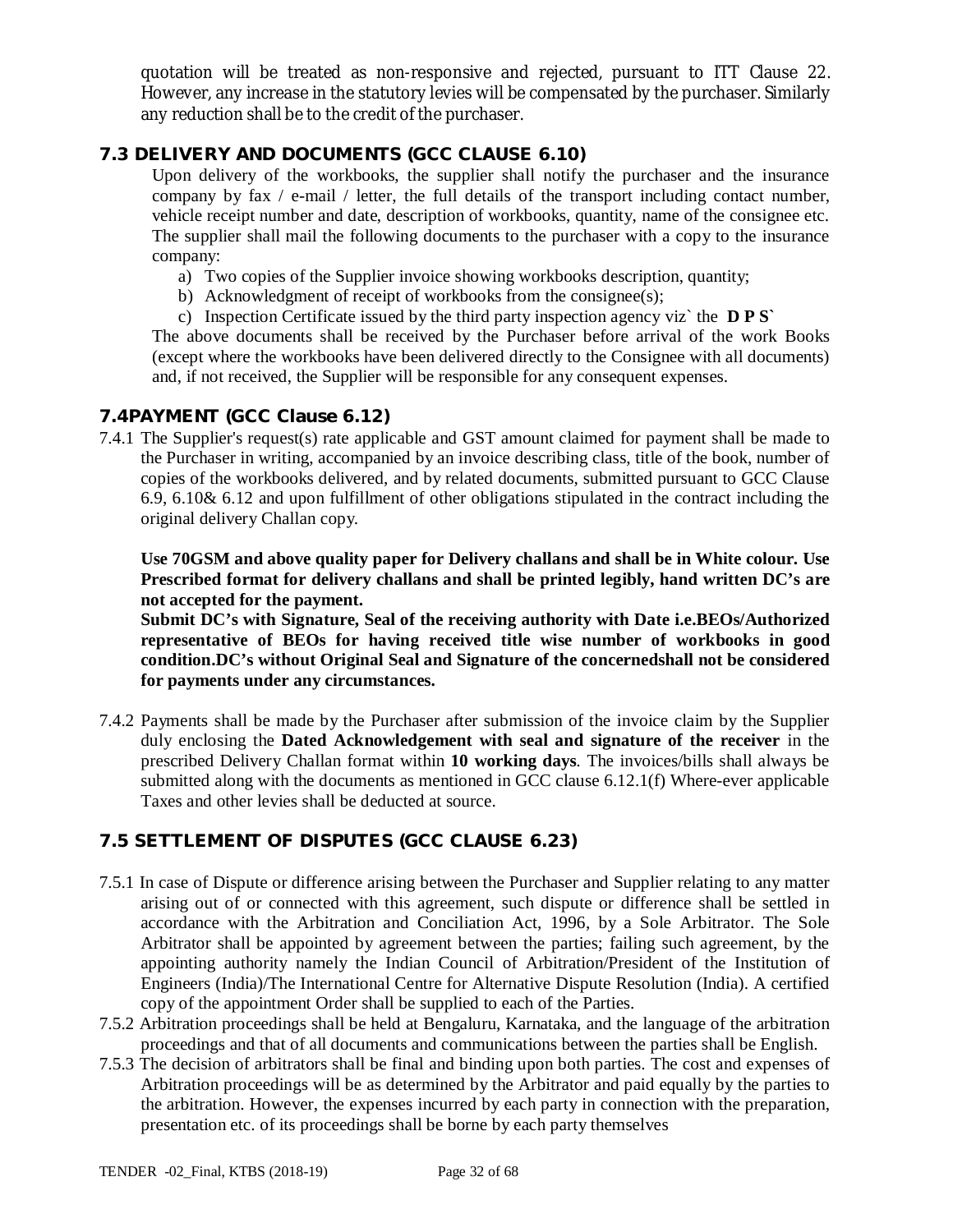## **7.6 NOTICES (GCC CLAUSE 6.27)**

For the purpose of all notices, the following shall be the address of the Purchaser and Supplier.

| Purchaser | $\sim 10^{11}$ km $^{-1}$ | The Managing Director,                  |
|-----------|---------------------------|-----------------------------------------|
|           |                           | Karnataka Textbook Society®,            |
|           |                           | No.4, DSERT Building, 100 Ft ring Road, |
|           |                           | BSK III Stage, Bengaluru - 560 085      |
|           |                           | Karnataka, India                        |
|           |                           |                                         |
|           |                           |                                         |

### **Supplier** : (To be filled in at the time of Contract signature)

#### **7.7 PROGRESS OF SUPPLY**

Supplier shall regularly intimate progress of supply, in writing to the Purchaser on a weekly basis as under and also in the form and manner as may be stipulated by the Purchaser.

- $\triangleright$  Package wise/Title wise Quantity offered for inspection and date
- $\triangleright$  Package wise/Title wise Quantity accepted/rejected by inspection agency and date
- Package wise/Title wise Quantity printed and Binding completed.
- $\triangleright$  Package wise/Title wise Quantity dispatched/delivered to consignees.
- $\triangleright$  Probable Date of completion of entire contracted work, and
- $\triangleright$  Package wise Paper requirement and paper procurement details.

#### \***Failure of the above may lead to the termination of the contract**.

#### **7.8SUPPLIER INTEGRITY**

The supplier is responsible for and obliged to conduct all contracted activities in accordance with the Contract using state-of-the-art methods and economic principles and exercising all means available to achieve the performance specified in the Contract.

#### **7.9SUPPLIER'S OBLIGATIONS**

- 7.9.1 The Supplier is obliged to work closely with the Purchaser's staff, act within its own authority and abide by directives issued by the Purchaser and implementation activities.
- 7.9.2 The Supplier will abide by the job safety measures prevalent in India and will free the Purchaser from all demands or responsibilities arising from accidents or loss of life the cause of which is the Supplier's negligence. The Supplier will pay all indemnities arising from such incidents and will not hold the Purchaser responsible or obligated.
- 7.9.3 The Supplier is responsible for managing the activities of its personnel or sub-contracted personnel and will hold itself responsible for any misdemeanors.
- 7.9.4 The Supplier will treat as confidential, all data and information about the Purchaser, obtained in the execution of his responsibilities, in strict confidence and will not reveal such information to any other party without the prior written approval of the Purchaser.
- 7.9.5 **The supplier should safely return all the Original pre-press materials along with Printer CD in good condition to the purchaser or he will be penalized as per tender clause 6.18.3**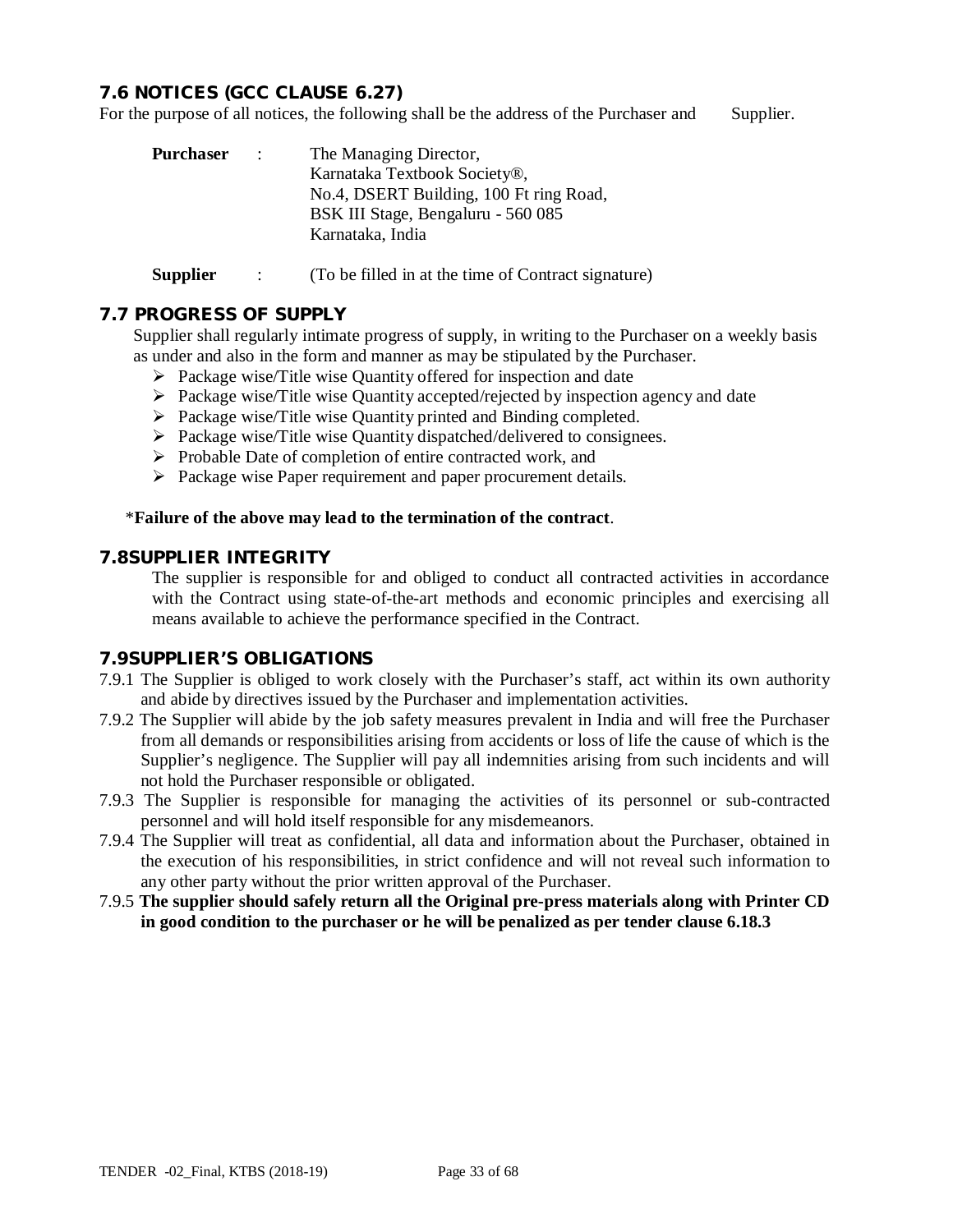## **Quality Parameters**

The following quality parameters with tolerance limits prescribed by BIS are required to be strictly adhered to by the Suppliers;

## **Raw Materials**

| Sl no.                      | Properties                                           | Requirement                | Reference        |
|-----------------------------|------------------------------------------------------|----------------------------|------------------|
|                             | <b>GSM</b>                                           | <b>60 GSM</b>              |                  |
| $\mathcal{D}_{\mathcal{L}}$ | Tensile Index: CD/MD                                 | 20/40                      | IS 1848:1991     |
| $\overline{2}$              | Brightness (Minimum) %                               | 80                         | $-do-$           |
| 3                           | Opacity (Minimum)                                    | 85                         | $-do-$           |
| $\overline{4}$              | Cobb, max avg                                        | 28                         | $-do-$           |
| 5                           | Wax pick                                             | No. 10A Clear              | $-do-$           |
| 6                           | Smoothness ml/min,<br>Top<br>Wire<br>(Bends ten) max | $200$ (max)<br>$250$ (max) | $-do-$<br>$-do-$ |
| 8                           | Colour                                               | White                      |                  |
| 9                           | Type of Pulp                                         | Type-A                     | IS 1848:1991     |

#### **1.Paper: The Paper shall be Map litho with the following specifications**

**Note:**

- Paper shall be of A Grade from reputed mills suggested hereunder, made out of Virgin Pulp and shall not contain mechanical pulp not exceeding 20%. And no recycled pulp shall be used.
- The reel width for crown  $1/4^{\text{th}}$  books shall invariably minimum of 760 mm. Similarly the cut off shall be minimum of 508 mm. Usage of lesser width reels is strictly not acceptable. The cut off may be slightly more. No weight age will be given for any increase in the cut off though it is treated as a positive deviation.
- **List of Reputed Paper Mills whose quality parameters are tested and proven and the printers are advised to procure the paper required for the printing of work Books for the academic year 2018-19 preferably of these mills or of the mills of equivalent capacity and who can produce the paper of equivalent quality. The decision about the equivalence has to be certified by the DPS.**
	- 1. M/s West Coast Paper Mills, Dan deli, Karnataka
	- 2. M/s TNPL, Tamilnadu
	- 3. M/s Seshasai Paper and Boards Limited, Erode, Tamilnadu
	- 4. JK Paper Limited, Orissa
	- 5. Century Paper and Pulp
	- 6. Ballarpur Industries Limited (BILT)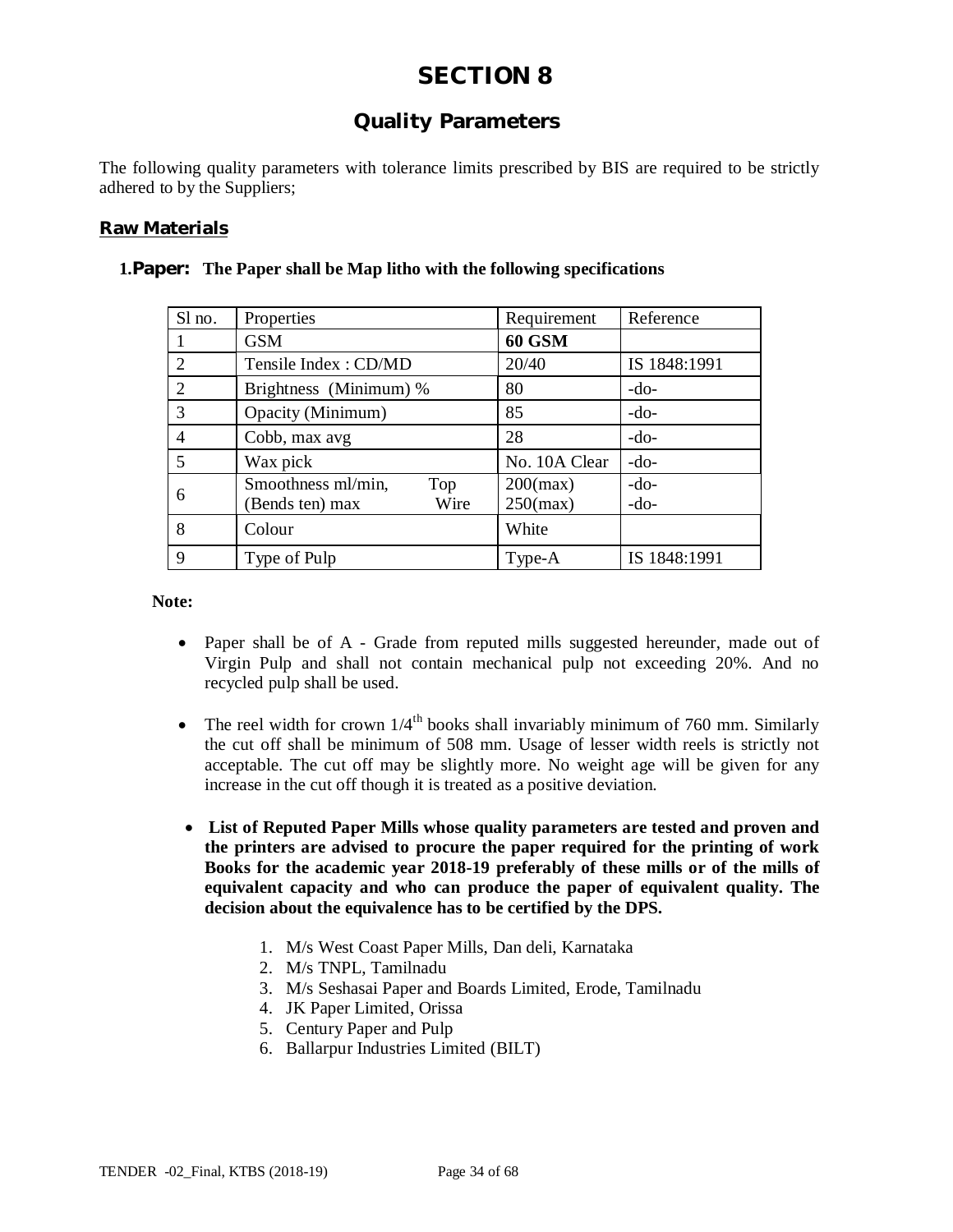## **2. Art Board/Ivory Board/BS coated Pulp Board**

The Printer shall use both sides coated Art Boards or Ivory Boards or virgin pulp Boards with the following specifications.

| <b>Sl. No.</b> | <b>Properties</b>                         | <b>Requirement</b> | <b>Tolerance</b> |
|----------------|-------------------------------------------|--------------------|------------------|
|                | <b>GSM</b>                                | 220 GSM            | $+/- 2.5%$       |
|                | Bulk                                      | $0.86$ cc/gm       | $+/- 0.03$       |
|                | Bending stiffness                         | 11/20              | minimum          |
|                | CD/MD                                     |                    |                  |
|                | Brightness (Minimum) %                    | $88 + 2 %$         | $-do-$           |
|                | Gloss (applicable only for<br>Art Boards) | $75 + 5\%$         | $-do-$           |
| 6              | Colour                                    | White              |                  |

It is recommended to use the Boards of the following Mills or the Mills of equivalent capacity and who can produce the Boards with equivalent quality parameters. The equivalence shall be certified by the DPS and which shall be final.

- a) Art Board manufactured by JK Paper mill **or** Ballarpur Industries Limited (BILT) **or** Imported or equivalent
- b) Ivory Boards of JK Paper mills **or** equivalent

#### **3. Inks**

The Supplier shall use only branded inks and other chemicals.

#### **4. Printing Plates**

The Supplier shall use only branded printing plates. Only soft copies are provided by the purchaser. The plate making shall be by CTP method and only good quality and branded chemicals shall be used for the making of plates.

## **5. Varnish/BOPP Film**

The Book Covers shall be coated on one side with Varnish. The coating may be made inline along with the printing of the covers or Offline. This shall ensure good gloss and shall also make the printed area scratch resistant and moisture resistant. The thickness of the coating shall be at least 3 GSM. The Book Covers may also be laminated by using at least 12 micron BOPP film by wet lamination method or Thermal Lamination method.

#### **6. Hot Melt Adhesive**

Branded hot melt adhesives compatible for the perfect binding machine shall only be used.

#### **Book size**

For Crown ¼ Size the print area to be 330sqcm. The trimmed Book size has to Be **18.3 x 24.5**cms.

**If the variations are found beyond the specified size in more than 5% of the lot then it will be treated as deviation from specifications. However, the Supplier shall not construe this to be a stipulation and shall read it as an exception**.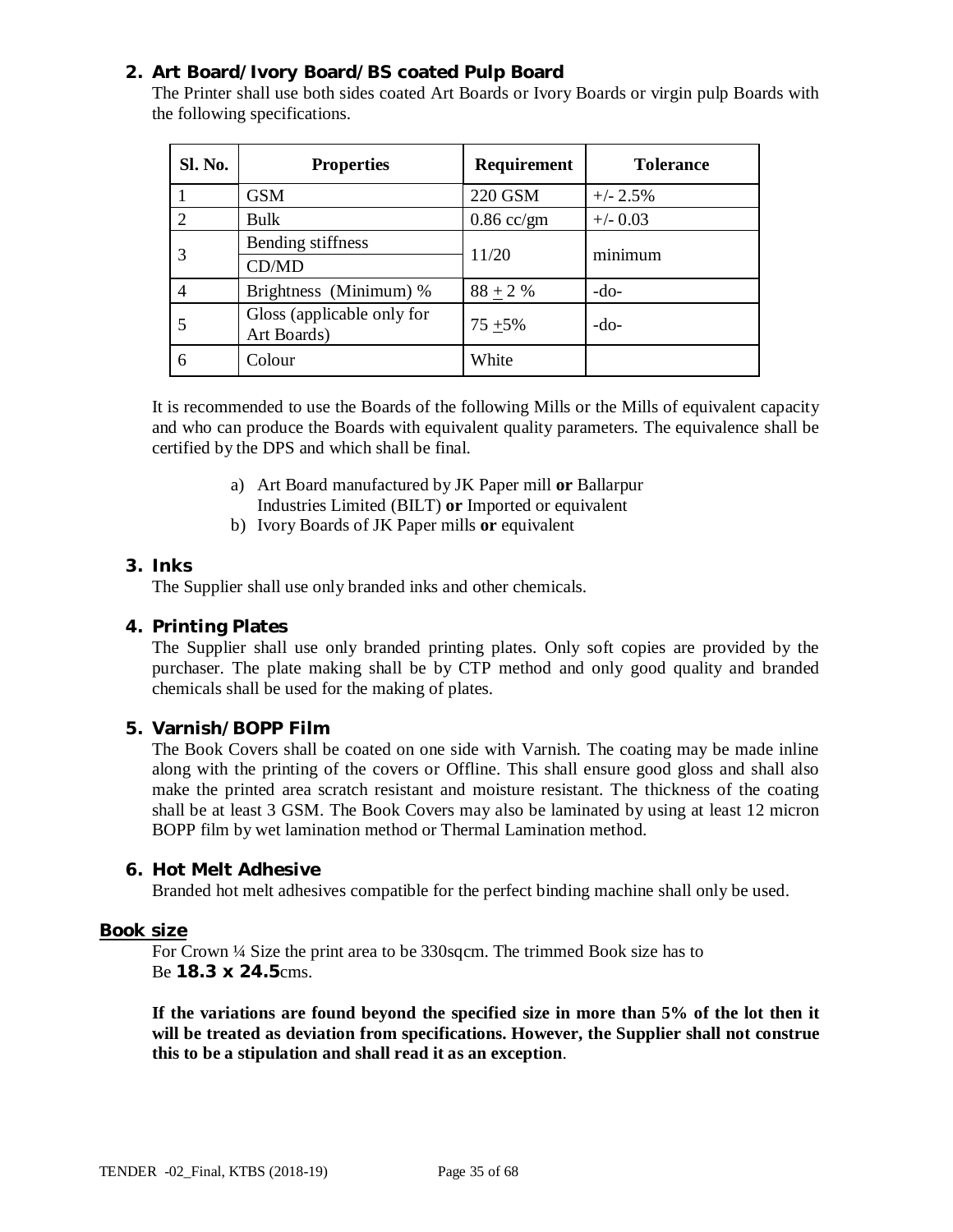## **Printing Quality**

- 1. Printing shall be good, having uniform inking of sufficient depth.
- 2. There shall be no aberration of colours, wherever colour printing is done. In other words colour registration shall be flawless.
- 3. The texts shall be strong, legible and readable.
- 4. The printed illustrations shall be clearly well defined.
- 5. The prints shall be free from defects like offsetting, smudging, tilting, miss-register, scrumming, slur, ragged print, light and dark shades etc.,
- 6. The text must have balanced margin in each page as per the design provided.
- 7. The Text book should be in conformity with the approved dummy.

#### **Binding quality and Specifications;**

Binding shall ensure good appearance, Proper Cutting, proper Cover adhesion, good Page strength, no Cavity Spines, no Concave spine, no Adhesive running in, no Chip out at the head etc.The Binding Process shall be executed as mentioned here under;

|  | Sl. No   No. of Text Pages**                            | <b>Method of Binding</b> |
|--|---------------------------------------------------------|--------------------------|
|  | 128 and Less $\left( \leq 128 \right)$   Center pinning |                          |

## **\*\* No., of Text Pages - excluding Cover pages**

#### **Packing**

- a) The Supplier shall provide such packing of the Goods as is required to prevent their damage or deterioration during transit to their final destination. The packing shall be sufficient to withstand, without limitation, rough handling during transit and exposure to extreme temperatures, salt and precipitation during transit and open storage.
- b) It is preferred to make bundles with top and bottom supporting boards by mechanical strapping.
- c) Each bundle shall contain **100 books** only for easy counting and handling.

#### **Method of quality Checking**

Method of quality checking adopted is random sampling technique. The quality inspection staff conduct tests at the point of production to ensure that prescribed quality materials only are used and machines that are in good condition are adopted and the manpower engaged has the required technical skills. It is the responsibility of the supplier to provide the proof to establish this.

Approximately 5% of the books will be put for quality testing before they are dispatched in the premises of the supplier. The supplier shall inform before they are packed and dispatched.

The Books will be tested for the above parameters and method adopted is random sampling and physical testing generally by visual and measuring methods. Only when warranted chemical testing will be conducted.

The total sample size shall be approximately 5%.

#### **No of work books to be subjected for the quality checking will be recorded by the quality Checking officers**.

If the defects are found in more than 5% of the lot then it will be construed that the lot is defective beyond the tolerance limits and it will be rejected. Then it will be the responsibility of the Supplier to conduct testing of the complete lot and then replace the defective work books and shall invite the purchaser for the quality inspection.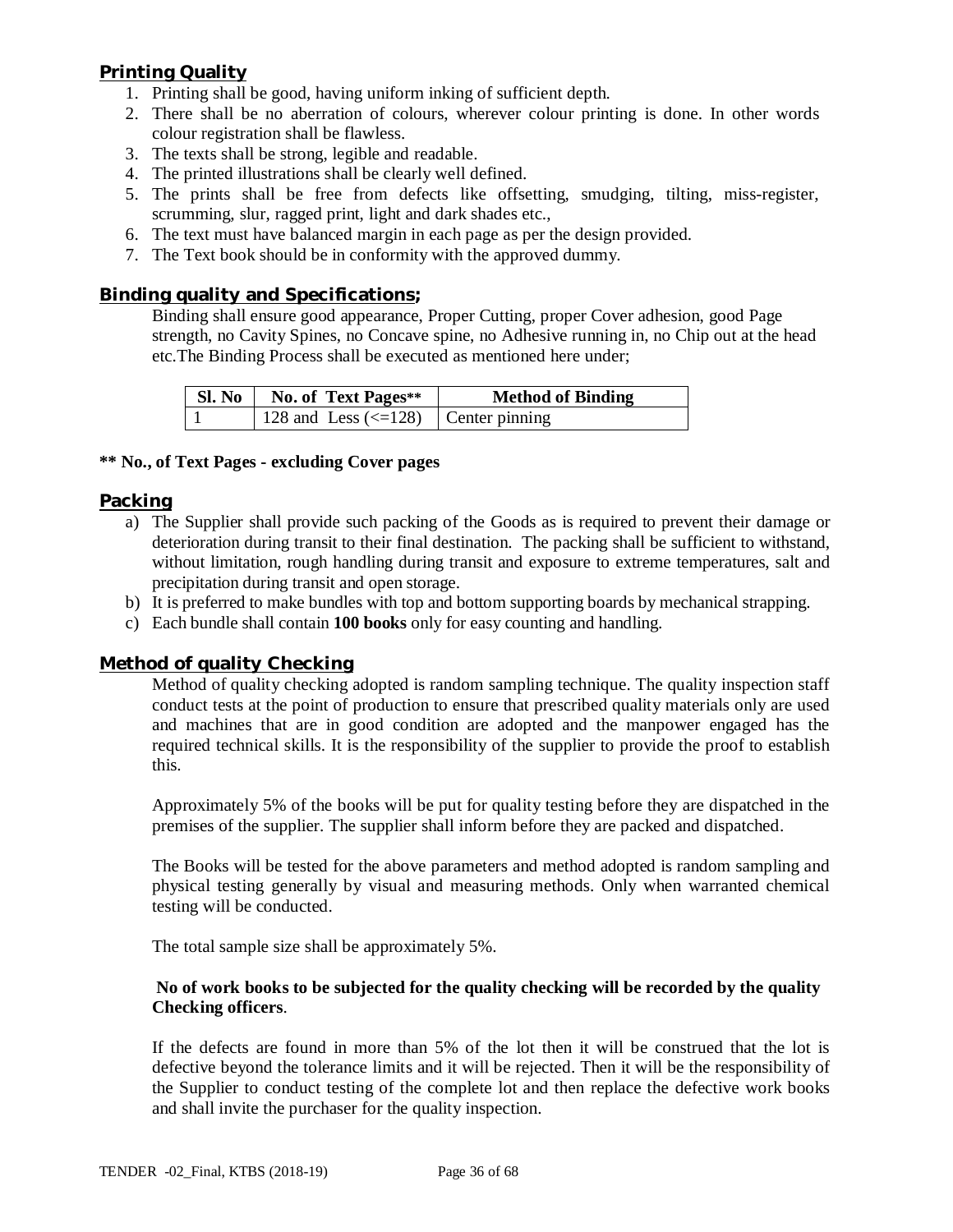# **SECTION - 9**

## **SCHEDULE OF PLACE OF DELIVERY**

The workbooks under free categories will have to be supplied to theBlock Educational Offices Godowns in the state as shown under. The actual number of copies of workbooks to be supplied to the delivery points shall be provided as "**Distribution List**" along with the Purchase Order.

## **Distribution Points:**Package -01**(7 Districts /37 Blocks)**

| <b>Slno</b>    | <b>District</b>        | <b>Taluka</b>      |
|----------------|------------------------|--------------------|
| $\mathbf{1}$   | <b>Bangalore North</b> | North 1            |
| $\overline{c}$ | <b>Bangalore North</b> | North <sub>2</sub> |
| 3              | <b>Bangalore North</b> | North <sub>3</sub> |
| $\overline{4}$ | <b>Bangalore North</b> | North 4            |
| 5              | <b>Bangalore South</b> | South 1            |
| 6              | <b>Bangalore South</b> | South 2            |
| 7              | <b>Bangalore South</b> | South 3            |
| 8              | <b>Bangalore South</b> | South 4            |
| 9              | <b>Bangalore South</b> | Anekal             |
| 10             | Bangalore rural        | Devanahally        |
| 11             | Bangalore rural        | Doddaballapura     |
| 12             | Bangalore rural        | Hoskote            |
| 13             | Bangalore rural        | Nelamangala        |
| 14             | Ramanagara             | Channapatna        |
| 15             | Ramanagara             | Kanakapura         |
| 16             | Ramanagara             | Magadi             |
| 17             | Ramanagara             | Ramanagara         |
| 18             | Kolar                  | Bangarpet          |
| 19             | Kolar                  | <b>KGF</b>         |
| 20             | Kolar                  | Kolar              |
| 21             | Kolar                  | Malur              |
| 22             | Kolar                  | Mulabagal          |
| 23             | Kolar                  | Srinivaspur        |
| 24             | Chikkaballapur         | Bagepally          |
| 25             | Chikkaballapur         | Chikkaballapur     |
| 26             | Chikkaballapur         | Chinthamani        |
| 27             | Chikkaballapur         | Gowribidanur       |
| 28             | Chikkaballapur         | Gudibande          |
| 29             | Chikkaballapur         | Shidlagatta        |
| 30             | Mandya                 | KR pet             |
| 31             | Mandya                 | Maddur             |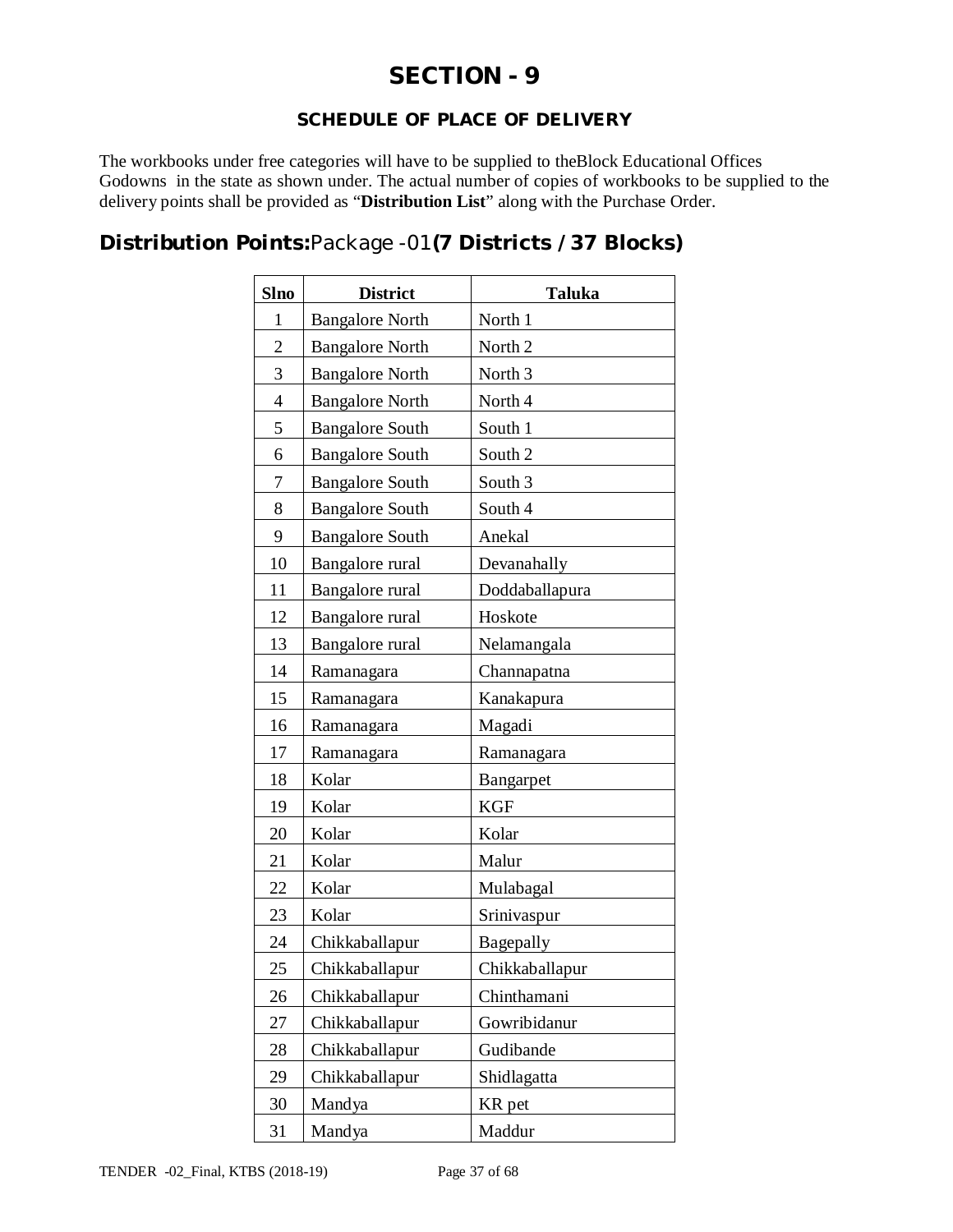| 32 | Mandya | Malavally       |
|----|--------|-----------------|
| 33 | Mandya | Mandya South    |
| 34 | Mandya | Mandya North    |
| 35 | Mandya | Nagamangala     |
| 36 | Mandya | Pandavapura     |
| 37 | Mandya | <b>SR</b> Patna |

# **Distribution Points:**Package - 02**(5 Districts /30 Blocks)**

| <b>Slno</b>    | <b>District</b> | <b>Taluka</b>       |
|----------------|-----------------|---------------------|
| 1              | Tumkuru         | Chikkanayakanahally |
| $\overline{2}$ | Tumkuru         | Gubbi               |
| 3              | Tumkuru         | Kunigal             |
| $\overline{4}$ | Tumkuru         | Tiptur              |
| 5              | Tumkuru         | Tumakuru            |
| 6              | Tumkuru         | Turuvekere          |
| 7              | Madhugiri       | Koratagere          |
| 8              | Madhugiri       | Madhugiri           |
| 9              | Madhugiri       | Pavagada            |
| 10             | Madhugiri       | Sira                |
| 11             | Davangere       | Channagiri          |
| 12             | Davangere       | Davangere North     |
| 13             | Davangere       | Davangere South     |
| 14             | Davangere       | Harapanahalli       |
| 15             | Davangere       | Harihara            |
| 16             | Davangere       | Honnali             |
| 17             | Davangere       | Jagalur             |
| 18             | Chitradurga     | Hiriyuru            |
| 19             | Chitradurga     | Chitradurga         |
| 20             | Chitradurga     | Challakere          |
| 21             | Chitradurga     | Holalkere           |
| 22             | Chitradurga     | Hosadurga           |
| 23             | Chitradurga     | Molakalmuru         |
| 24             | Haveri          | Byadagi             |
| 25             | Haveri          | Hanagal             |
| 26             | Haveri          | Haveri              |
| 27             | Haveri          | Hirekerur           |
| 28             | Haveri          | Ranebennur          |
| 29             | Haveri          | Savanur             |
| 30             | Haveri          | Shiggao             |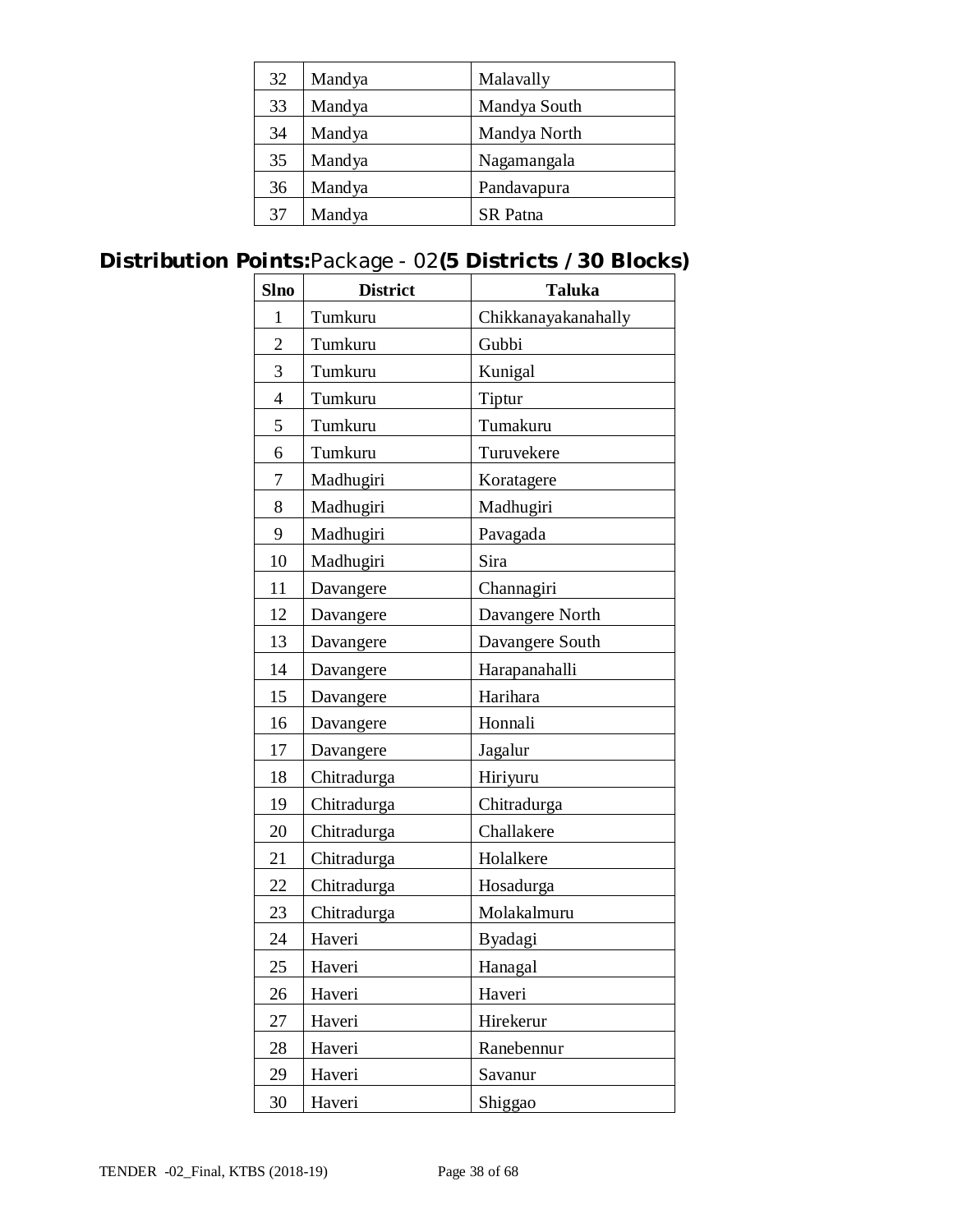# **Distribution Points:**Package - 03**(5 Districts /33 Blocks)**

| <b>Slno</b>    | <b>District</b> | <b>Taluka</b>     |
|----------------|-----------------|-------------------|
| 1              | Chamaraj Nagar  | Chamarajnagar     |
| $\overline{2}$ | Chamaraj Nagar  | Gundlupet         |
| 3              | Chamaraj Nagar  | Kollegal          |
| $\overline{4}$ | Chamaraj Nagar  | Hanuru            |
| 5              | Chamaraj Nagar  | Yalanduru         |
| 6              | Mysuru          | Heggadadevanakote |
| 7              | Mysuru          | Hunsur            |
| 8              | Mysuru          | K R Nagara        |
| 9              | Mysuru          | Mysuru North      |
| 10             | Mysuru          | Mysuru Taluk      |
| 11             | Mysuru          | Mysuru South      |
| 12             | Mysuru          | Nanjangud         |
| 13             | Mysuru          | Periyapatna       |
| 14             | Mysuru          | T Narasipur       |
| 15             | Kodagu          | Madikeri          |
| 16             | Kodagu          | Somawarpet        |
| 17             | Kodagu          | Virajpet          |
| 18             | Hassan          | Aluru             |
| 19             | Hassan          | Arakalagudu       |
| 20             | Hassan          | Arasikere         |
| 21             | Hassan          | Belur             |
| 22             | Hassan          | Channapatna       |
| 23             | Hassan          | Hassan            |
| 24             | Hassan          | Holenarasipura    |
| 25             | Hassan          | Sakaleshpura      |
| 26             | Chikkamagaluru  | <b>Biruru</b>     |
| 27             | Chikkamagaluru  | Chikkamagaluru    |
| 28             | Chikkamagaluru  | Kadur             |
| 29             | Chikkamagaluru  | Koppa             |
| 30             | Chikkamagaluru  | Mudigere          |
| 31             | Chikkamagaluru  | NR Pura           |
| 32             | Chikkamagaluru  | Sringeri          |
| 33             | Chikkamagaluru  | Tarikere          |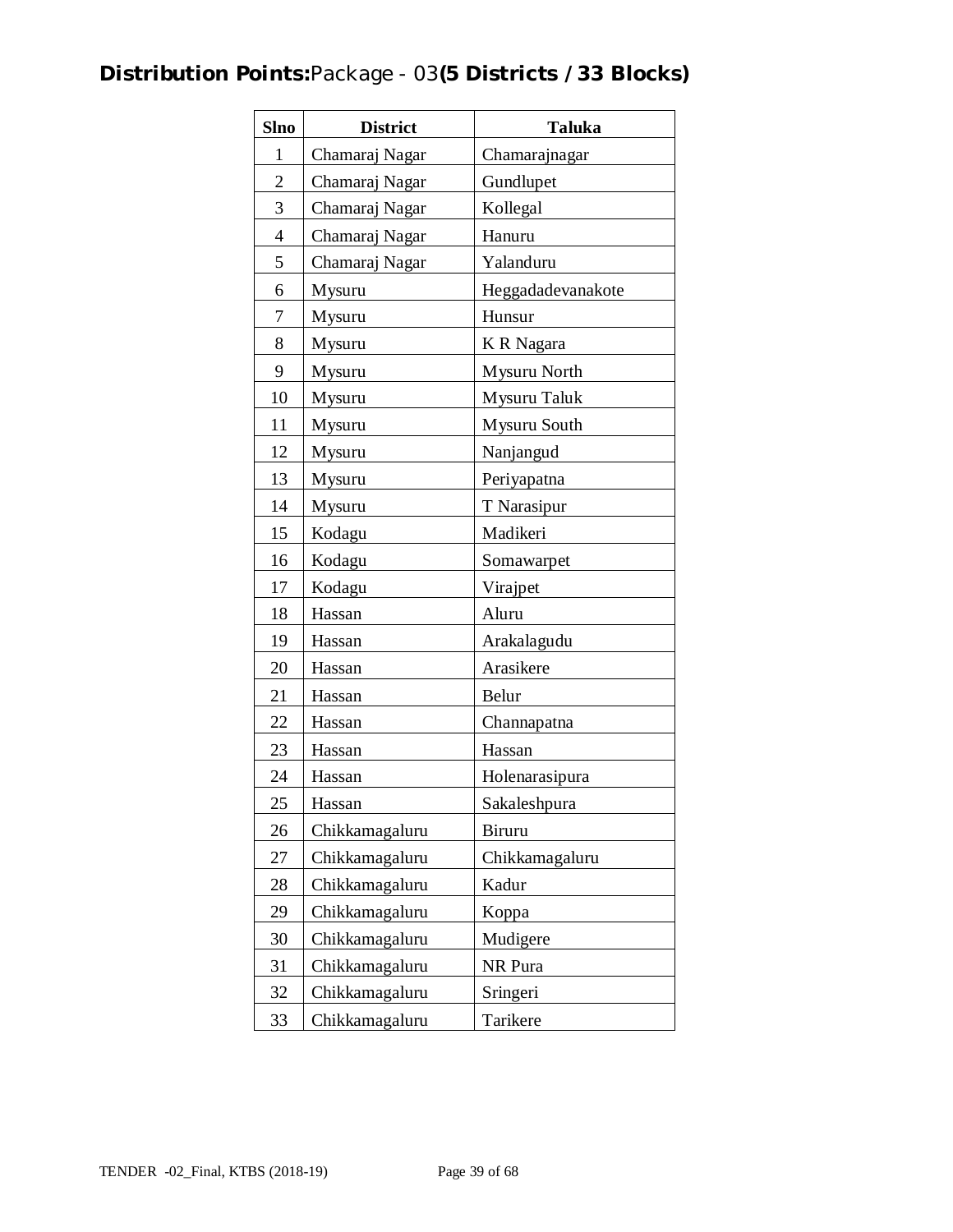# **Distribution Points:**Package - 04**(3 Districts /19 Blocks)**

| <b>Slno</b>    | <b>District</b> | <b>Taluka</b>  |
|----------------|-----------------|----------------|
| 1              | Dakshinakannada | Bantwala       |
| $\overline{2}$ | Dakshinakannada | Belthangady    |
| 3              | Dakshinakannada | Mangaluru City |
| $\overline{4}$ | Dakshinakannada | MangaluruTaluk |
| 5              | Dakshinakannada | Mudigere       |
| 6              | Dakshinakannada | Putturu        |
| 7              | Dakshinakannada | Sullya         |
| 8              | Udupi           | <b>Byndoor</b> |
| 9              | Udupi           | Kundapura      |
| 10             | Udupi           | Brahmmavara    |
| 11             | Udupi           | Udupi          |
| 12             | Udupi           | Karkala        |
| 13             | Shivamogga      | Bhadravathi    |
| 14             | Shivamogga      | Hosanagara     |
| 15             | Shivamogga      | Sagara         |
| 16             | Shivamogga      | Shikaripura    |
| 17             | Shivamogga      | Shivamogga     |
| 18             | Shivamogga      | Soraba         |
| 19             | Shivamogga      | Tirthahalli    |

# **Distribution Points:**Package - 05**(5 Districts /32 Blocks)**

| <b>Slno</b>    | <b>District</b> | <b>Taluka</b>  |
|----------------|-----------------|----------------|
| 1              | Belagavi        | Belagavi city  |
| $\overline{2}$ | Belagavi        | Belagavi taluk |
| 3              | Belagavi        | Bailhongal     |
| 4              | Belagavi        | Kittur         |
| 5              | Belagavi        | Khanapur       |
| 6              | Belagavi        | Ramadurga      |
| 7              | Belagavi        | Savadatti      |
| 8              | Chikkodi        | Athani         |
| 9              | Chikkodi        | Kagwad         |
| 10             | Chikkodi        | Chikkodi       |
| 11             | Chikkodi        | Nippani        |
| 12             | Chikkodi        | Gokak          |
| 13             | Chikkodi        | Mudalagi       |
| 14             | Chikkodi        | Hukkeri        |
| 15             | Chikkodi        | Raibag         |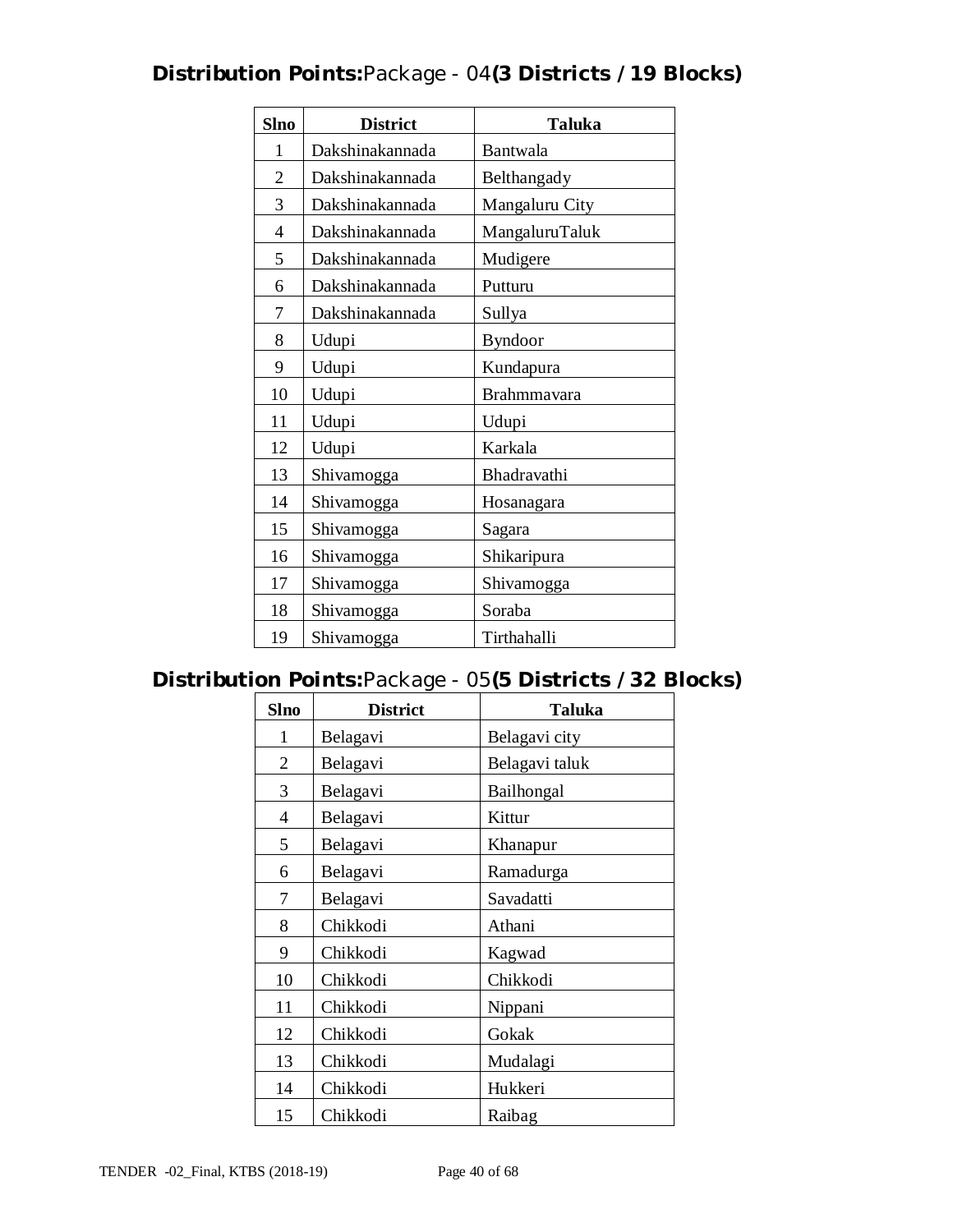| 16 | Gadag         | Gadag city         |
|----|---------------|--------------------|
| 17 | Gadag         | <b>Gadag Rural</b> |
| 18 | Gadag         | Mundargi           |
| 19 | Gadag         | Nargund            |
| 20 | Gadag         | Ron                |
| 21 | Gadag         | Shirahatti         |
| 22 | Sirsi         | Sirsi              |
| 23 | Sirsi         | Siddapur           |
| 24 | Sirsi         | Yellapur           |
| 25 | Sirsi         | Mundagod           |
| 26 | Sirsi         | Haliyal            |
| 27 | Sirsi         | Joida              |
| 28 | Uttar kannada | Karwar             |
| 29 | Uttar kannada | Ankola             |
| 30 | Uttar kannada | Kumta              |
| 31 | Uttar kannada | Honnavar           |
| 32 | Uttar kannada | <b>Bhatkal</b>     |

# **Distribution Points:**Package - 06**(3 Districts /17 Blocks)**

| <b>Slno</b>    | <b>District</b> | <b>Taluka</b>       |
|----------------|-----------------|---------------------|
| 1              | <b>Ballary</b>  | <b>Ballari</b> East |
| $\overline{2}$ | <b>Ballary</b>  | Kurugodu            |
| 3              | <b>Ballary</b>  | Hadagali            |
| 4              | <b>Ballary</b>  | HB halli            |
| 5              | <b>Ballary</b>  | Hospet              |
| 6              | <b>Ballary</b>  | Kudligi             |
| 7              | <b>Ballary</b>  | Sandur              |
| 8              | <b>Ballary</b>  | Siruguppa           |
| 9              | Koppal          | Koppal              |
| 10             | Koppal          | Gangavati           |
| 11             | Koppal          | Kustagi             |
| 12             | Koppal          | Yelburga            |
| 13             | Raichur         | Devdurga            |
| 14             | Raichur         | Lingasuguru         |
| 15             | Raichur         | Manvi               |
| 16             | Raichur         | Raichur             |
| 17             | Raichur         | Sindhanur           |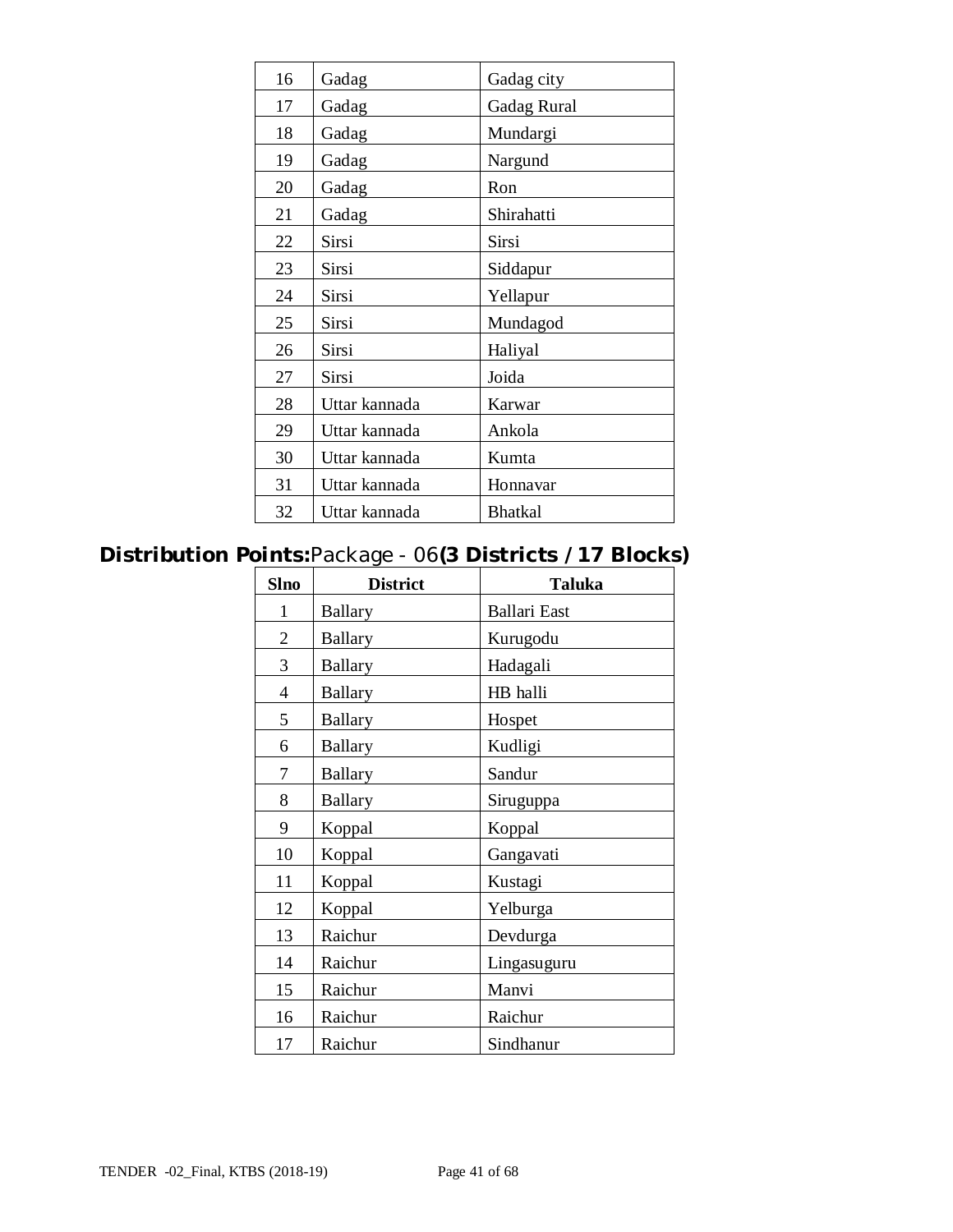| <b>Slno</b>    | <b>District</b> | <b>Taluka</b>   |
|----------------|-----------------|-----------------|
| 1              | Bidar           | Aurad           |
| $\overline{2}$ | Bidar           | Basavakalyan    |
| 3              | Bidar           | <b>Bhalki</b>   |
| $\overline{4}$ | Bidar           | <b>Bidar</b>    |
| 5              | Bidar           | Humnabad        |
| 6              | Kalaburgi       | Afzalpur        |
| 7              | Kalaburgi       | Alanda          |
| 8              | Kalaburgi       | Chincholi       |
| 9              | Kalaburgi       | Chittapur       |
| 10             | Kalaburgi       | Kalaburgi North |
| 11             | Kalaburgi       | Kalaburgi South |
| 12             | Kalaburgi       | Jewargi         |
| 13             | Kalaburgi       | Sedam           |
| 14             | Yadgiri         | Shahapur        |
| 15             | Yadgiri         | Surpur          |
| 16             | Yadgiri         | Yadgiri         |

# **Distribution Points:**Package - 07**(3 Districts /16 Blocks)**

# **Distribution Points:**Package - 08**(3 Districts /20 Blocks)**

| <b>Slno</b>    | <b>District</b> | <b>Taluka</b>        |
|----------------|-----------------|----------------------|
| 1              | Bagalkote       | Badami               |
| 2              | Bagalkote       | Bagalkote            |
| 3              | Bagalkote       | Biligi               |
| $\overline{4}$ | Bagalkote       | Hungund              |
| 5              | Bagalkote       | Jamakhandi           |
| 6              | Bagalkote       | Mudhol               |
| 7              | Vijayapura      | Bagewadi             |
| 8              | Vijayapura      | Vijayapura City      |
| 9              | Vijayapura      | Vijayapua Rural      |
| 10             | Vijayapura      | Chadchan             |
| 11             | Vijayapura      | Indi                 |
| 12             | Vijayapura      | Muddebihal           |
| 13             | Vijayapura      | Sindagi              |
| 14             | Dharwad         | <b>Dharwad Rural</b> |
| 15             | Dharwad         | Dharwad City         |
| 16             | Dharwad         | Hubballi Rural       |
| 17             | Dharwad         | Hubballi City        |
| 18             | Dharwad         | Kalagatagi           |
| 19             | Dharwad         | Kundagola            |
| 20             | Dharwad         | Navalgunda           |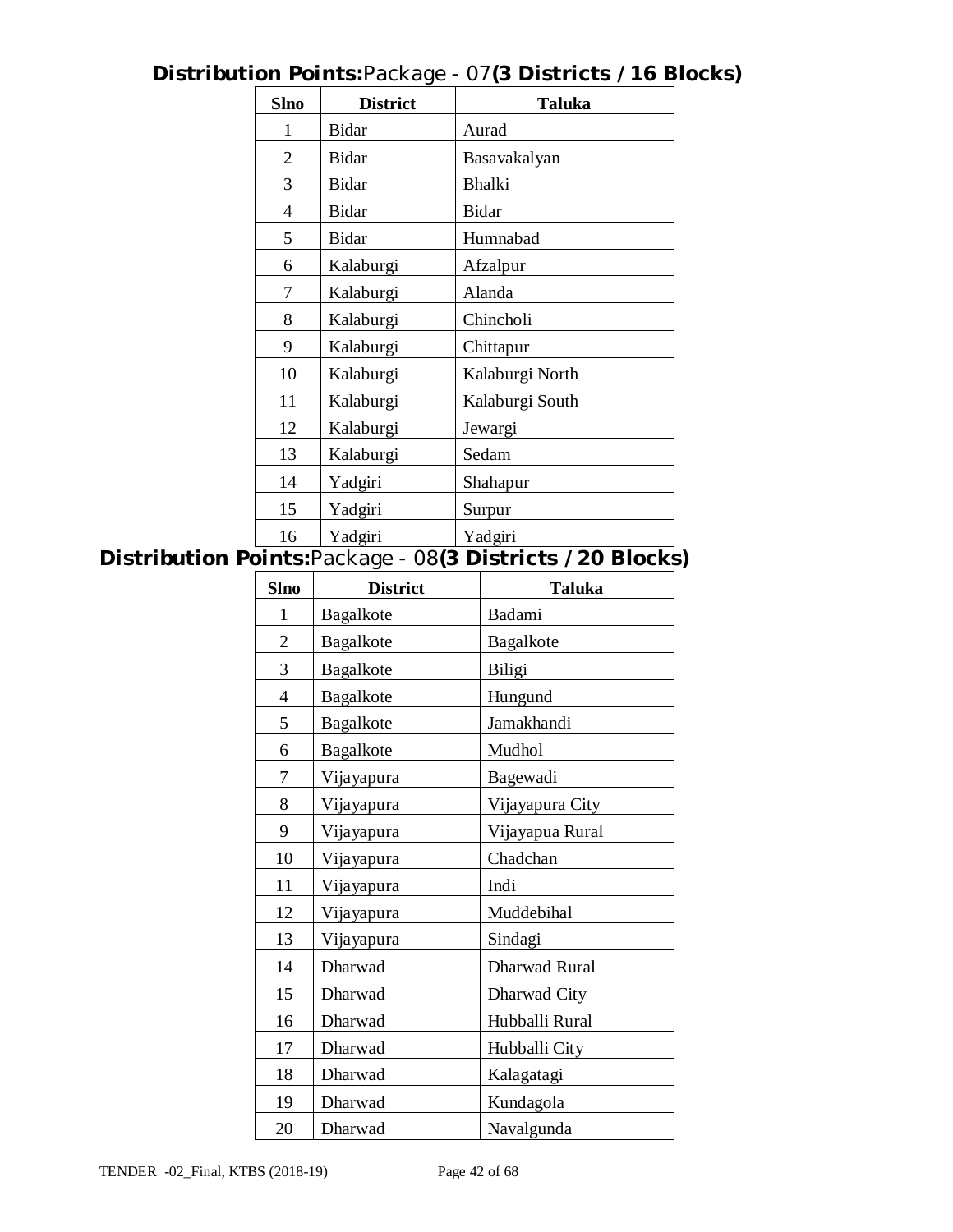# **SECTION - 10 SCHEDULE OF REQUIREMENTS**

| Sl.no          | Pkg.<br>N <sub>0</sub>                     | <b>Class</b>     | <b>Titles</b>       | <b>Size</b>                | Colour | Approx.,<br>Pages ** | Approx.,<br><b>Books</b> | <b>Total No of</b><br>Pages |  |
|----------------|--------------------------------------------|------------------|---------------------|----------------------------|--------|----------------------|--------------------------|-----------------------------|--|
|                |                                            |                  |                     | Package - 01 (7 DISTRICTS) |        |                      |                          |                             |  |
| $\mathbf{1}$   | $\mathbf{1}$                               | $\overline{4}$   | 4 th Kannada WB     | 1/4 Crown                  | B/W    | 68                   | 58148                    | 3954064                     |  |
| $\overline{c}$ | 1                                          | 5                | 5th Kannada WB      | $1/4$ Crown                | B/W    | 68                   | 61047                    | 4151196                     |  |
| 3              | $\mathbf{1}$                               | 6                | 6th Kannada WB      | 1/4 Crown                  | B/W    | 68                   | 63409                    | 4311812                     |  |
| $\overline{4}$ | $\mathbf{1}$                               | $\tau$           | 7th Kannada WB      | 1/4 Crown                  | B/W    | 68                   | 54027                    | 3673836                     |  |
| 5              | 1                                          | 8                | 8th Kannada WB      | 1/4 Crown                  | B/W    | 68                   | 55918                    | 3802424                     |  |
| 6              | 1                                          | 9                | 9th Kannada WB      | 1/4 Crown                  | B/W    | 68                   | 40950                    | 2784600                     |  |
| $\overline{7}$ | $\mathbf{1}$                               | 5                | 5th English WB      | 1/4 Crown                  | B/W    | 68                   | 61047                    | 4151196                     |  |
| 8              | 1                                          | 6                | 6th English WB      | 1/4 Crown                  | B/W    | 68                   | 63409                    | 4311812                     |  |
| 9              | 1                                          | $\tau$           | 7th English WB      | 1/4 Crown                  | B/W    | 68                   | 54027                    | 3673836                     |  |
| 10             | $\mathbf{1}$                               | 8                | 8th English WB      | 1/4 Crown                  | B/W    | 68                   | 55918                    | 3802424                     |  |
| 11             | 1                                          | 9                | 9th English WB      | 1/4 Crown                  | B/W    | 68                   | 40950                    | 2784600                     |  |
| 12             | $\mathbf{1}$                               | $\overline{4}$   | 4th KanMaths WB     | 1/4 Crown                  | B/W    | 68                   | 58148                    | 3954064                     |  |
| 13             | $\mathbf{1}$                               | 5                | 5th KanMaths WB     | 1/4 Crown                  | B/W    | 68                   | 61047                    | 4151196                     |  |
| 14             | $\mathbf{1}$                               | 6                | 6th KanMaths WB     | 1/4 Crown                  | B/W    | 68                   | 63409                    | 4311812                     |  |
| 15             | 1                                          | $\tau$           | 7th KanMaths WB     | 1/4 Crown                  | B/W    | 68                   | 54027                    | 3673836                     |  |
| 16             | $\mathbf{1}$                               | 8                | 8th KanMaths WB     | 1/4 Crown                  | B/W    | 68                   | 55918                    | 3802424                     |  |
| 17             | 1                                          | 9                | 9th KanMaths WB     | 1/4 Crown                  | B/W    | 68                   | 40950                    | 2784600                     |  |
|                |                                            |                  | Package -01 - Total |                            |        |                      | 942349                   | 64079732                    |  |
|                |                                            |                  |                     | Package - 02 (5 DISTRICTS) |        |                      |                          |                             |  |
| 1              | $\overline{c}$                             | $\overline{4}$   | 4 th Kannada WB     | 1/4 Crown                  | B/W    | 68                   | 65660                    | 4464880                     |  |
| $\overline{2}$ | $\overline{2}$                             | 5                | 5th Kannada WB      | 1/4 Crown                  | B/W    | 68                   | 68247                    | 4640796                     |  |
| 3              | $\overline{c}$                             | 6                | 6th Kannada WB      | $1/4$ Crown                | B/W    | 68                   | 68527                    | 4659836                     |  |
| $\overline{4}$ | $\overline{2}$                             | $\overline{7}$   | 7th Kannada WB      | 1/4 Crown                  | B/W    | 68                   | 62230                    | 4231640                     |  |
| 5              | $\overline{c}$                             | 8                | 8th Kannada WB      | 1/4 Crown                  | B/W    | 68                   | 62230                    | 4231640                     |  |
| 6              | $\overline{c}$                             | 9                | 9th Kannada WB      | $1/4$ Crown                | B/W    | 68                   | 34487                    | 2345116                     |  |
| $\overline{7}$ | $\overline{c}$                             | 5                | 5th English WB      | $1/4$ Crown                | B/W    | 68                   | 68247                    | 4640796                     |  |
| 8              | $\overline{2}$                             | 6                | 6th English WB      | 1/4 Crown                  | B/W    | 68                   | 68527                    | 4659836                     |  |
| 9              | $\overline{c}$                             | $\boldsymbol{7}$ | 7th English WB      | $1/4$ Crown                | B/W    | 68                   | 62230                    | 4231640                     |  |
| 10             | $\overline{c}$                             | 8                | 8th English WB      | $1/4$ Crown                | B/W    | 68                   | 62230                    | 4231640                     |  |
| 11             | $\overline{2}$                             | 9                | 9th English WB      | 1/4 Crown                  | B/W    | 68                   | 34487                    | 2345116                     |  |
| 12             | $\overline{2}$                             | $\overline{4}$   | 4th KanMaths WB     | 1/4 Crown                  | B/W    | 68                   | 65660                    | 4464880                     |  |
| 13             | $\overline{c}$                             | 5                | 5th KanMaths WB     | $1/4$ Crown                | B/W    | 68                   | 68247                    | 4640796                     |  |
| 14             | $\overline{2}$                             | 6                | 6th KanMaths WB     | 1/4 Crown                  | B/W    | 68                   | 68527                    | 4659836                     |  |
| 15             | $\overline{c}$                             | $\tau$           | 7th KanMaths WB     | 1/4 Crown                  | B/W    | 68                   | 62230                    | 4231640                     |  |
| 16             | $\overline{c}$                             | 8                | 8th KanMaths WB     | 1/4 Crown                  | B/W    | 68                   | 62230                    | 4231640                     |  |
| 17             | $\overline{2}$                             | 9                | 9th KanMaths WB     | 1/4 Crown                  | B/W    | 68                   | 34487                    | 2345116                     |  |
|                | 1018483<br>69256844<br>Package -02 - Total |                  |                     |                            |        |                      |                          |                             |  |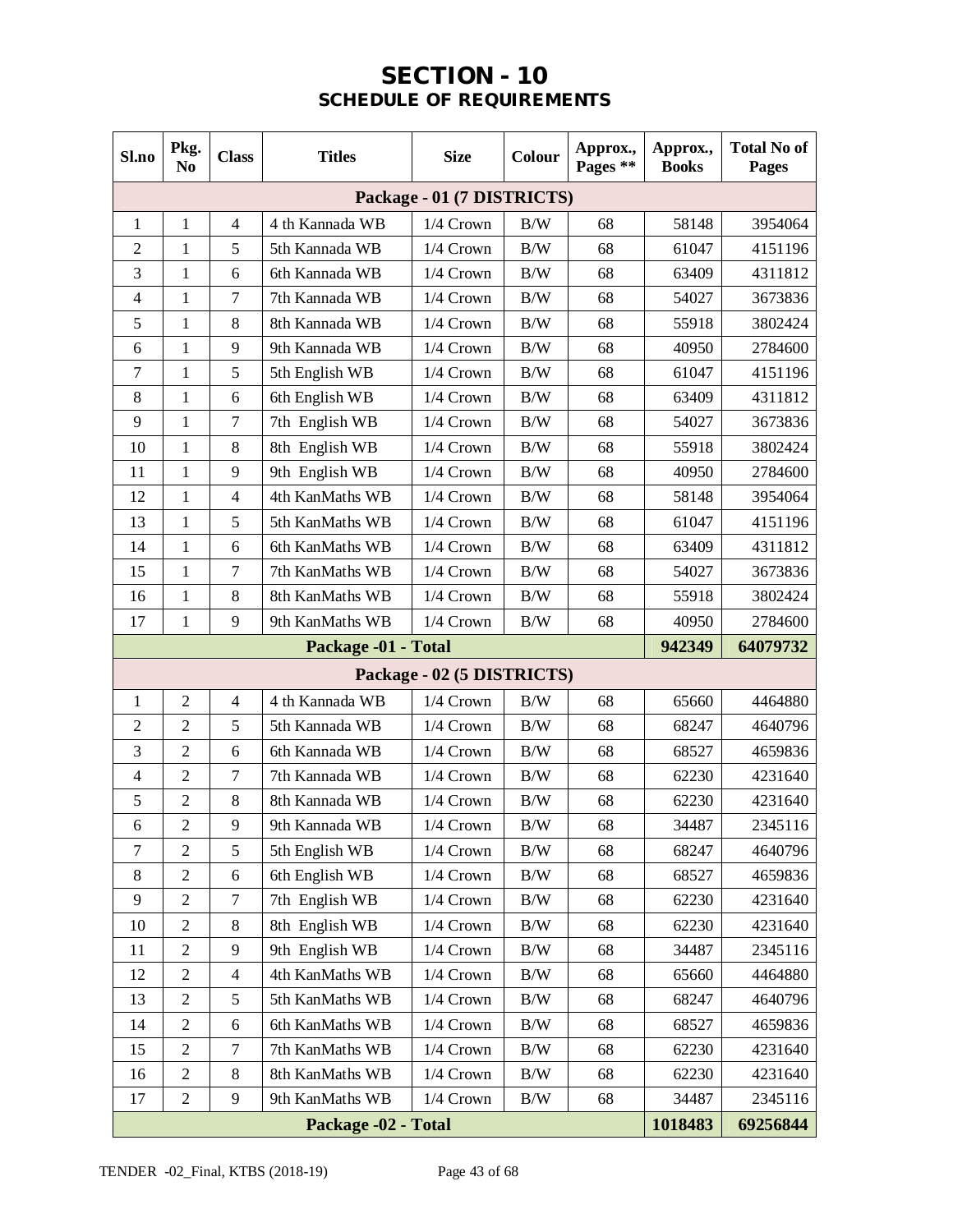| Package - 03 (5 DISTRICTS) |                |                  |                     |                            |            |    |        |          |
|----------------------------|----------------|------------------|---------------------|----------------------------|------------|----|--------|----------|
| 1                          | 3              | $\overline{4}$   | 4 th Kannada WB     | 1/4 Crown                  | B/W        | 68 | 47428  | 3225104  |
| $\mathfrak{2}$             | 3              | 5                | 5th Kannada WB      | 1/4 Crown                  | $\rm\,B/W$ | 68 | 50008  | 3400544  |
| 3                          | 3              | 6                | 6th Kannada WB      | 1/4 Crown                  | B/W        | 68 | 50823  | 3455964  |
| $\overline{4}$             | 3              | $\tau$           | 7th Kannada WB      | 1/4 Crown                  | B/W        | 68 | 45472  | 3092096  |
| 5                          | 3              | 8                | 8th Kannada WB      | 1/4 Crown                  | $\rm\,B/W$ | 68 | 47212  | 3210416  |
| 6                          | 3              | 9                | 9th Kannada WB      | 1/4 Crown                  | B/W        | 68 | 35088  | 2385984  |
| $\overline{7}$             | 3              | 5                | 5th English WB      | 1/4 Crown                  | B/W        | 68 | 50008  | 3400544  |
| 8                          | 3              | 6                | 6th English WB      | 1/4 Crown                  | $\rm\,B/W$ | 68 | 50823  | 3455964  |
| 9                          | 3              | $\tau$           | 7th English WB      | 1/4 Crown                  | B/W        | 68 | 45472  | 3092096  |
| 10                         | 3              | $\,8\,$          | 8th English WB      | 1/4 Crown                  | B/W        | 68 | 47212  | 3210416  |
| 11                         | 3              | 9                | 9th English WB      | 1/4 Crown                  | $\rm\,B/W$ | 68 | 35088  | 2385984  |
| 12                         | 3              | $\overline{4}$   | 4th KanMaths WB     | 1/4 Crown                  | B/W        | 68 | 47428  | 3225104  |
| 13                         | 3              | 5                | 5th KanMaths WB     | 1/4 Crown                  | B/W        | 68 | 50008  | 3400544  |
| 14                         | 3              | 6                | 6th KanMaths WB     | 1/4 Crown                  | B/W        | 68 | 50823  | 3455964  |
| 15                         | 3              | $\tau$           | 7th KanMaths WB     | 1/4 Crown                  | B/W        | 68 | 45472  | 3092096  |
| 16                         | 3              | $\,8\,$          | 8th KanMaths WB     | 1/4 Crown                  | B/W        | 68 | 47212  | 3210416  |
| 17                         | 3              | 9                | 9th KanMaths WB     | 1/4 Crown                  | B/W        | 68 | 35088  | 2385984  |
|                            |                |                  | Package -03 - Total |                            |            |    | 780665 | 53085220 |
|                            |                |                  |                     | Package - 04 (3 DISTRICTS) |            |    |        |          |
| 1                          | $\overline{4}$ | $\overline{4}$   | 4 th Kannada WB     | 1/4 Crown                  | B/W        | 68 | 27402  | 1863336  |
| $\overline{2}$             | $\overline{4}$ | 5                | 5th Kannada WB      | 1/4 Crown                  | B/W        | 68 | 27824  | 1892032  |
| 3                          | $\overline{4}$ | 6                | 6th Kannada WB      | 1/4 Crown                  | B/W        | 68 | 29398  | 1999064  |
| $\overline{4}$             | $\overline{4}$ | $\tau$           | 7th Kannada WB      | 1/4 Crown                  | $\rm\,B/W$ | 68 | 26083  | 1773644  |
| 5                          | $\overline{4}$ | 8                | 8th Kannada WB      | 1/4 Crown                  | B/W        | 68 | 26870  | 1827160  |
| 6                          | $\overline{4}$ | 9                | 9th Kannada WB      | 1/4 Crown                  | B/W        | 68 | 20973  | 1426164  |
| $\tau$                     | $\overline{4}$ | 5                | 5th English WB      | 1/4 Crown                  | B/W        | 68 | 27824  | 1892032  |
| 8                          | 4              | 6                | 6th English WB      | $1/4$ Crown                | B/W        | 68 | 29398  | 1999064  |
| 9                          | $\overline{4}$ | 7                | 7th English WB      | $1/4$ Crown                | B/W        | 68 | 26083  | 1773644  |
| 10                         | $\overline{4}$ | 8                | 8th English WB      | 1/4 Crown                  | B/W        | 68 | 26870  | 1827160  |
| 11                         | $\overline{4}$ | 9                | 9th English WB      | 1/4 Crown                  | B/W        | 68 | 20973  | 1426164  |
| 12                         | $\overline{4}$ | $\overline{4}$   | 4th KanMaths WB     | 1/4 Crown                  | B/W        | 68 | 27402  | 1863336  |
| 13                         | $\overline{4}$ | 5                | 5th KanMaths WB     | 1/4 Crown                  | B/W        | 68 | 27824  | 1892032  |
| 14                         | $\overline{4}$ | 6                | 6th KanMaths WB     | 1/4 Crown                  | B/W        | 68 | 29398  | 1999064  |
| 15                         | $\overline{4}$ | $\tau$           | 7th KanMaths WB     | 1/4 Crown                  | B/W        | 68 | 26083  | 1773644  |
| 16                         | $\overline{4}$ | 8                | 8th KanMaths WB     | 1/4 Crown                  | B/W        | 68 | 26870  | 1827160  |
| 17                         | $\overline{4}$ | 9                | 9th KanMaths WB     | 1/4 Crown                  | B/W        | 68 | 20973  | 1426164  |
|                            |                |                  | Package -04 - Total |                            |            |    | 448248 | 30480864 |
|                            |                |                  |                     | Package - 05 (5 DISTRICTS) |            |    |        |          |
| $\mathbf{1}$               | 5              | $\overline{4}$   | 4 th Kannada WB     | 1/4 Crown                  | B/W        | 68 | 67448  | 4586464  |
| $\overline{2}$             | 5              | 5                | 5th Kannada WB      | 1/4 Crown                  | B/W        | 68 | 69912  | 4754016  |
| 3                          | 5              | 6                | 6th Kannada WB      | 1/4 Crown                  | B/W        | 68 | 70444  | 4790192  |
| $\overline{4}$             | 5              | $\boldsymbol{7}$ | 7th Kannada WB      | 1/4 Crown                  | B/W        | 68 | 67715  | 4604620  |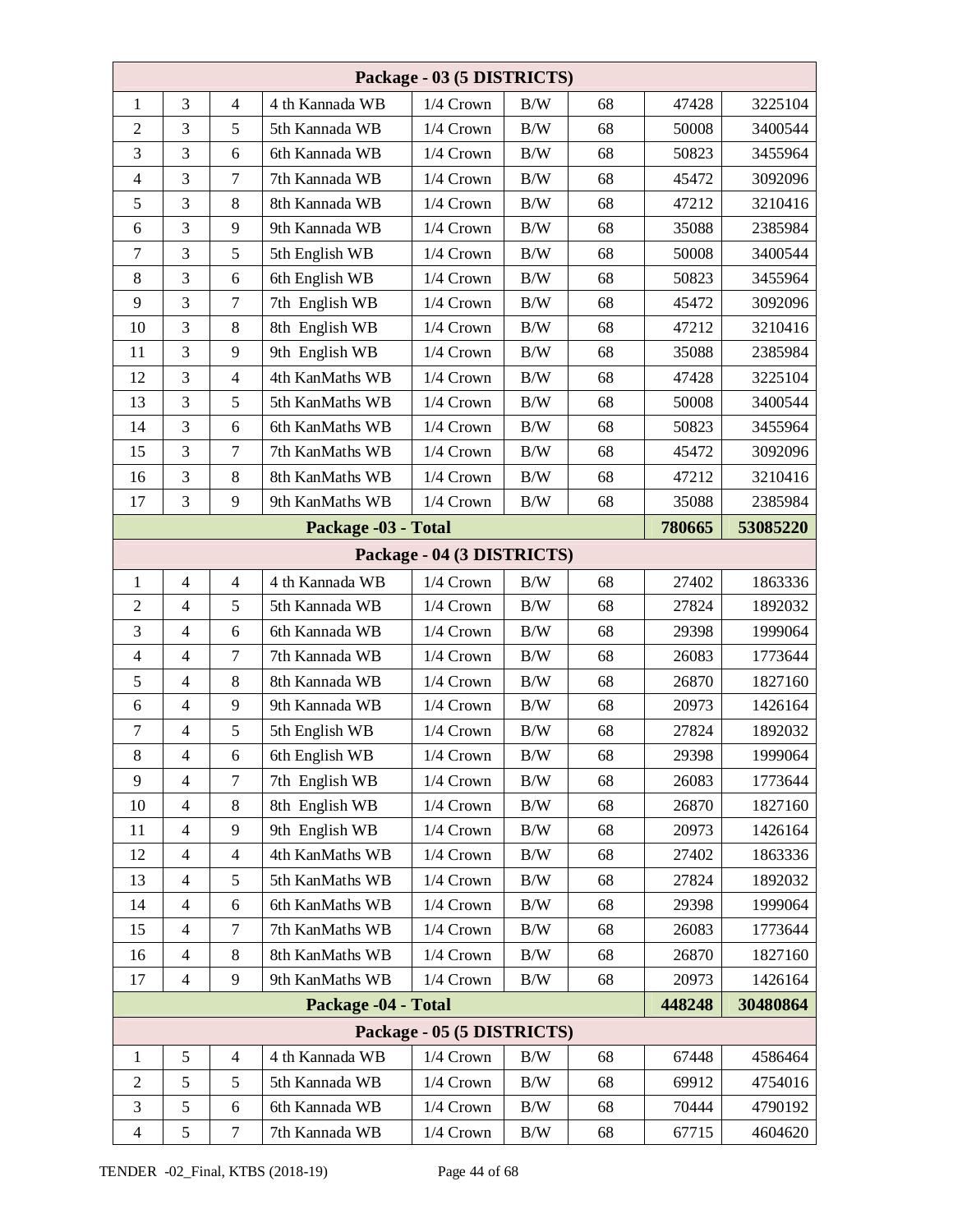| 5              | 5                | 8                | 8th Kannada WB      | 1/4 Crown                  | $\rm\,B/W$ | 68 | 65455   | 4450940  |
|----------------|------------------|------------------|---------------------|----------------------------|------------|----|---------|----------|
| 6              | 5                | 9                | 9th Kannada WB      | $1/4$ Crown                | B/W        | 68 | 42855   | 2914140  |
| $\tau$         | 5                | 5                | 5th English WB      | 1/4 Crown                  | $\rm\,B/W$ | 68 | 69912   | 4754016  |
| 8              | 5                | 6                | 6th English WB      | 1/4 Crown                  | $\rm\,B/W$ | 68 | 70444   | 4790192  |
| 9              | 5                | $\boldsymbol{7}$ | 7th English WB      | 1/4 Crown                  | B/W        | 68 | 67715   | 4604620  |
| 10             | 5                | 8                | 8th English WB      | 1/4 Crown                  | $\rm\,B/W$ | 68 | 65455   | 4450940  |
| 11             | 5                | 9                | 9th English WB      | 1/4 Crown                  | $\rm\,B/W$ | 68 | 42855   | 2914140  |
| 12             | 5                | $\overline{4}$   | 4th KanMaths WB     | $1/4$ Crown                | B/W        | 68 | 67448   | 4586464  |
| 13             | 5                | 5                | 5th KanMaths WB     | 1/4 Crown                  | $\rm\,B/W$ | 68 | 69912   | 4754016  |
| 14             | 5                | 6                | 6th KanMaths WB     | 1/4 Crown                  | $\rm\,B/W$ | 68 | 70444   | 4790192  |
| 15             | 5                | $\boldsymbol{7}$ | 7th KanMaths WB     | $1/4$ Crown                | B/W        | 68 | 67715   | 4604620  |
| 16             | 5                | 8                | 8th KanMaths WB     | 1/4 Crown                  | $\rm\,B/W$ | 68 | 65455   | 4450940  |
| 17             | 5                | 9                | 9th KanMaths WB     | 1/4 Crown                  | $\rm\,B/W$ | 68 | 42855   | 2914140  |
|                |                  |                  | Package -05 - Total |                            |            |    | 1084039 | 73714652 |
|                |                  |                  |                     | Package - 06 (3 DISTRICTS) |            |    |         |          |
| $\mathbf{1}$   | 6                | $\overline{4}$   | 4 th Kannada WB     | 1/4 Crown                  | B/W        | 68 | 77416   | 5264288  |
| $\overline{2}$ | 6                | 5                | 5th Kannada WB      | $1/4$ Crown                | B/W        | 68 | 76734   | 5217912  |
| 3              | 6                | 6                | 6th Kannada WB      | 1/4 Crown                  | $\rm\,B/W$ | 68 | 76422   | 5196696  |
| $\overline{4}$ | 6                | $\tau$           | 7th Kannada WB      | 1/4 Crown                  | $\rm\,B/W$ | 68 | 69106   | 4699208  |
| 5              | 6                | $\,8\,$          | 8th Kannada WB      | $1/4$ Crown                | B/W        | 68 | 67444   | 4586192  |
| 6              | 6                | 9                | 9th Kannada WB      | 1/4 Crown                  | $\rm\,B/W$ | 68 | 58931   | 4007308  |
| $\tau$         | 6                | 5                | 5th English WB      | 1/4 Crown                  | $\rm\,B/W$ | 68 | 76734   | 5217912  |
| 8              | 6                | 6                | 6th English WB      | $1/4$ Crown                | B/W        | 68 | 76422   | 5196696  |
| 9              | 6                | $\overline{7}$   | 7th English WB      | 1/4 Crown                  | $\rm\,B/W$ | 68 | 69106   | 4699208  |
| 10             | 6                | 8                | 8th English WB      | 1/4 Crown                  | $\rm\,B/W$ | 68 | 67444   | 4586192  |
| 11             | 6                | 9                | 9th English WB      | 1/4 Crown                  | B/W        | 68 | 58931   | 4007308  |
| 12             | 6                | $\overline{4}$   | 4th KanMaths WB     | 1/4 Crown                  | $\rm\,B/W$ | 68 | 77416   | 5264288  |
| 13             | 6                | 5                | 5th KanMaths WB     | 1/4 Crown                  | $\rm\,B/W$ | 68 | 76734   | 5217912  |
| 14             | 6                | 6                | 6th KanMaths WB     | 1/4 Crown                  | B/W        | 68 | 76422   | 5196696  |
| 15             | 6                | $\overline{7}$   | 7th KanMaths WB     | 1/4 Crown                  | B/W        | 68 | 69106   | 4699208  |
| 16             | 6                | 8                | 8th KanMaths WB     | 1/4 Crown                  | B/W        | 68 | 67444   | 4586192  |
| 17             | 6                | 9                | 9th KanMaths WB     | 1/4 Crown                  | B/W        | 68 | 58931   | 4007308  |
|                |                  |                  | Package -06 - Total |                            |            |    | 1200743 | 81650524 |
|                |                  |                  |                     | Package - 07 (3 DISTRICTS) |            |    |         |          |
| 1              | $\boldsymbol{7}$ | $\overline{4}$   | 4 th Kannada WB     | 1/4 Crown                  | B/W        | 68 | 58339   | 3967052  |
| $\overline{2}$ | $\tau$           | 5                | 5th Kannada WB      | 1/4 Crown                  | B/W        | 68 | 59002   | 4012136  |
| 3              | $\tau$           | 6                | 6th Kannada WB      | 1/4 Crown                  | $\rm\,B/W$ | 68 | 59077   | 4017236  |
| $\overline{4}$ | $\tau$           | 7                | 7th Kannada WB      | $1/4$ Crown                | B/W        | 68 | 51143   | 3477724  |
| 5              | $\tau$           | 8                | 8th Kannada WB      | 1/4 Crown                  | B/W        | 68 | 48229   | 3279572  |
| 6              | $\tau$           | 9                | 9th Kannada WB      | 1/4 Crown                  | B/W        | 68 | 42664   | 2901152  |
| $\overline{7}$ | 7                | 5                | 5th English WB      | $1/4$ Crown                | B/W        | 68 | 59002   | 4012136  |
| 8              | $\tau$           | 6                | 6th English WB      | 1/4 Crown                  | B/W        | 68 | 59077   | 4017236  |
| 9              | $\tau$           | $\boldsymbol{7}$ | 7th English WB      | 1/4 Crown                  | $\rm\,B/W$ | 68 | 51143   | 3477724  |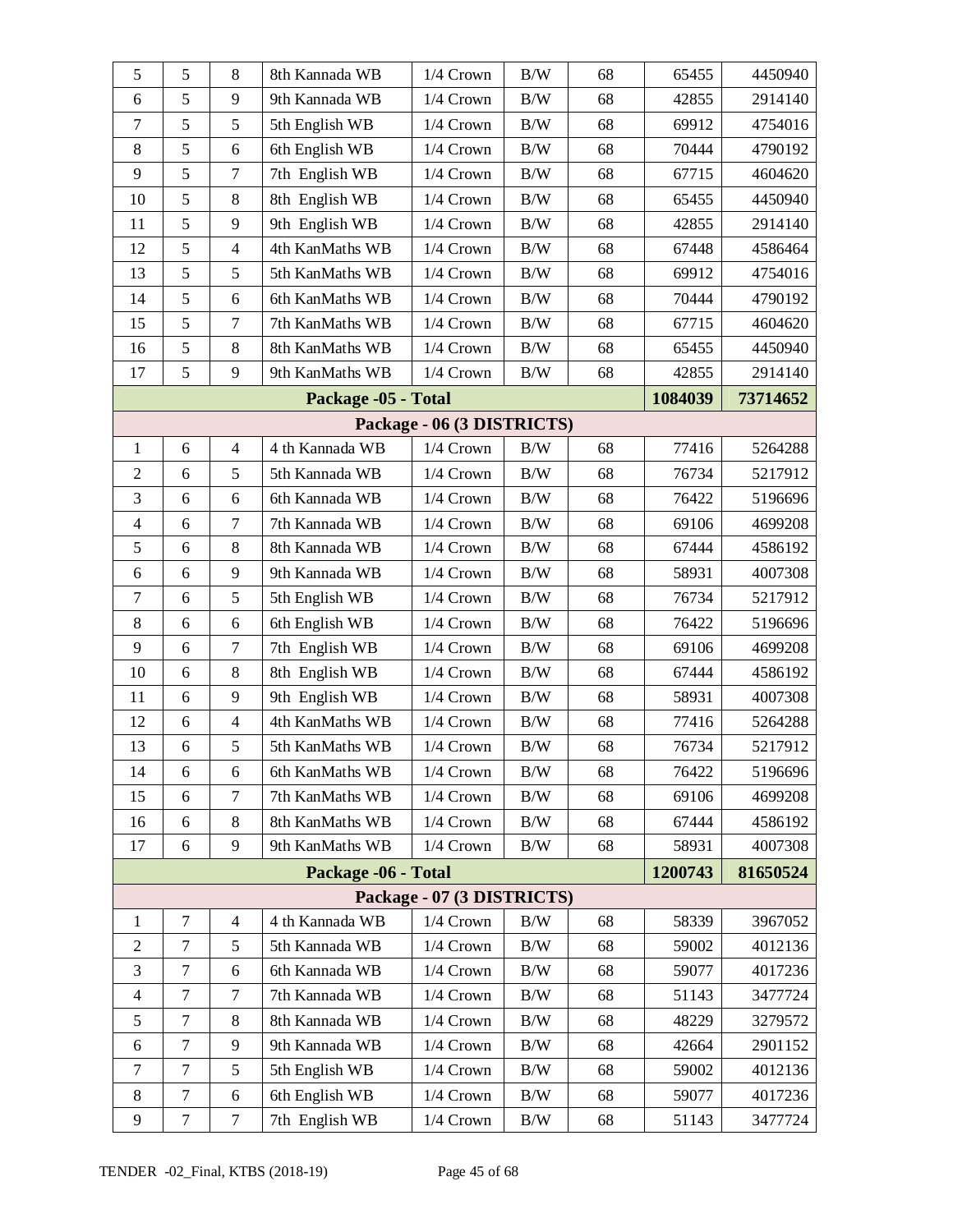| 10<br>7<br>8<br>$\rm\,B/W$<br>68<br>48229<br>8th English WB<br>1/4 Crown<br>$\overline{7}$<br>9<br>9th English WB<br>1/4 Crown<br>B/W<br>68<br>11<br>42664<br>12<br>$\overline{7}$<br>$\overline{4}$<br>4th KanMaths WB<br>1/4 Crown<br>$\rm\,B/W$<br>68<br>58339<br>5<br>13<br>$\tau$<br>B/W<br>68<br>5th KanMaths WB<br>1/4 Crown<br>59002<br>14<br>$\overline{7}$<br>6<br>B/W<br>68<br>6th KanMaths WB<br>1/4 Crown<br>59077<br>$\boldsymbol{7}$<br>15<br>$\tau$<br>7th KanMaths WB<br>$1/4$ Crown<br>$\rm\,B/W$<br>68<br>51143<br>$\tau$<br>8<br>B/W<br>68<br>48229<br>16<br>8th KanMaths WB<br>1/4 Crown<br>9<br>$\tau$<br>17<br>9th KanMaths WB<br>B/W<br>68<br>42664<br>$1/4$ Crown<br>Package -07 - Total<br>897023<br>Package - 08 (3 DISTRICTS)<br>8<br>$\overline{4}$<br>4 th Kannada WB<br>66206<br>$\mathbf{1}$<br>1/4 Crown<br>$\rm\,B/W$<br>68 | 3279572  |  |  |  |  |  |  |  |  |  |
|---------------------------------------------------------------------------------------------------------------------------------------------------------------------------------------------------------------------------------------------------------------------------------------------------------------------------------------------------------------------------------------------------------------------------------------------------------------------------------------------------------------------------------------------------------------------------------------------------------------------------------------------------------------------------------------------------------------------------------------------------------------------------------------------------------------------------------------------------------------|----------|--|--|--|--|--|--|--|--|--|
|                                                                                                                                                                                                                                                                                                                                                                                                                                                                                                                                                                                                                                                                                                                                                                                                                                                               |          |  |  |  |  |  |  |  |  |  |
|                                                                                                                                                                                                                                                                                                                                                                                                                                                                                                                                                                                                                                                                                                                                                                                                                                                               | 2901152  |  |  |  |  |  |  |  |  |  |
|                                                                                                                                                                                                                                                                                                                                                                                                                                                                                                                                                                                                                                                                                                                                                                                                                                                               | 3967052  |  |  |  |  |  |  |  |  |  |
|                                                                                                                                                                                                                                                                                                                                                                                                                                                                                                                                                                                                                                                                                                                                                                                                                                                               | 4012136  |  |  |  |  |  |  |  |  |  |
|                                                                                                                                                                                                                                                                                                                                                                                                                                                                                                                                                                                                                                                                                                                                                                                                                                                               | 4017236  |  |  |  |  |  |  |  |  |  |
|                                                                                                                                                                                                                                                                                                                                                                                                                                                                                                                                                                                                                                                                                                                                                                                                                                                               | 3477724  |  |  |  |  |  |  |  |  |  |
|                                                                                                                                                                                                                                                                                                                                                                                                                                                                                                                                                                                                                                                                                                                                                                                                                                                               | 3279572  |  |  |  |  |  |  |  |  |  |
|                                                                                                                                                                                                                                                                                                                                                                                                                                                                                                                                                                                                                                                                                                                                                                                                                                                               | 2901152  |  |  |  |  |  |  |  |  |  |
|                                                                                                                                                                                                                                                                                                                                                                                                                                                                                                                                                                                                                                                                                                                                                                                                                                                               | 60997564 |  |  |  |  |  |  |  |  |  |
|                                                                                                                                                                                                                                                                                                                                                                                                                                                                                                                                                                                                                                                                                                                                                                                                                                                               |          |  |  |  |  |  |  |  |  |  |
|                                                                                                                                                                                                                                                                                                                                                                                                                                                                                                                                                                                                                                                                                                                                                                                                                                                               | 4502008  |  |  |  |  |  |  |  |  |  |
| 5<br>$\rm\,B/W$<br>$\overline{2}$<br>8<br>5th Kannada WB<br>$1/4$ Crown<br>66620<br>68                                                                                                                                                                                                                                                                                                                                                                                                                                                                                                                                                                                                                                                                                                                                                                        | 4530160  |  |  |  |  |  |  |  |  |  |
| 3<br>6<br>6th Kannada WB<br>8<br>1/4 Crown<br>$\rm\,B/W$<br>68<br>68269                                                                                                                                                                                                                                                                                                                                                                                                                                                                                                                                                                                                                                                                                                                                                                                       | 4642292  |  |  |  |  |  |  |  |  |  |
| $\overline{7}$<br>7th Kannada WB<br>$\overline{4}$<br>8<br>1/4 Crown<br>B/W<br>68<br>64407                                                                                                                                                                                                                                                                                                                                                                                                                                                                                                                                                                                                                                                                                                                                                                    | 4379676  |  |  |  |  |  |  |  |  |  |
| 5<br>8<br>8<br>8th Kannada WB<br>$1/4$ Crown<br>B/W<br>68<br>61194                                                                                                                                                                                                                                                                                                                                                                                                                                                                                                                                                                                                                                                                                                                                                                                            | 4161192  |  |  |  |  |  |  |  |  |  |
| 8<br>9<br>9th Kannada WB<br>1/4 Crown<br>$\rm\,B/W$<br>68<br>42302<br>6                                                                                                                                                                                                                                                                                                                                                                                                                                                                                                                                                                                                                                                                                                                                                                                       | 2876536  |  |  |  |  |  |  |  |  |  |
| 5<br>$\tau$<br>8<br>5th English WB<br>$1/4$ Crown<br>$\rm\,B/W$<br>68<br>66620                                                                                                                                                                                                                                                                                                                                                                                                                                                                                                                                                                                                                                                                                                                                                                                | 4530160  |  |  |  |  |  |  |  |  |  |
| 8<br>8<br>6<br>6th English WB<br>1/4 Crown<br>$\rm\,B/W$<br>68<br>68269                                                                                                                                                                                                                                                                                                                                                                                                                                                                                                                                                                                                                                                                                                                                                                                       | 4642292  |  |  |  |  |  |  |  |  |  |
| $\overline{7}$<br>9<br>8<br>7th English WB<br>$\rm\,B/W$<br>68<br>64407<br>1/4 Crown                                                                                                                                                                                                                                                                                                                                                                                                                                                                                                                                                                                                                                                                                                                                                                          | 4379676  |  |  |  |  |  |  |  |  |  |
| $\,8\,$<br>10<br>8<br>8th English WB<br>1/4 Crown<br>$\rm B/W$<br>68<br>61194                                                                                                                                                                                                                                                                                                                                                                                                                                                                                                                                                                                                                                                                                                                                                                                 | 4161192  |  |  |  |  |  |  |  |  |  |
| 9<br>11<br>8<br>9th English WB<br>$\rm B/W$<br>1/4 Crown<br>68<br>42302                                                                                                                                                                                                                                                                                                                                                                                                                                                                                                                                                                                                                                                                                                                                                                                       | 2876536  |  |  |  |  |  |  |  |  |  |
| 12<br>8<br>$\overline{4}$<br>4th KanMaths WB<br>1/4 Crown<br>$\rm\,B/W$<br>68<br>66206                                                                                                                                                                                                                                                                                                                                                                                                                                                                                                                                                                                                                                                                                                                                                                        | 4502008  |  |  |  |  |  |  |  |  |  |
| 5<br>13<br>8<br>$\rm\,B/W$<br>5th KanMaths WB<br>1/4 Crown<br>68<br>66620                                                                                                                                                                                                                                                                                                                                                                                                                                                                                                                                                                                                                                                                                                                                                                                     | 4530160  |  |  |  |  |  |  |  |  |  |
| 14<br>8<br>6<br>1/4 Crown<br>B/W<br>68<br>68269<br>6th KanMaths WB                                                                                                                                                                                                                                                                                                                                                                                                                                                                                                                                                                                                                                                                                                                                                                                            | 4642292  |  |  |  |  |  |  |  |  |  |
| $\overline{7}$<br>8<br>15<br>7th KanMaths WB<br>1/4 Crown<br>$\rm B/W$<br>68<br>64407                                                                                                                                                                                                                                                                                                                                                                                                                                                                                                                                                                                                                                                                                                                                                                         | 4379676  |  |  |  |  |  |  |  |  |  |
| 8<br>8<br>1/4 Crown<br>B/W<br>68<br>61194<br>16<br>8th KanMaths WB                                                                                                                                                                                                                                                                                                                                                                                                                                                                                                                                                                                                                                                                                                                                                                                            | 4161192  |  |  |  |  |  |  |  |  |  |
| 8<br>9<br>17<br>9th KanMaths WB<br>1/4 Crown<br>B/W<br>68<br>42302                                                                                                                                                                                                                                                                                                                                                                                                                                                                                                                                                                                                                                                                                                                                                                                            | 2876536  |  |  |  |  |  |  |  |  |  |
| Package -08 - Total<br>1040788                                                                                                                                                                                                                                                                                                                                                                                                                                                                                                                                                                                                                                                                                                                                                                                                                                | 70773584 |  |  |  |  |  |  |  |  |  |
| <b>Grand Total</b><br>7412338<br>504038984                                                                                                                                                                                                                                                                                                                                                                                                                                                                                                                                                                                                                                                                                                                                                                                                                    |          |  |  |  |  |  |  |  |  |  |

#### **Note :**

- **1.** A bidder is entitled to bid for one package but as per his capacity he shall not be awarded more than **2**packages in the order of his preference.
- **2.** Packages under **1 to 8** available for quoting.
- **3.** Number of copies allotted for Printing shall be categorized as Free. Distribution list shall be provided with the Purchase order.
- **4.** Numbers are all indicative in nature and final numbers which may be allotted under various packages may vary up/down by about 25% to the extent provided in the Purchase order.
- **5.** Titles which are classified as single colour (B/W) inner pages. However all books are bound by four colour cover page.
- **6.** EMD prescribed is **2 Lakhs**.
- **7.** Delivery Schedule, as per **Section-6 clause 6.18.6.**
- **8. Approx., No.of Pages\*\*** including cover pages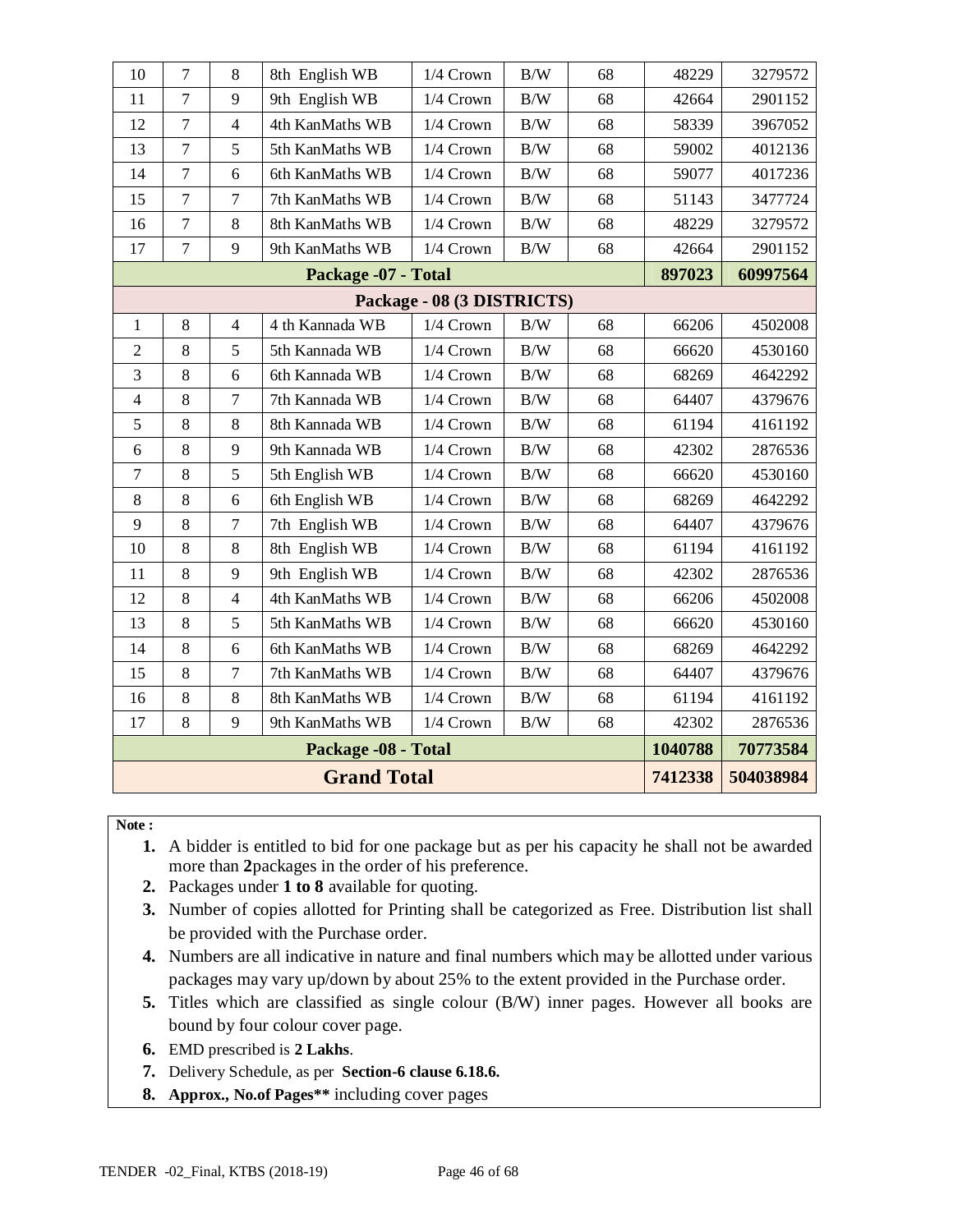#### **Format for Power of Attorney for Signing of Proposal (On stamp paper of appropriate value)**

#### **POWER OF ATTORNEY**

Know all men by these presents, we.................................................... (Name and address of the registered office) do hereby constitute, appoint and authorize Mr. / Ms. ............................................................................. (name and residential address) who is presently employed with us and holding the position of .................................................... as our attorney, to do in our name and on our behalf, all such acts, deeds and things necessary in connection with or incidental to our bid for the project envisaging Implementation of printing and supply of workbooks to Government Schools under Karnataka Textbook society(R) in Karnataka for the **Academic year 2018-19**, including signing and submission of all documents and providing information / responses to KTBS, representing us in all matters before KTBS, and generally dealing with KTBS in all matters in connection with our bid for the said Project.

We hereby agree to ratify all acts, deeds and things lawfully done by our said attorney pursuant to this Power of Attorney and that all acts, deeds and things done by our aforesaid attorney shall and shall be deemed to have been done by us.

| For         |  |
|-------------|--|
|             |  |
| (Signature) |  |
|             |  |

............................................. (Name, Title and Address)

Accepted

............................................. (Signature)

............................................. (Name, Title and Address of the Attorney)

Note:

- 1. The mode of execution of the Power of Attorney should be in accordance with the procedure, if any, laid down by the applicable law and the charter documents of the executants(s) and when it is so required the same be affixed under common seal in accordance with the required procedure. The Power of Attorney should be on a stamp paper of appropriate value.
- 2. Also, wherever required, the Bidder should submit for verification the extract of the charter documents such as a resolution/power of attorney in favor of the Person executing this Power of Attorney for the delegation of power hereunder on behalf of the Bidder.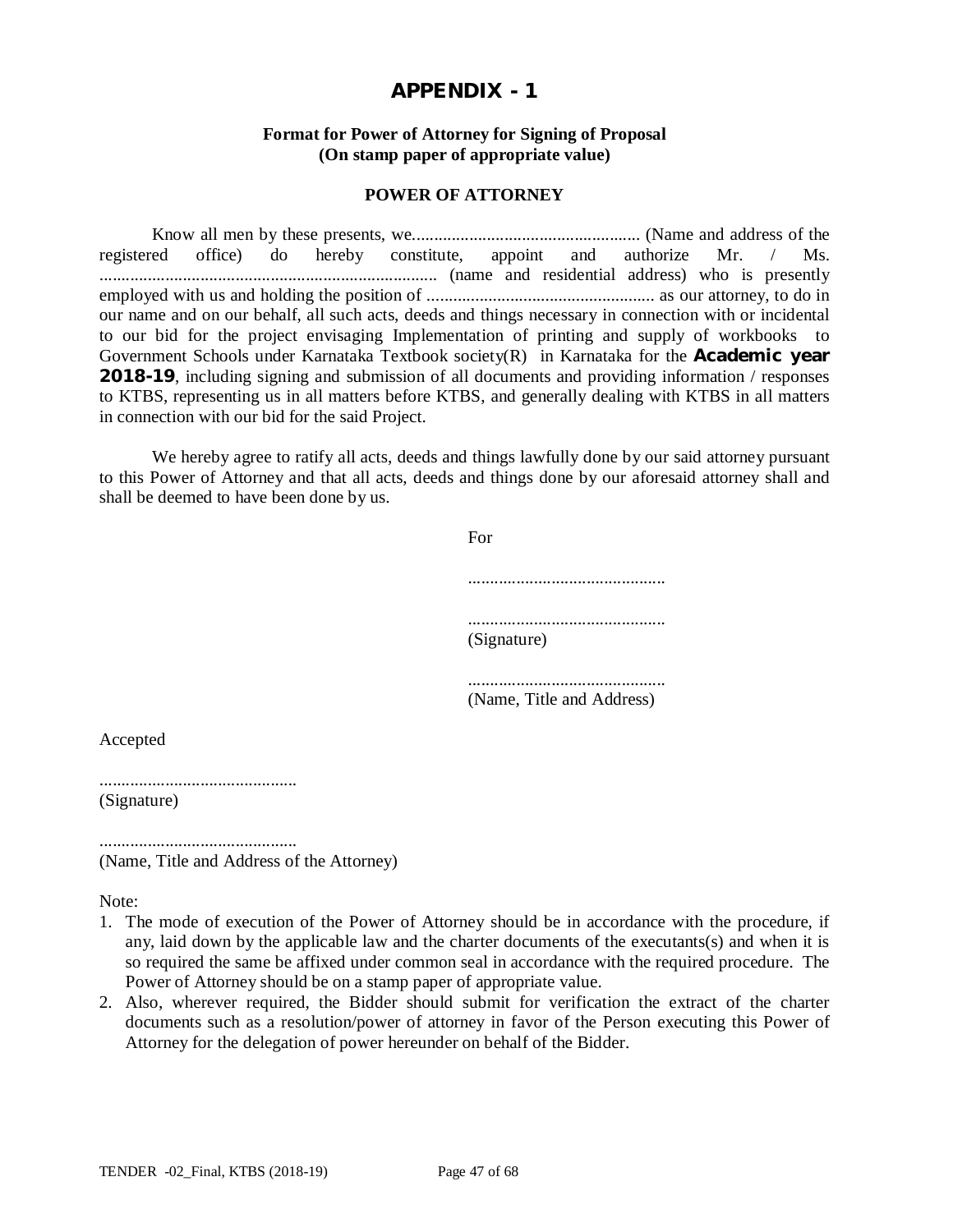## **Format for Letter of Proposal**

#### **(On the Letter head of the Bidder)**

#### **Date**

**To,**

The Managing Director, Karnataka Textbook Society®, No.4, DSERT Building, 100 Ft ring Road, BSK III Stage, Bengaluru-560 085.

Sir,

## **Re : Execution of printing and supply of workbooks to Block Educational Offices Located within Karnataka.**

Being duly authorized to represent and act on behalf of......................................... (Hereinafter referred to as "the Bidder"), and having reviewed and fully understood all of the Proposal requirements and information provided, the undersigned hereby submits the Proposal for the project referred above.

We confirm that our Proposal is valid for a period of 90 days from........................... (Proposal Due Date)

Yours faithfully,

(Signature of the Authorized Signatory of Bidder) (Name and designation of the Authorized Signatory of Bidder)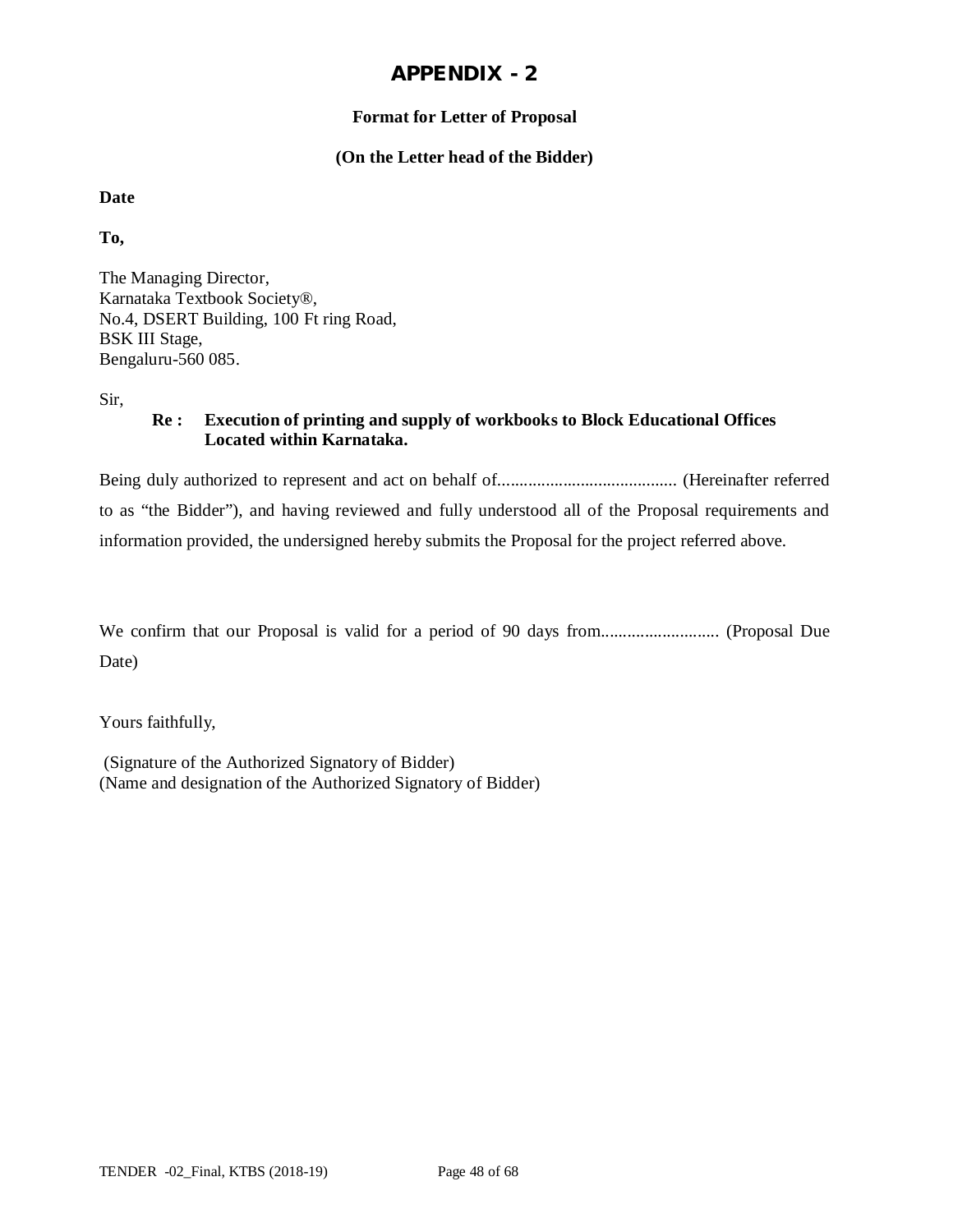## **Details of Bidder**

| 1. | Name                                                     |  |
|----|----------------------------------------------------------|--|
|    | 2. Address of the office $(s)$                           |  |
|    | 3. Printing press Address (Place of production)          |  |
|    | 4. Date of incorporation and/or commencement of business |  |
|    | 5. GST Registration No                                   |  |
|    | 6. Service Tax Registration No.                          |  |
|    | 7. Factory License Number                                |  |
|    | 8. ESI Account Number (if any)                           |  |
|    | 9. EPF Account Number (if any)                           |  |
|    | 10. PAN Number                                           |  |

- 11. Brief description of the Legal Entity including details of its main lines of business.
- 12. Name, Designation, Address and Phone Numbers of Authorized Signatory of the Bidder:
	- a. Name : b. Designation : c. Legal Entity : d. Address : e. Telephone Number : f. Fax Number : g. Mobile Number : h. E-Mail Address :

13. Details of individual (s) who will serve as the point of contact / communication with The Karnataka Textbook Society® :

- a. Name : b. Designation : c. Legal Entity : d. Address : e. Telephone Number: f. Fax Number :
- g. Mobile Number :
- h. E-Mail Address :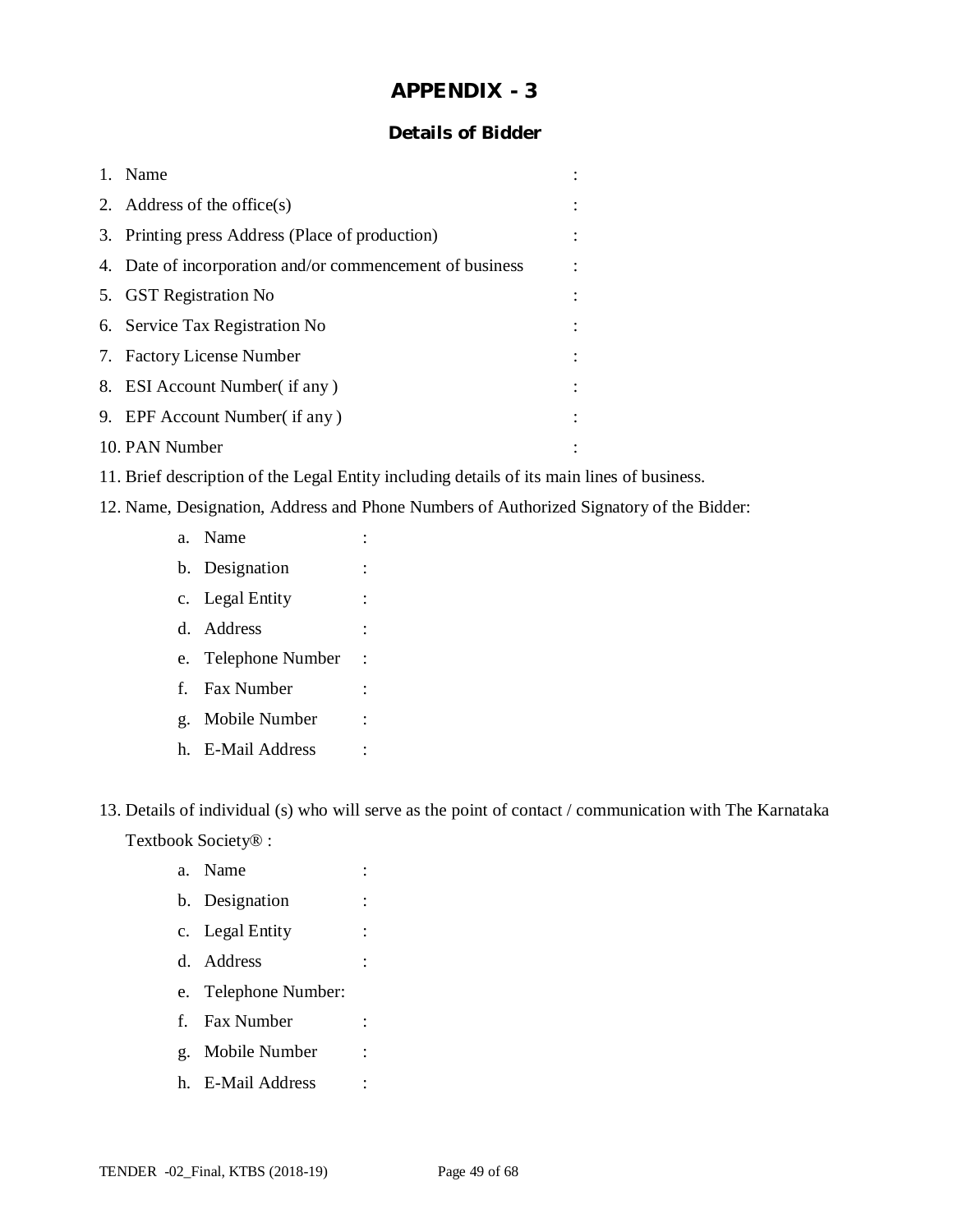#### **Format for Anti-Collusion & Eligibility Certificate**

(On the Letterhead of the Bidder)

We hereby certify and confirm that in the preparation and submission of our Proposal for the Implementation of printing and supply of workbooks to Block Educational Offices within Karnataka, we have not acted in concert or in collusion with any other Bidder or other person(s) and also not done any act, deed or thing which is or could be regarded as anti-competitive.

We further confirm that we have not offered nor will offer any illegal gratification in cash or kind to any person or agency in connection with the instant Proposal.

We further confirm that we have not been barred by Education Department, Government of Karnataka/any other State Governments in India/any agencies of GOK, and thereby have not been proven ineligible to bid.

Dated this..................................... Day of .............................., 2018 ........................................ (Name of the Bidder)

----------------------------------

(Signature of the Authorized Person)

-----------------------------------

(Name and designation of the Authorized Person)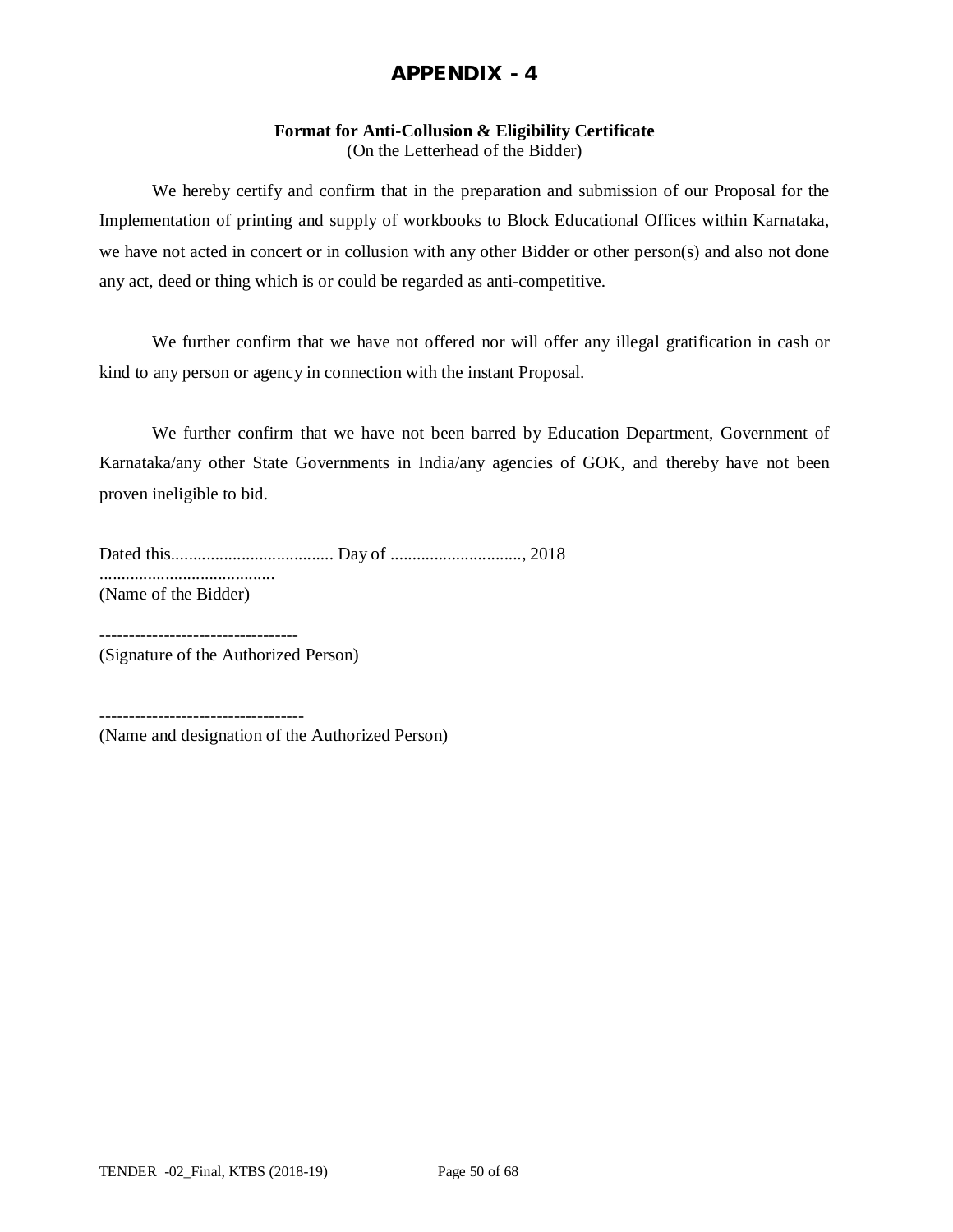#### **Format for Performance Bank Guarantee**

(To be issued by a Nationalized / Scheduled Bank in India)

B.G.No..................................................... dated ......................This Deed of Guarantee executed at ......................by........................ (Name of Bank) having its Head/Registered office at............................. .................. (herein after referred to as "the Guarantor") which expression shall unless it be repugnant to the subject or context thereof include its, successors and assigns;

In favor of, The Managing Director, The Karnataka Textbook Society( $R$ ), (hereinafter referred to as "The Karnataka Textbook Society(R)") having its office at No.4, DSERT Building,100 Ft Ring Road, Hosakerehalli cross, BSK III Stage, Bengaluru - 560 085, Karnataka State, India, which expression shall unless it be repugnant to the subject or context thereof include its successors and assigns;

## **WHEREAS**

- A. M/s............................................ a Legal Entity having its registered office at............... (hereinafter called "the Bidder") which expression shall unless it be repugnant to the subject or context thereof include its / their executors administrators, successors and assigns, intends to bid implementation of printing and supply of workbooks to Block Educational Offices as mentioned in **section-9** of this tender.
- B. In terms of **Clause 2.28** of the Tender Document dated ....................issued in respect of the Project, the Bidder is required to furnish to The Karnataka Text book Society $(R)$  an unconditional and irrevocable Bank Guarantee for an amount of Rs. .................. (Rupees ............... only) as Performance Security for the Package Number……………………...

The Guarantor has at the request of the Bidder and for valid consideration agreed to provide such Bank Guarantee being these presents:

## **NOW THEREFORE THIS DEED WITNESSETH AS FOLLOWS:**

- A. The Guarantor, as primary obligor shall, without demur, pay to The Karnataka Text book Society(R) Bengaluru an amount not exceeding Rs..................(Rupees...................only), within 5 days of receipt of a written demand from The Karnataka Text book Society(R) calling upon the Guarantor to pay the said amount.
- B. Any such demand made on the Guarantor by The Karnataka Text book Society(R) Bengaluru shall be conclusive and absolute as regards the forfeiture of Bid security and the amount due and payable by the Guarantor under this Guarantee.
- C. The above payment shall be made without any reference to the Bidder or any other person and irrespective of whether the claim of The Karnataka Text book Society(R) Bengaluru is disputed by the Bidder or not.
- D. This Guarantee shall be irrevocable and remain in full force up to **31st March 2019** or for such extended period as may be mutually agreed between The Karnataka Text book Society $(R)$ , Bengaluru and the bidder and shall continue to be enforceable till all amounts under this Guarantee are paid.
- E. The Guarantee shall not be affected by any change in the constitution or winding up of the Bidder/the Guarantor or any absorption, merger or amalgamation of the Bidder/the Guarantor with any other person.
- F. In order to give full effect to this Guarantee, The Karnataka Text book Society(R), Bengaluru, shall be entitled to treat the Guarantor as Principal debtor. The obligations of the Guarantor shall not be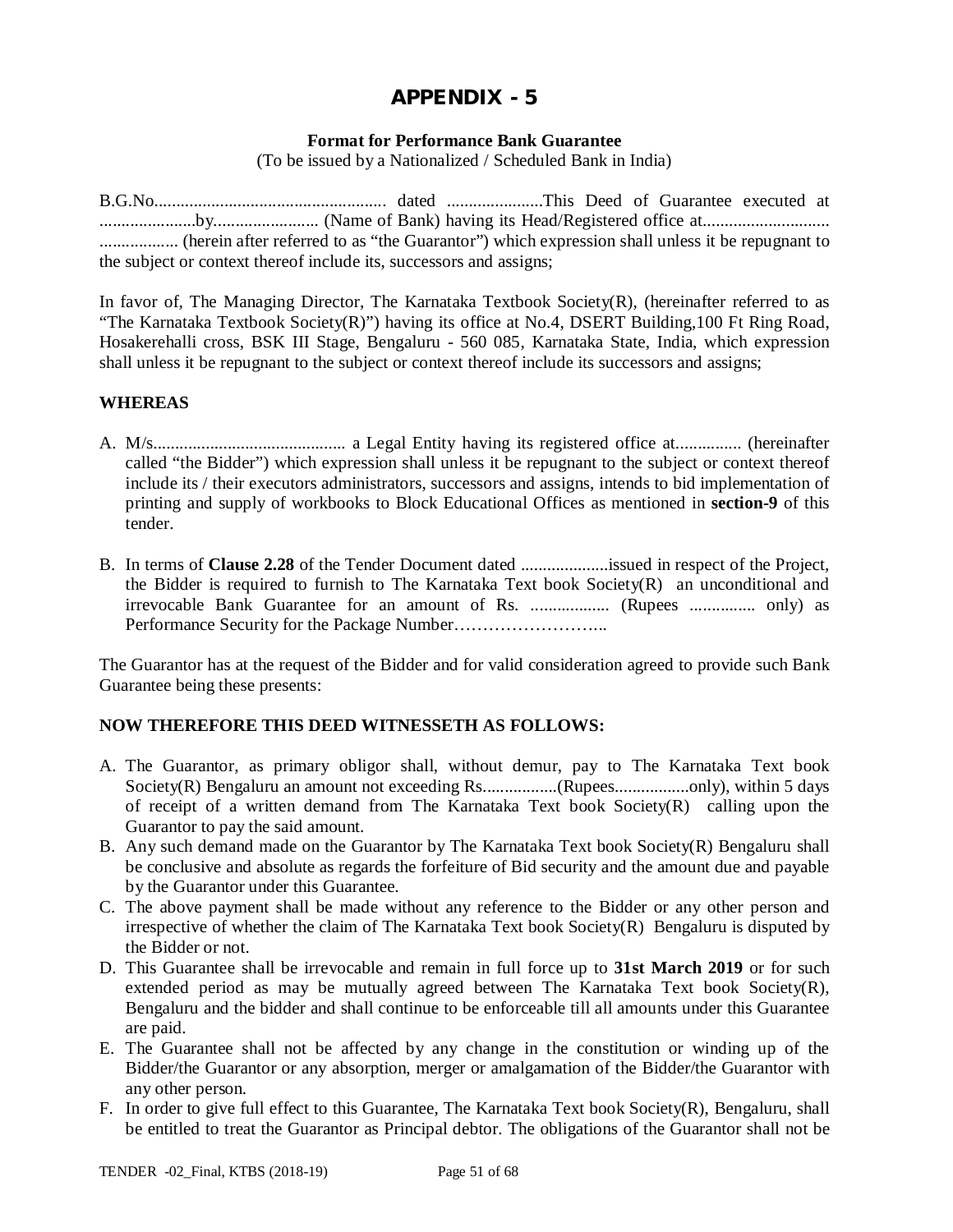affected by any variations in the terms and conditions of the Tender document or other documents or by extension of time of performance of any obligations granted to the Bidder or postponement /non exercise/delayed exercise of any of its rights by The Karnataka Text book Society(R), Bengaluru to the Bidder and the Guarantor shall not be relieved from the its obligation under this Bank Guarantee on account of any such variation, extension, postponement, non-exercise, delayed exercise or omission on the part of The Karnataka Text book Society(R) to the bidder to give such matter or thing whatsoever which under the law relating to sureties would but for this provision have effect of so relieving the Guarantor.

- G. The Guarantor has power to issue this Guarantee and discharge the obligations contemplated herein, the undersigned is duly authorized to execute this Guarantee pursuant to the power granted under…………………………
- H. The Guarantor is obliged to liquidate the bank guarantee and remit the same to the guarantee 's bank account immediately with a written communication from the guarantee even on the e-mail communication.

**Note:-**Bank contact such as contact person, contact number and banks official e-mail ID should be provided.

In witness thereof the Guarantor has set its hands hereunto on the day, month and year first herein above written.

Signed and delivered by…………………………………… bank By the hand of Mr/Mrs………………….. Its ……………………….. and authorized official.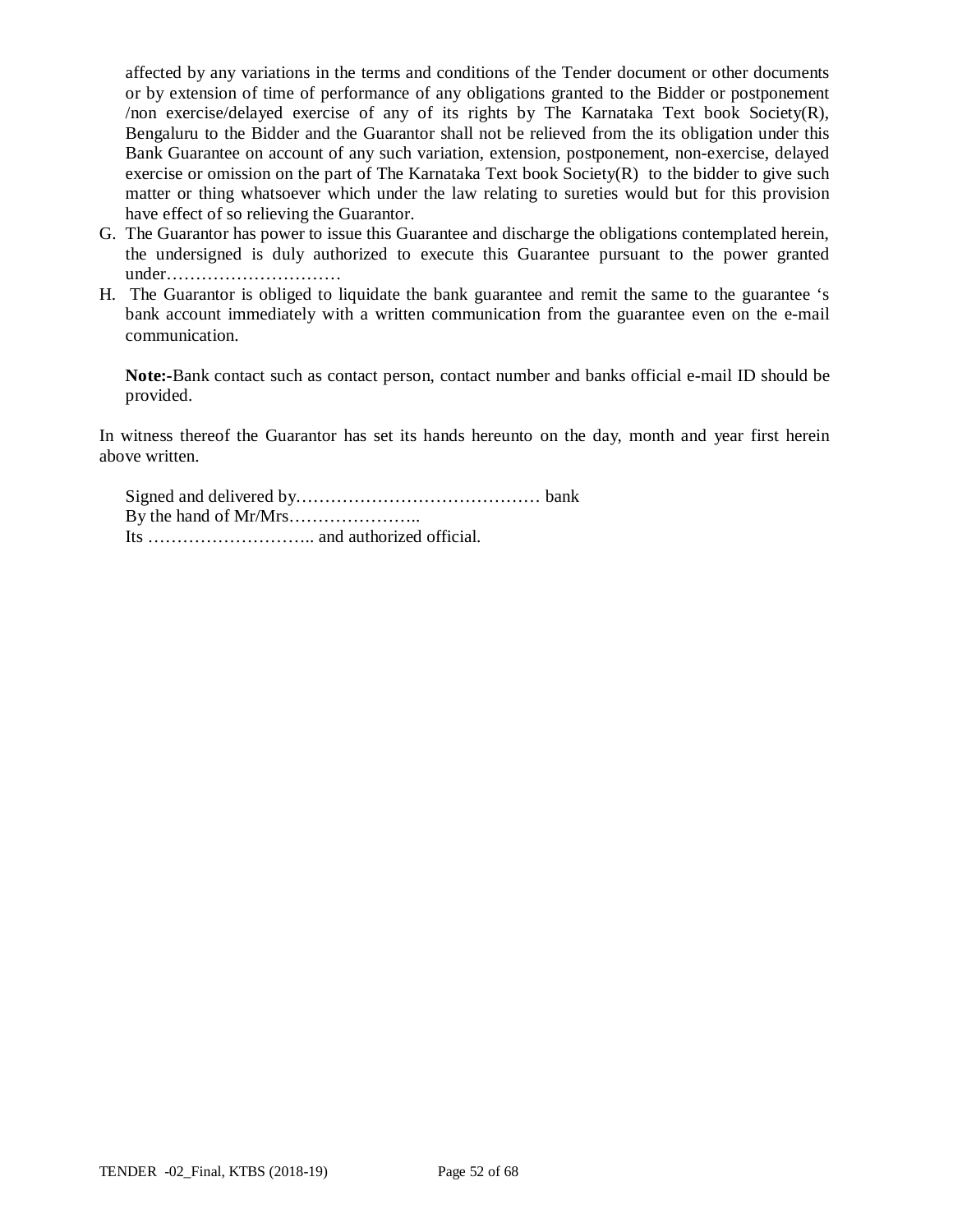(Format for undertaking of being a Printer)

Date

**To,** The Managing Director, Karnataka Textbook Society®, No.4, DSERT Building,100 Ft ring Road, BSK III Stage, Bengaluru -560 085.

Sir,

We confirm that we have been in the business of printing and supply of books / text books since the year ---------.

Yours faithfully,

(Authorized Signatory)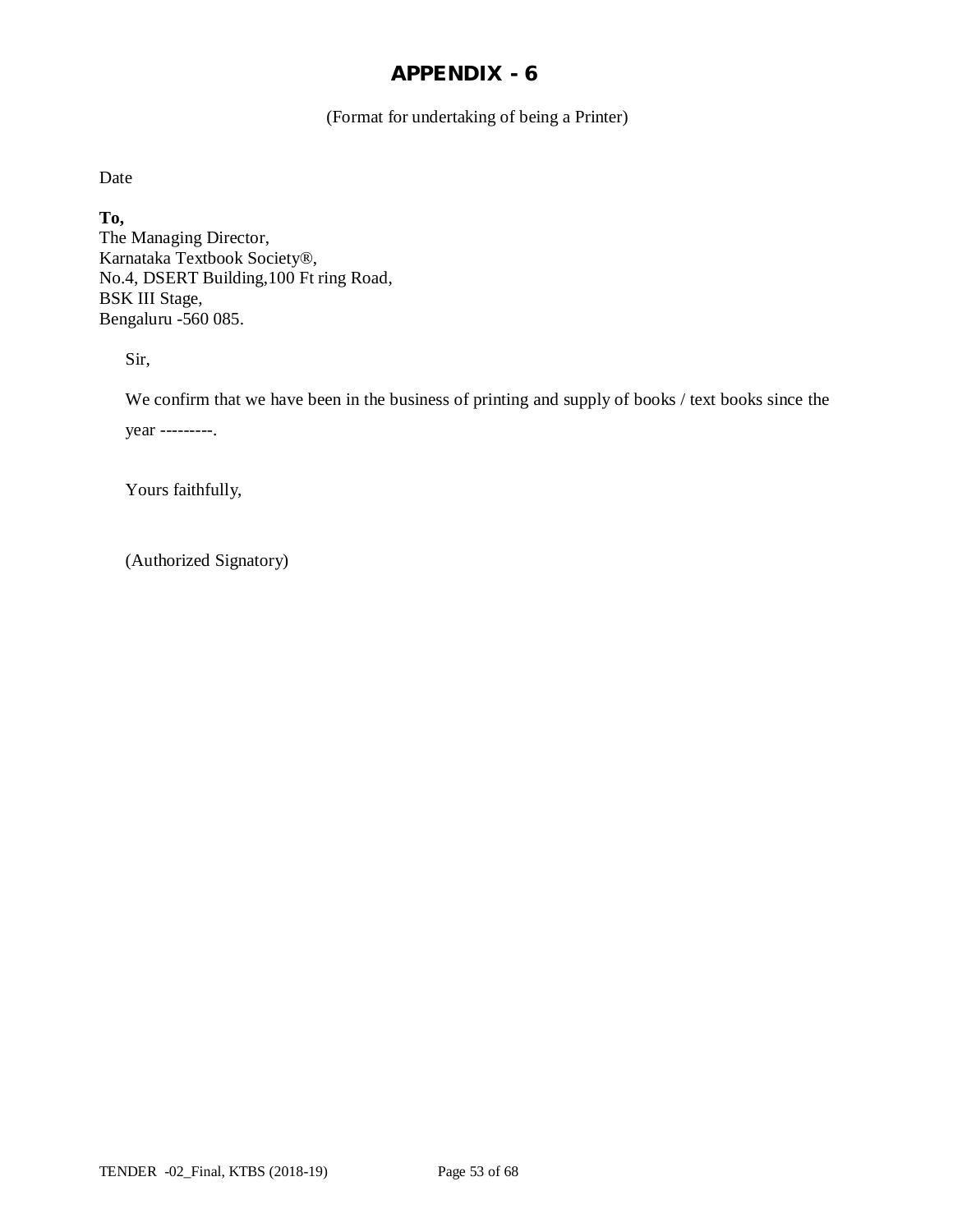#### **FORMAT FOR STATEMENT OF EXPERIENCE**

**Name of the Firm………………………………**

**Financial Year from 2014-15, 2015-16& 2016-17**

|           |          |                                                         |                       |                                                  |                      | Date of Completion<br>of delivery |        |                                                                    | Has the                                                                                          |
|-----------|----------|---------------------------------------------------------|-----------------------|--------------------------------------------------|----------------------|-----------------------------------|--------|--------------------------------------------------------------------|--------------------------------------------------------------------------------------------------|
| SI.<br>No | Yea<br>r | Order<br>placed by<br>(Full<br>address of<br>Purchaser) | Order<br>No &<br>Date | Description<br>& quantity<br>of ordered<br>books | Value<br>Οf<br>order | As per<br>Contract                | Actual | Remarks<br>Indicating<br>reasons for<br>late<br>delivery if<br>any | supply been<br>satisfactory<br>?(Attach a<br>certificate<br>from the<br>Purchaser/C<br>onsignee) |
|           |          |                                                         |                       |                                                  |                      |                                   |        |                                                                    |                                                                                                  |
|           |          |                                                         |                       |                                                  |                      |                                   |        |                                                                    |                                                                                                  |
|           |          |                                                         |                       |                                                  |                      |                                   |        |                                                                    |                                                                                                  |
|           |          |                                                         |                       |                                                  |                      |                                   |        |                                                                    |                                                                                                  |
|           |          |                                                         |                       |                                                  |                      |                                   |        |                                                                    |                                                                                                  |
|           |          |                                                         |                       |                                                  |                      |                                   |        |                                                                    |                                                                                                  |
|           |          |                                                         |                       |                                                  |                      |                                   |        |                                                                    |                                                                                                  |
|           |          |                                                         |                       |                                                  |                      |                                   |        |                                                                    |                                                                                                  |

Signature & Seal of the bidder

The above statement shall be supported by

1. A certificate issued by the Client clearly stating the scope of the project, cost of the project and date of successful completion.

#### **Note: Purchase order copies are not entertained.**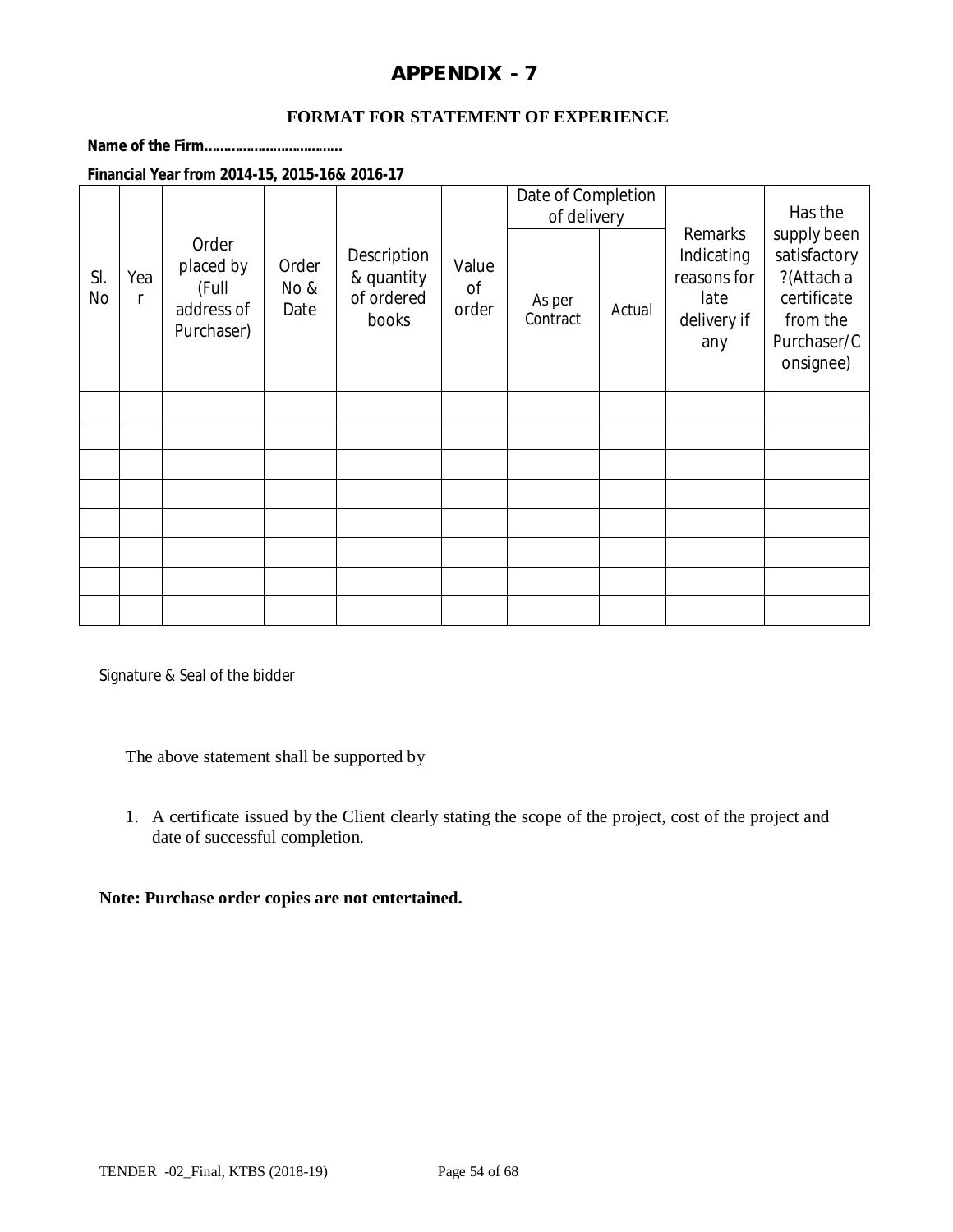## **Format for Statutory Auditor's Certificate for Financial Capability of the bidder**

Date

We have verified the Annual Accounts and other relevant records of M/s ………………………………………… (Name of the bidder) and certify the following

Rs. In lakhs

| Sl <sub>No</sub> | <b>Particulars</b>     | 2014-15 | $12015 - 16$ | 2016-17 | $\vert$ Avg. of 3 yrs |
|------------------|------------------------|---------|--------------|---------|-----------------------|
|                  | <b>Annual Turnover</b> |         |              |         |                       |
|                  | Net Worth              |         |              |         |                       |
|                  |                        |         |              |         |                       |

Signature and seal of Statutory Auditor

Name Membership No Address

Instructions:

For the purpose of this Certification:

- 1. The financial year would be the same as one normally followed by the bidder for its Annual Report.
- 2. The bidder shall provide the audited annual financial statements as required for this Tender document. Failure to do so would result in the Proposal being considered as non responsive.
- 3. A certificate from the Statutory Auditor should be provided as supporting document certifying the Qualification Statement submitted by the Bidder.
- 4. For the purpose of this Tender document, Net Worth shall mean:

Net Worth  $=$  (subscribed and paid up Equity + reserves) - (Revaluation reserves + miscellaneous expenditure not written off)

- 5. Experience (Financial Capability and Experience) of only the Bidder shall be considered. Experience of associate company/parent company/subsidiary company shall not be considered for qualification purposes.
- 6. Turnover and net worth of the bidder shall be certified by his statutory auditor who should mention his name, address and membership number. Turnover certificate shall be based on the audited accounts of the bidders, or based on the returns filed with the tax authority.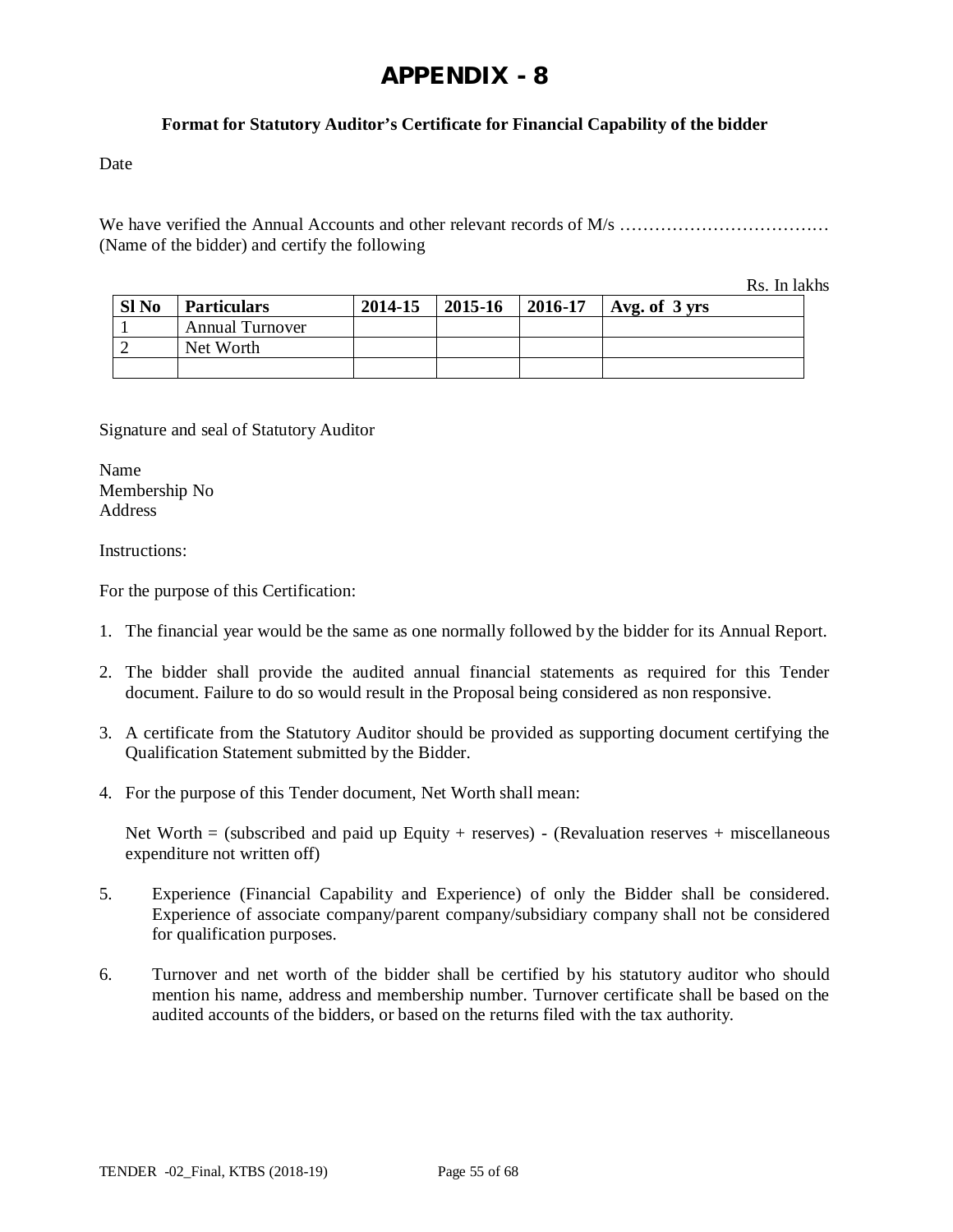## **Format for Statutory Auditor Certificate for Project Experience of Printing and Supply of Books / Textbooks**

Date

We have also scrutinized the documents made available to us for the said project and certify the following years(2014-15,2015-16 & 2016-17)

| Date of commencement of Date of completion of the |         | Billings for the bidder |
|---------------------------------------------------|---------|-------------------------|
| the project                                       | project | from the project (Rs)   |
|                                                   |         |                         |

Signature and seal of Statutory Auditor

Name Membership No Address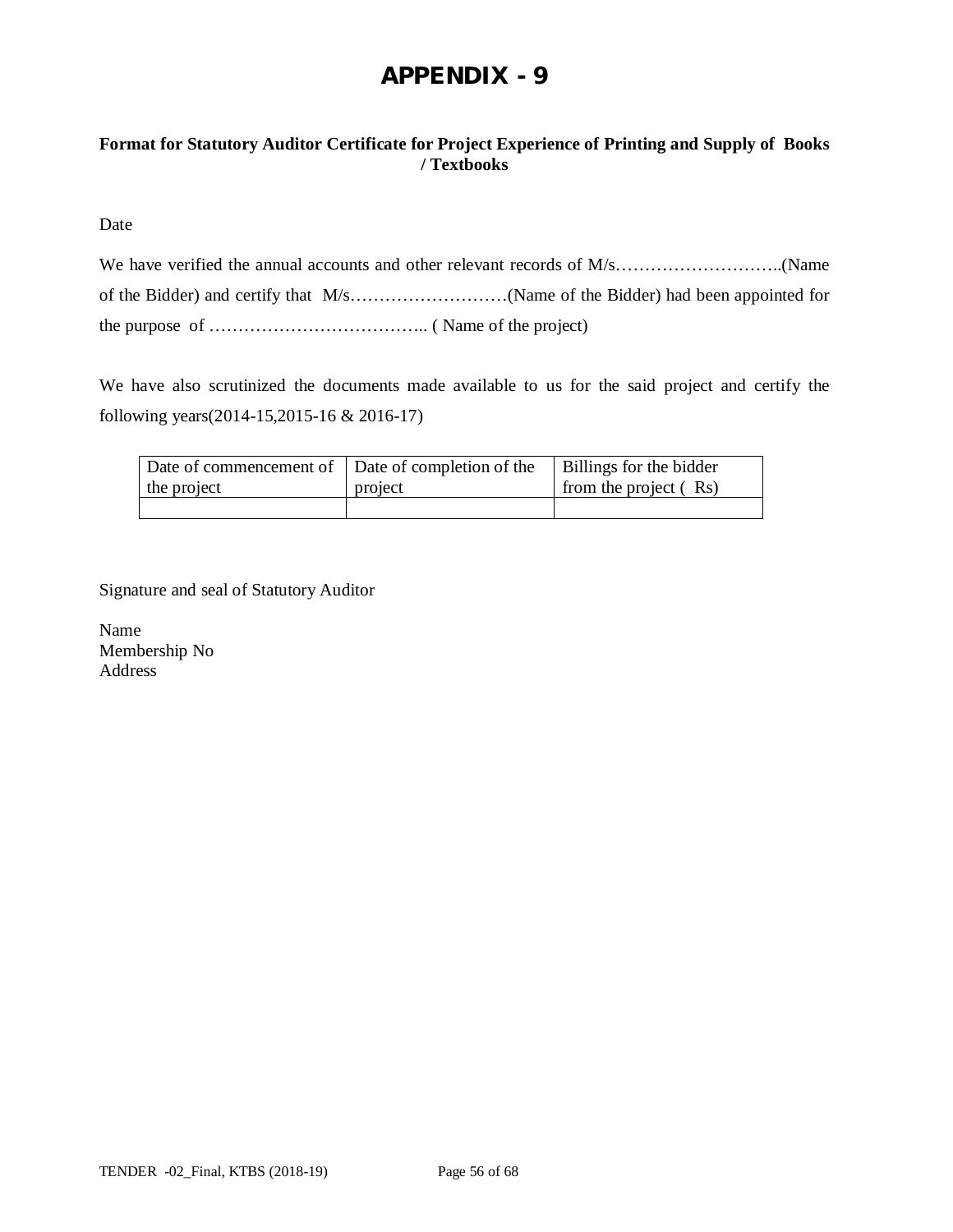|                |                                                                                                                                                                                                                                                                                                                                                                                      |                                | FULTRAL TOT THEFASH UCTURAL CAPADITITIES                      |                            |                                                                           |
|----------------|--------------------------------------------------------------------------------------------------------------------------------------------------------------------------------------------------------------------------------------------------------------------------------------------------------------------------------------------------------------------------------------|--------------------------------|---------------------------------------------------------------|----------------------------|---------------------------------------------------------------------------|
| S1<br>no       | Machinery/Other requirements<br>prescribed by the purchaser                                                                                                                                                                                                                                                                                                                          | Quant<br>ity<br>Presc<br>ribed | Machinery/Othe<br>r requirements<br>offered by the<br>printer | Quantity<br><b>Offered</b> | <b>Production</b><br>capacity per<br>hour.(no.of<br>pages/no.of<br>books) |
|                | <b>Pre-Printing machinery</b>                                                                                                                                                                                                                                                                                                                                                        |                                |                                                               |                            |                                                                           |
| $\mathbf{1}$   | Computer to Plate making plant with<br>processor capable of making plates<br>Double Crown, A-1 and such similar<br>sizes<br><sub>or</sub><br>Plate exposing system with processor<br>capable of making plates Double Crown,<br>A-1 and such similar sizes<br>(Note: Since it is single colour books the<br>plates can be made by taking tracing<br>sheet output are also acceptable) | one<br>unit                    |                                                               |                            |                                                                           |
|                | <b>Printing machinery</b>                                                                                                                                                                                                                                                                                                                                                            |                                |                                                               |                            |                                                                           |
| 1              | Single or multi printing unit web offset<br>machine with a minimum cut off 508<br>mm, reel width 760 mm or more, with<br>one quarter folder. The rated speed of<br>the machine with quarter folding shall<br>not be less than 10,000 cycles per hour.                                                                                                                                | one<br>unit                    |                                                               |                            |                                                                           |
| $\overline{2}$ | Four colour sheet fed CPC offset<br>printing machine with a Sheet size of<br>485mm X 660mm $(19"x26")$ or above<br>, capable of printing on Boards of at least<br>220 GSM.<br>(Note: Optional since the only cover<br>pages are to be printed this service may<br>be outsourced. If so on MOU with the<br>firm possessing the 4 colour printing<br>machine shall be provided)        | one<br>unit                    |                                                               |                            |                                                                           |
|                | <b>Binding and Finishing Machinery</b>                                                                                                                                                                                                                                                                                                                                               |                                |                                                               |                            |                                                                           |
| 1              | Fully automatic 3 side cutting machine<br>capable trimming books of crown $1/4^{\text{th}}$<br>size on 3 sides at a time.<br>(Note: It is essential to trim the books in<br>a three side trimmer to achieve the<br>speed and correct right angles at the<br>corners.)                                                                                                                | one<br>unit                    |                                                               |                            |                                                                           |
| $\overline{2}$ | Fully automatic programmatic cutting<br>machine 92 cm (32 inches) size (min)<br>(Note: Required to cut the Cover<br>Boards etc.)                                                                                                                                                                                                                                                     | one<br>unit                    |                                                               |                            |                                                                           |
| 3              | Offline<br>inline<br>varnishing<br><b>or</b><br>UV                                                                                                                                                                                                                                                                                                                                   | one                            |                                                               |                            |                                                                           |
|                | machine                                                                                                                                                                                                                                                                                                                                                                              | unit                           |                                                               |                            |                                                                           |

## **Format for Infrastructural Capabilities**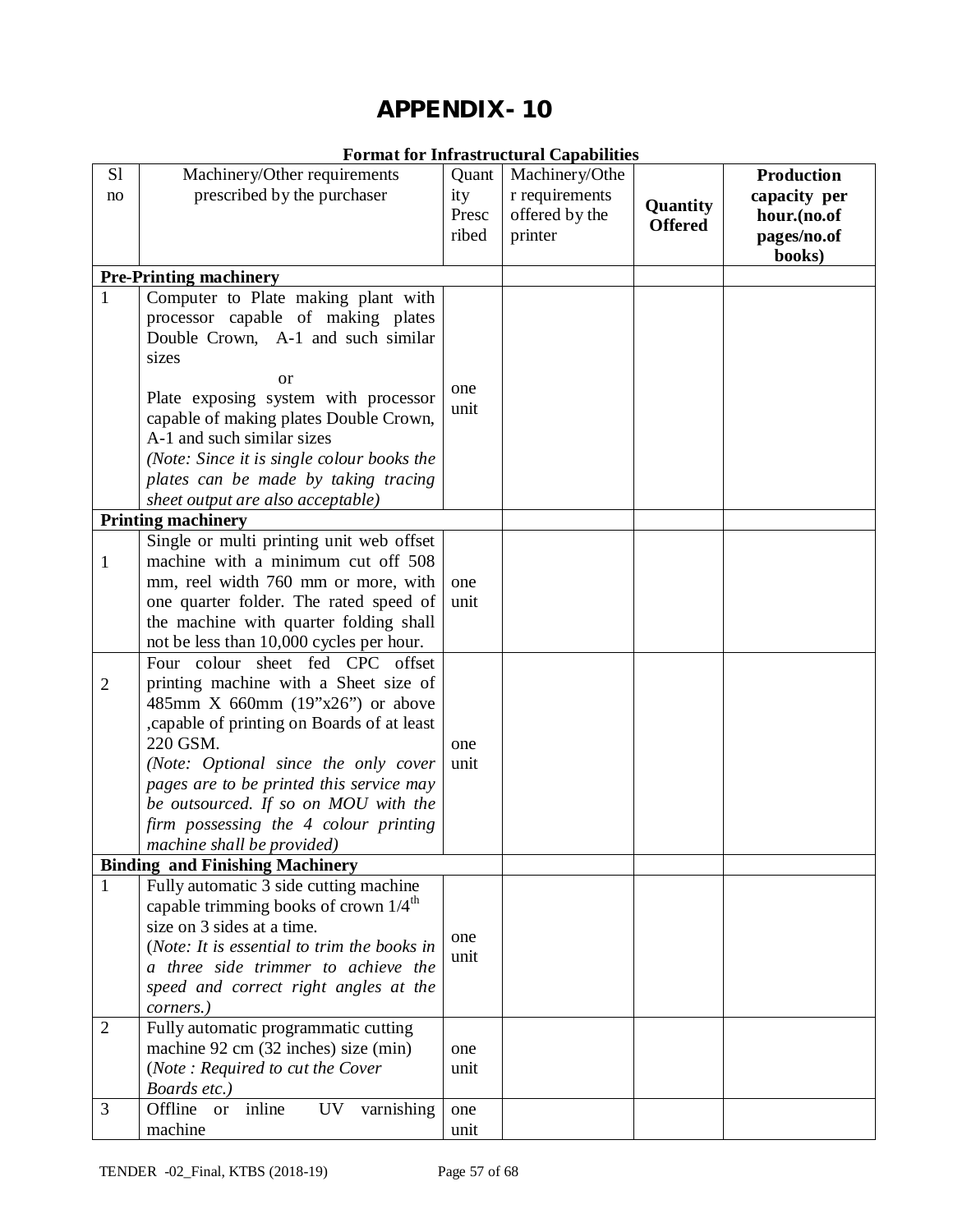| or<br>Wet / thermal lamination machine of<br>Minimum feed width of 18"                                       |                |  |  |
|--------------------------------------------------------------------------------------------------------------|----------------|--|--|
| Wire stitching machine capable of<br>pinning at least 12.5 mm at the speed of<br>about 40 cycles per minute. | Three<br>units |  |  |

**Manpower, Factory and Storage Space**

**Manpower**: The plant shall be operated by qualified and trained manpower with qualified supervisors for quality checking in the production line.

**Factory and Storage Space**: The plant shall be well planned and is required to be in easily accessible location. It is expected to be laid out in an area of about 5,000 sq feet to have easy and safe movement of the materials. The storage space shall be at least another 5,000 sq feet covered area for the safe storage of finished goods as well as to stock the paper.

Signature (Name and designation of signatory)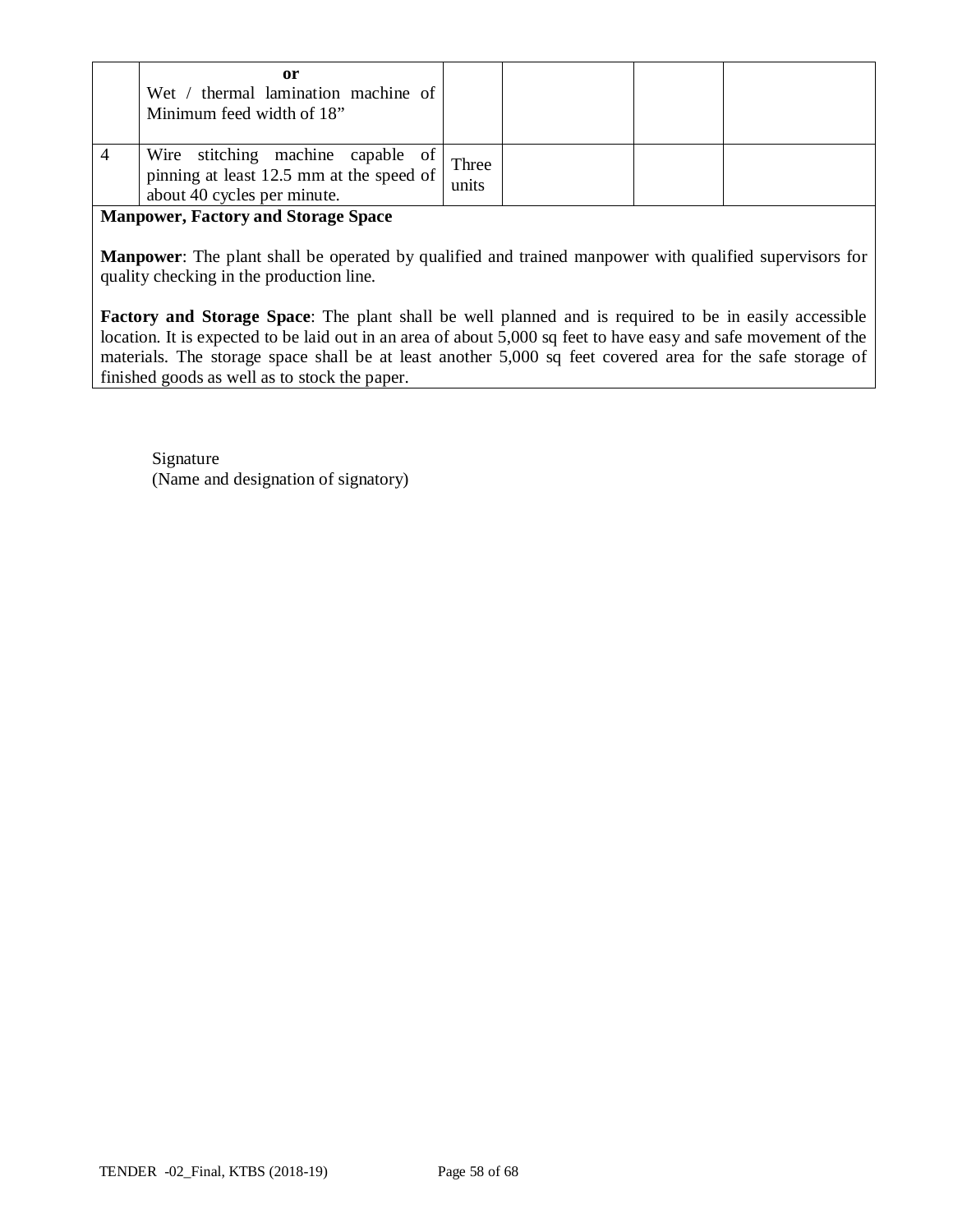## **( Cover 1 )**

## **Bidder Declaration regarding his capacity (On the Letter Head )**

I represents…………………. (Firm name)Hereby declare that

1. I can print ……………….pages/ Shift in Sheet fed offset

I can print ……………….pages/ Shift in Web Offset

- 2. I can bind………………..copies/ Shift.
- 3. Our Shift hours are ……..per Shift.
- 4. We operate………Shifts per day.
- 5. I can supply a total of \_\_\_\_\_\_\_\_\_\_\_lakh work books , belonging to \_\_\_\_\_\_\_\_\_\_\_\_\_ package and supply to Concerned Blocks with respect to package quoted within **45 days** from the next date of purchase order.
- 6. I shall submit dummy as per the time schedule mentioned in the tender document.
- 7. I adhere to the Specifications & Time Schedule as mentioned in the tender document.

Bidder Authorized Signatory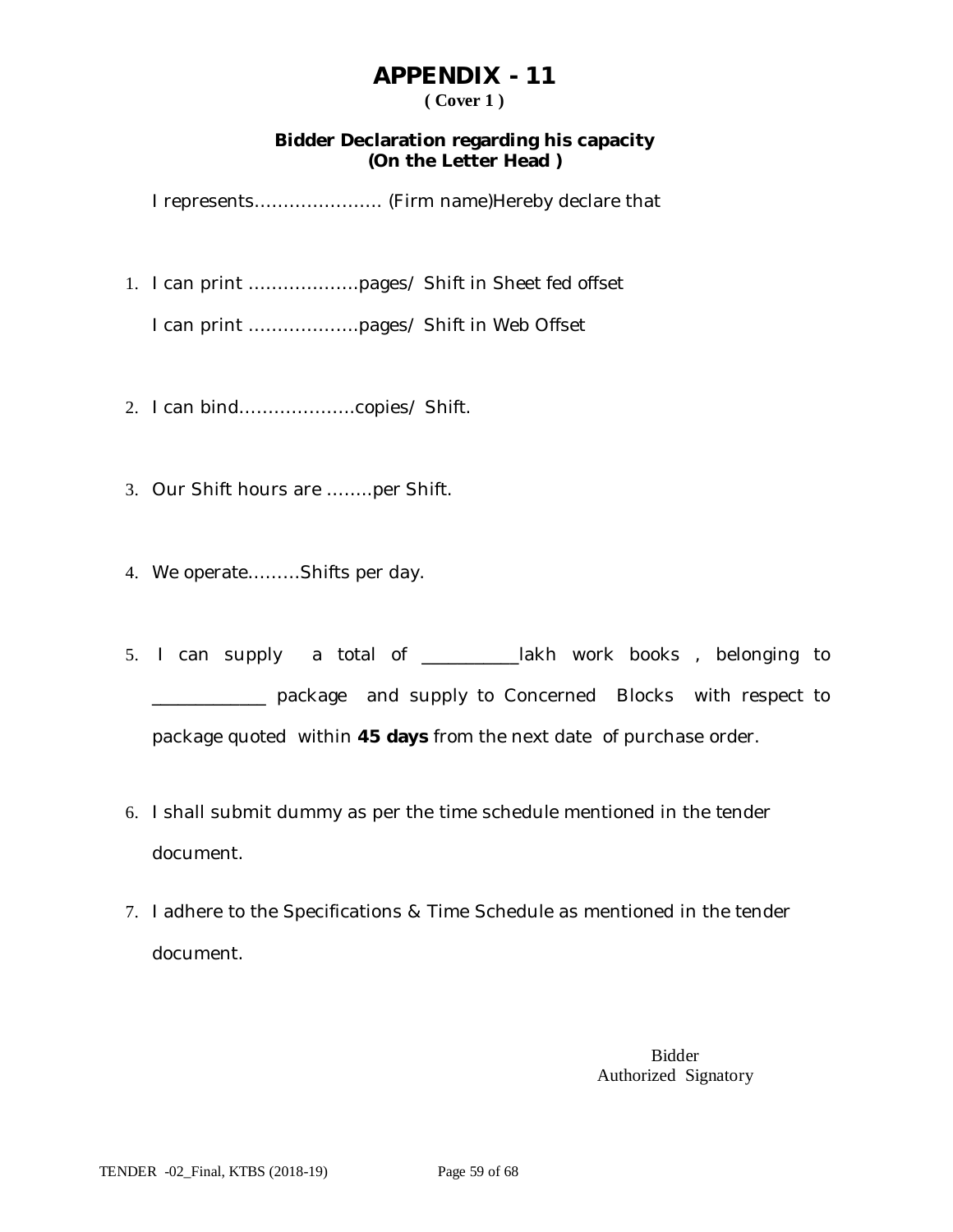#### **(Format for undertaking of work completion)**

Date:

**To,**

The Managing Director, Karnataka Textbook Society®, No.4, DSERT Building,100 Ft ring Road, BSK III Stage, Bengaluru-560 085.

Sir,

 We hereby confirm that the printing and supply of workbooks will be completed within the scheduled time given in this tender document published by Karnataka Text Book Society for the year 2018-19.

 In case if I/We fail to print/supply the given workbooks within the prescribed time period and adhere to the quality parameter set out in this tender document. I/We shall pay the penalty according to the terms and conditions of the tender and we are bound by the same in all respects.

Yours faithfully,

(Authorized Signatory)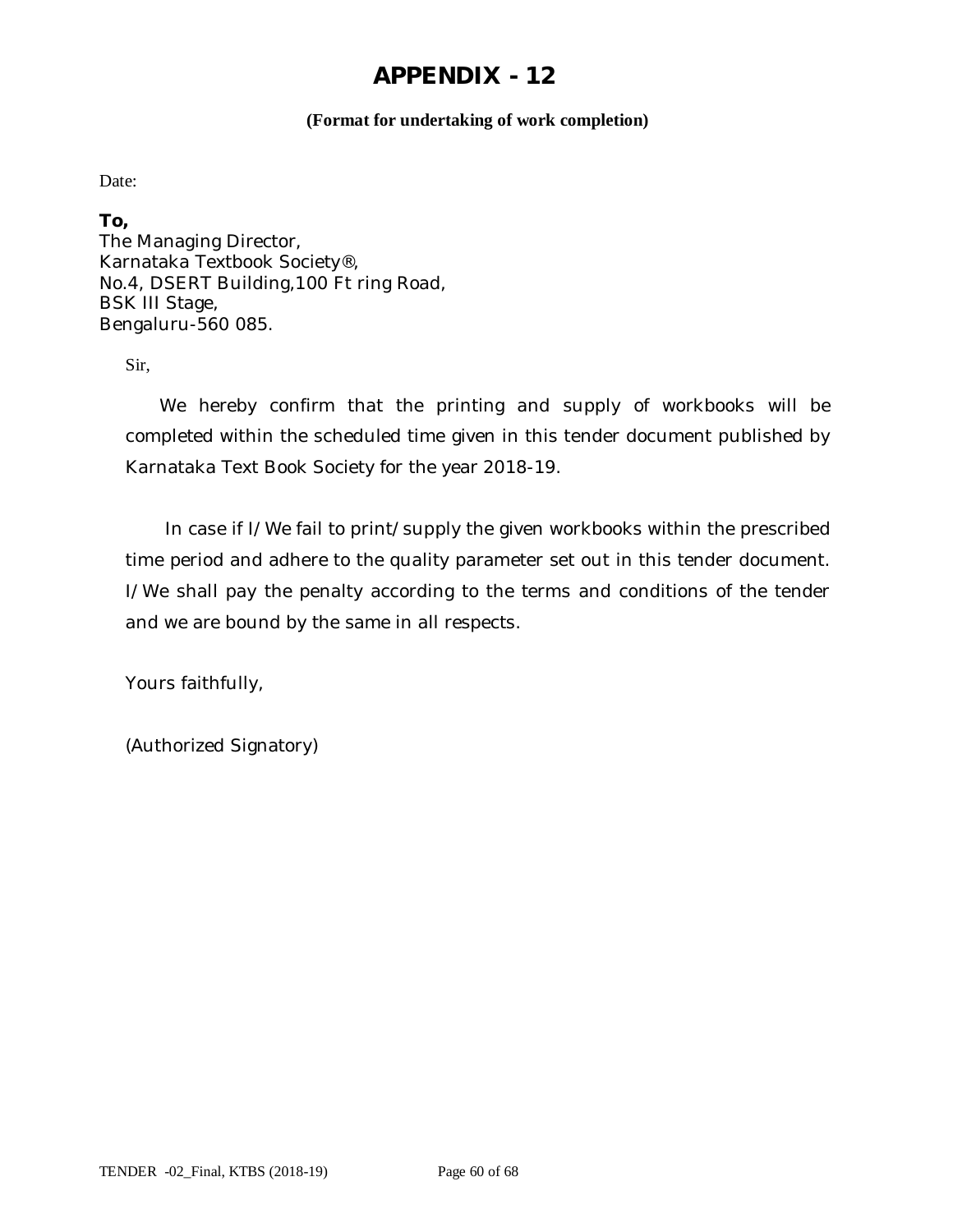## **APPENDIX – 13**

#### (THIS DECLARATION SHOULD BE PRINTED IN BIDDER's LETTER HEAD ONLY)

No: DATE:

## **DECLARATION BY THE BIDDER**

#### **TO WHOM SO EVER IT MAY CONCERN**

I/We……………………….hereby declare that I/We have fully read the tender document dated…………………and have understood the contents and the meaning of all the terms and conditions.

**I/We …………………………………… hereby declare that we have applied for the Package number------------- only, as per our capability and as per the clause 2.3.2 of the tender document. Accordingly I here by signing the above declaration and abide by the same.**

#### **CONDITIONS:**

- 1. If our bid is accepted, we will have to abide as per the stipulated Terms & Conditions to Supply of workbooks to the concerned Block Educational Offices as mentioned in **Section-09**.
- 2. If our bid is accepted we will furnish Performance Bank Guarantee for the package as per terms.
- 3. We agree to abide by this tender for bid validity of **90** days after the last date fixed for the bid submission.
- 4. We understand that in competing for and if the award is made to us, in executing the above contract we will strictly observe the laws against fraud and corruption in force in India namely "Prevention of corruption act 1988".
- 5. We understand that you are not bound to accept a lowest offer that you may receive.
- 6. The bidder cannot add additional preference in contra to the tender condition 2.3.2

Dated this day of 2018

Signature

(Name and address of the Tenderer with seal) (In the capacity of duly authorized to sign the Tender for and on behalf of)

#### **Tender / Bid Validity:**

The Tender is valid for a period of 90 days from the last date of bid submission.

Dated this day of 2018

Signature: (Name and Address of the Tenderer with Seal)

(In the Capacity of:………………………. Duly authorized to sign the Tender for and on behalf of

Yours faithfully,

(Authorized Signatory) Company / Firm seal should be affixed.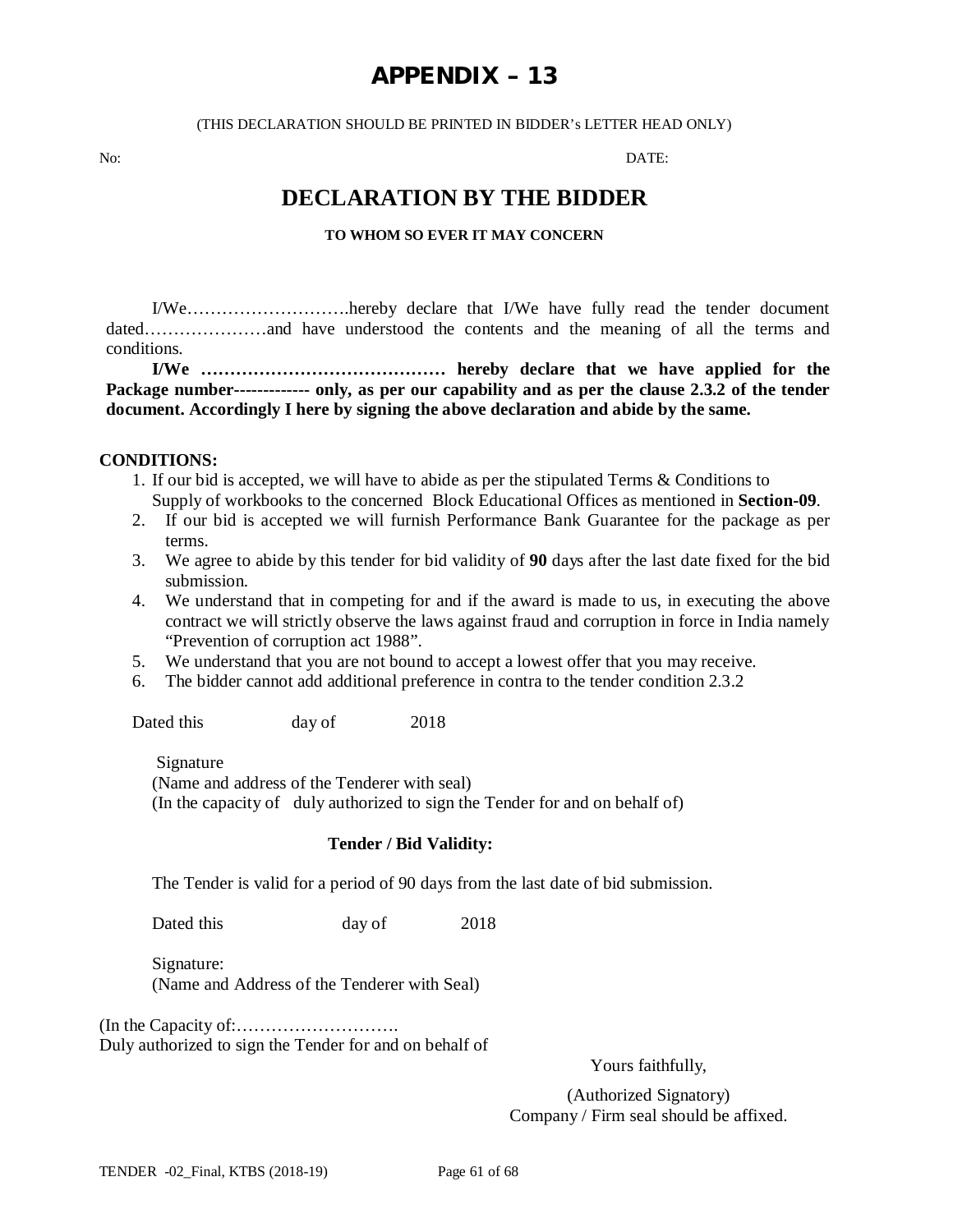# **APPENDIX - 14 Penalty for deviations**

## **Penalty for deviation in the quality of Paper**

| Sl. No | <b>Property</b>   | <b>Specification</b> | Penalty percentage on total order value                        |
|--------|-------------------|----------------------|----------------------------------------------------------------|
|        | Substance         | $60$ GSM             | For every 1% deviation a penalty of 2% of the value of the lot |
| 3      | <b>Brightness</b> | 80 Minimum           | Each unit deviation 0.5 % of the value of the lot.             |
|        | Opacity           | 85 Minimum           | Each unit deviation 0.5 % of the value of the lot.             |
|        | Smoothness        | Max.200 on Top       | For each 10 units deviation 0.5 % of the value of the lot.     |
|        |                   | Side and Max.250     |                                                                |
|        |                   | on wire side         |                                                                |

#### **Penalty for deviation in220 GSM Art Board of Industry Standards**.

| $Sl$ . No | <b>Property</b> | <b>Specification</b>             | Penalty percentage on total order value   |
|-----------|-----------------|----------------------------------|-------------------------------------------|
|           | Gloss           | 75% Minimum                      | Each 5 unit deviation 0.5 %               |
| $\gamma$  | Bulk            | $1.0$ cc/gm, Minimum             | For Each 0.05 units                       |
|           |                 |                                  | Deviation 0.5 % of the value of the Lot.  |
|           | Textile index   | $CD: 20$ minimum / MD: 30 minute | Each unit deviation 0.05                  |
|           | Substance       | $220$ GSM +/- 4%                 | For every 1% deviation a penalty of 2% of |
|           |                 |                                  | the value of the lot.                     |

## **Penalty for deviation inPrinting Quality**

| Sl.No | <b>Defect</b>                                         | <b>Penalty</b>             |
|-------|-------------------------------------------------------|----------------------------|
|       | Miss registration with readability and understandable | 5% of the value of the lot |
|       | pictures                                              |                            |
|       | Inking, Legibility, Offsetting, smudging, tilting,    | 3% of the value of the lot |
|       | scumming, slur, ragged printing, non-uniformity in    |                            |
|       | ink                                                   |                            |

#### **Penalty for deviation inSize of the book:**

| Sl.No | <b>Defect</b>                                         | <b>Penalty</b>             |
|-------|-------------------------------------------------------|----------------------------|
|       | The required book size is 18.3X24.5cms. Any change    | Two times the value of     |
|       | in the size will be quantified in to the reduction in | the cost of the reduction  |
|       | total weight of the paper and the penalty will be     | in weight of the paper     |
|       | charged accordingly                                   |                            |
|       | Cross cutting                                         | 3% of the value of the lot |
|       | Rough cutting                                         | 1% of the value of the lot |

#### **Penalty for deviation inBinding Quality:**

| Sl.No | <b>Defect</b>                                                 | <b>Penalty</b>              |
|-------|---------------------------------------------------------------|-----------------------------|
|       | Cross folding, Cross cutting,                                 | 2% of the value of the lot  |
|       | Rough cutting                                                 | 1% of the value of the lot  |
|       | Improper cover adhesion, Cavity spines, Chip out at the edges | 2% of the value of the lot  |
|       | Pages peeling off, No adhesive running                        | Outright rejection and 150% |
|       |                                                               | of the value of the lot     |

## **Penalty for deviation inQuality of the Varnish**

| <b>Sl.No</b> | <b>Defect</b>              | <b>Penalty</b>                               |
|--------------|----------------------------|----------------------------------------------|
|              | Less gloss, non-uniformity | $\vert 0.25 \rangle$ of the value of the lot |
|              | Less than 3gsm             | 0.5% of the value of the lot                 |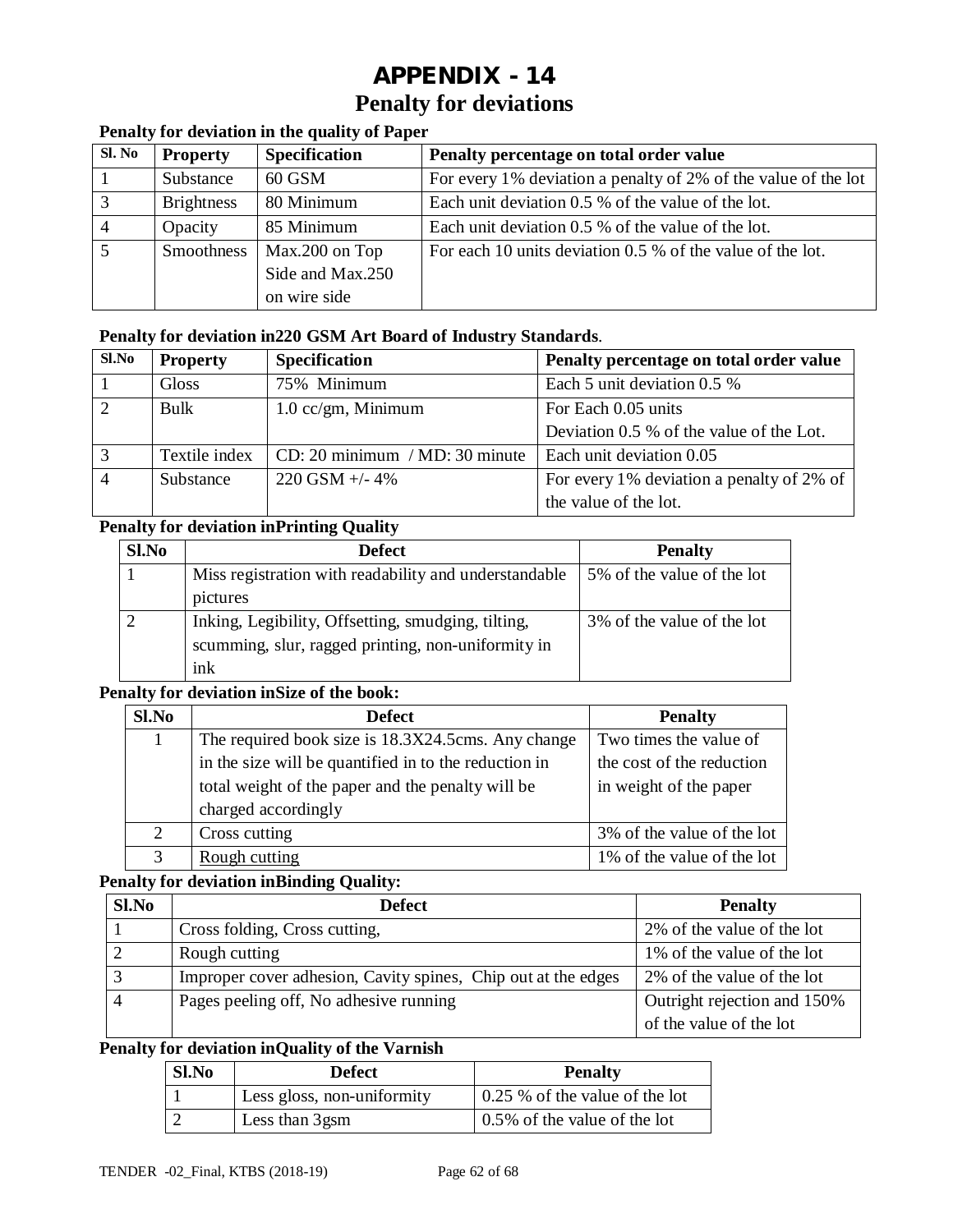(THIS CERTIFICATE SHOULD BE PRINTED IN MILL's LETTER HEAD ONLY)

No: DATE:

## **CERTIFICATE OF PROCUREMENT**

#### TO WHOM SO EVER IT MAY CONCERN

This is to certify that M/s …………………………………………………………………….. has procured ……………. MT of A-Grade Map litho \_\_\_\_\_GSM white Paper having a following specification, vide our Invoice No: …………….. Dated ……………….. For the purpose of Printing of workbooks for the academic year 2018-19 as per the Tender awarded by KTBS vide its Purchase Order No: ………………………………… Dated ………………….

| Sl. No.       | <b>PERTICULARS</b>                 | <b>SPECIFICATION</b> |
|---------------|------------------------------------|----------------------|
|               | <b>Manufactured Date</b>           |                      |
| $\mathcal{D}$ | <b>Invoice Amount</b>              |                      |
| $\mathcal{R}$ | Paper width                        |                      |
|               | <b>Brightness</b>                  |                      |
| 5             | Opacity                            |                      |
| 6             | Cobb, Max average                  |                      |
| 7             | Smoothness ml/min, (Bends ten) Max |                      |
|               | Top                                |                      |
|               | Wire                               |                      |
| 8             | Colour                             |                      |
| 9             | Type of Pulp                       |                      |

Signature with seal of Authorized person of the Paper Mill/Dealer

#### **Note:-**

- 1) This certificate should only be signed and the same should be uploaded in the e-portal.
- 2) There is no need to fill this document while submitting the tender.
- 3) This is only a acceptance of the format from the bidder.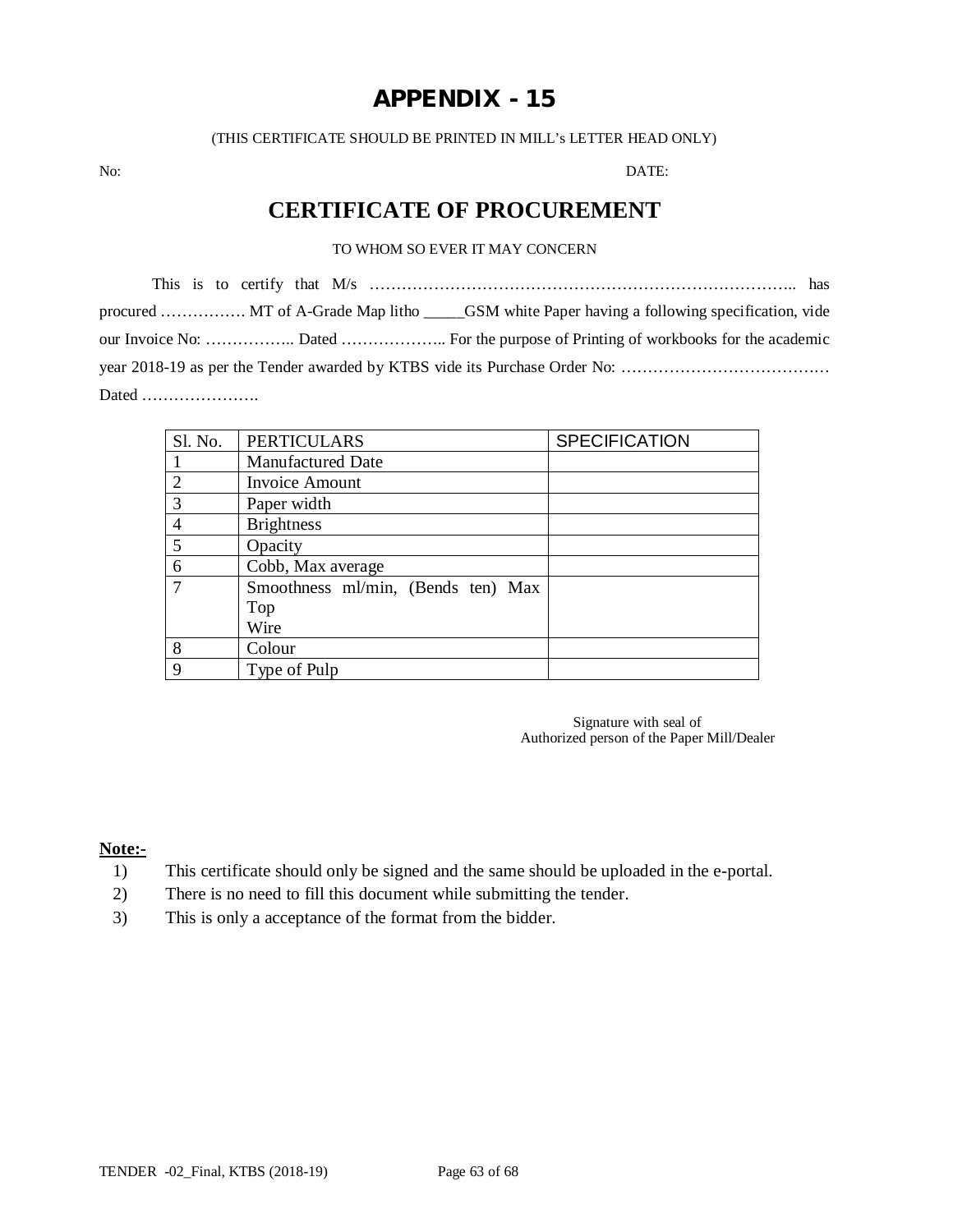## PROFORMA OF DELIVARY CHALLAN **(NAME & ADDRESS OF THE BIDDER)**

DC No: Date:

To, THE MANAGING DIRECTOR, KARNATAKA TEXT BOOK SOCIETY, #4, OUTER RING ROAD, BANASHANKARI 3RD STAGE, BENGALURU-560 085

**GSTIN:- 29AABAT3059Q1ZS**

Ref : Work Order No: Date:

**Point of Delivery Block Education Office \_\_\_\_\_\_\_\_\_\_\_\_\_\_Taluka \_\_\_\_\_\_\_\_\_\_\_\_\_\_ District**

| Sl.<br>N <sub>0</sub> | <b>Title</b><br>Code | <b>Class</b> | <b>Title Name</b> | No of<br>work<br><b>books</b><br>Ordered | No of<br><b>Bundles</b><br>supplied | No of<br>work<br>books in<br>each<br><b>Bundle</b> | No of<br>loose<br><b>books</b> | <b>Total No</b><br>of books<br><b>Received</b> | <b>Balance</b><br>work<br>books<br>yet to be<br>received |
|-----------------------|----------------------|--------------|-------------------|------------------------------------------|-------------------------------------|----------------------------------------------------|--------------------------------|------------------------------------------------|----------------------------------------------------------|
|                       |                      |              |                   |                                          |                                     |                                                    |                                |                                                |                                                          |
|                       |                      |              |                   |                                          |                                     |                                                    |                                |                                                |                                                          |
|                       |                      |              |                   |                                          |                                     |                                                    |                                |                                                |                                                          |
|                       |                      |              |                   |                                          |                                     |                                                    |                                |                                                |                                                          |
|                       | <b>Total Books</b>   |              |                   |                                          |                                     |                                                    |                                |                                                |                                                          |

## **Certified that the above text books have been received in good condition and taken to stock**

| Signature of:               | Signature $&$ Stamp of:                          |
|-----------------------------|--------------------------------------------------|
| <b>BEO/Person In-Charge</b> | Representative of Supplier:                      |
| Full Name:                  | Full Name:                                       |
| Date:                       | Date: $\dots\dots\dots\dots\dots\dots\dots\dots$ |
| Mobile No:                  |                                                  |

Note:

- 1. Challan will be printed in A4 Size only for maintaining the uniformity.
- 2. Receiving column will be filled up by the BEO/Person in charge only.
- 3. Number of work books received by the BEO/Person in Charge has to be written in their own handwriting.
- 4. The Delivery Challan shall be in the approved colour formats only i.e. White for free category & Yellow for Sale Category.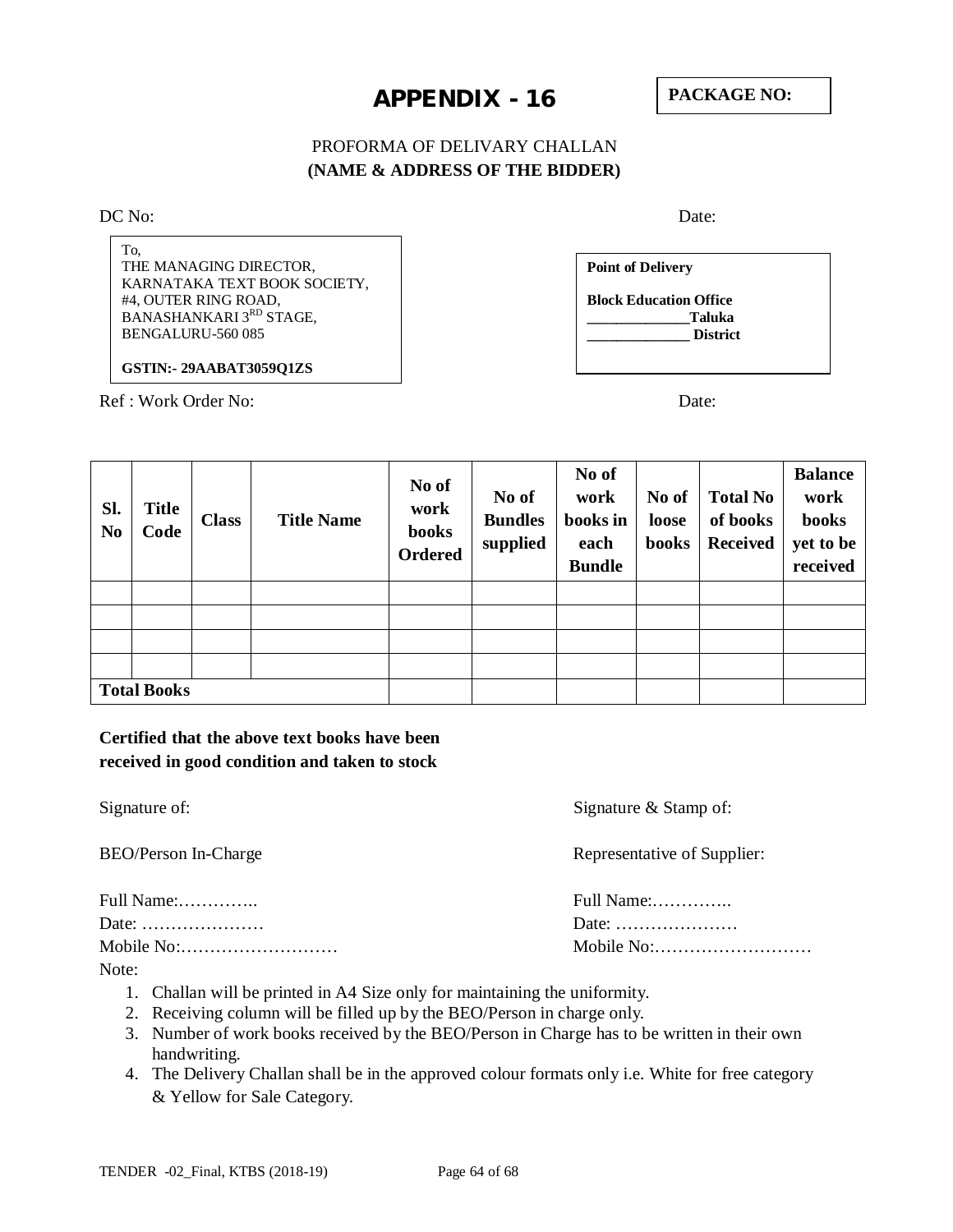#### **GOVERNMENT OF KARNATAKA**

OFFICE OF THE DIRECTOR OF PRINTING, STATIONERY AND PUBLICATIONS. Government Central Press, 8th Mile, R.V. College Post, Mysore Road, Bengaluru – 560 059

No: Date: Department of the contract of the contract of the contract of the contract of the contract of the contract of the contract of the contract of the contract of the contract of the contract of the contract of the co

## **CERTIFICATE**

This is to certify that the M/s ………………………………………………………..has been awarded ………..Package during the year 2018-19 for printing and supply of workbooks for the academic year 2018-19. This bidder required …………………………………….Quantity of paper for fulfillment of tender obligation. The bidder has procured the required paper as mentioned below as per the supplierscertificate/Inspection.

| SI No. | <b>Mill Certificate</b><br>No. | Date | Name of the<br>mill | Quantity to<br>be procured | Quantity<br>procured | <b>Balance to</b><br>be<br>procured |
|--------|--------------------------------|------|---------------------|----------------------------|----------------------|-------------------------------------|
|        |                                |      |                     |                            |                      |                                     |
|        |                                |      |                     |                            |                      |                                     |
| റ      |                                |      |                     |                            |                      |                                     |
|        |                                |      |                     |                            |                      |                                     |
|        |                                |      |                     |                            |                      |                                     |
|        | Total                          |      |                     |                            |                      |                                     |

DIRECTOR Printing, Stationery and Publication. Government of Karnataka.

#### **Note:-**

- 1) This certificate should only be signed and the same should be uploaded in the e-portal.
- 2) There is no need to fill this document while submitting the tender.
- 3) This is only a acceptance of the format from the bidder.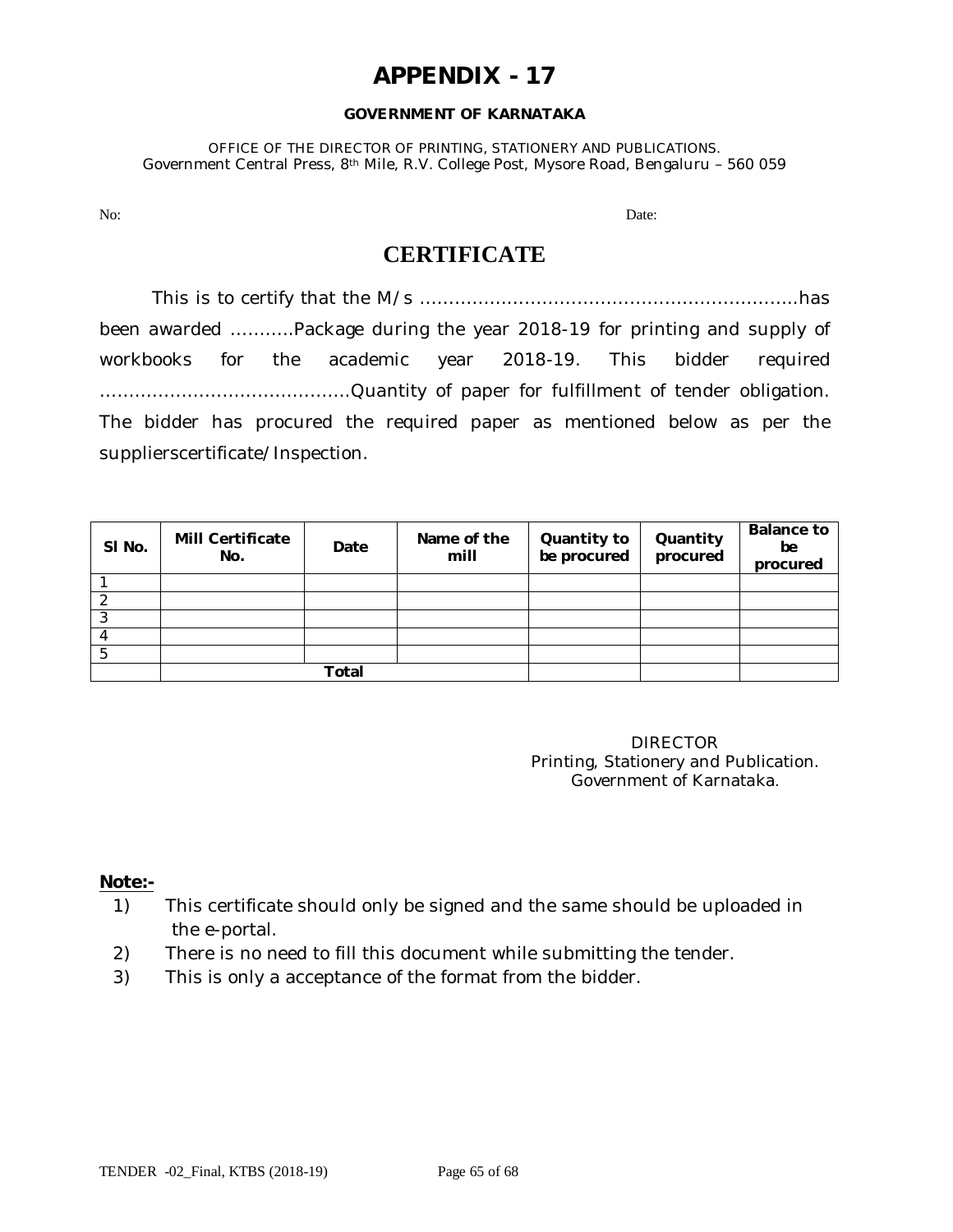## **CONTRACT FORM**

#### **(to be executed on Rs.500/- Stamp Paper)**

**THIS AGREEMENT** entered into on this the day of (Month), Two Thousand and \_\_\_\_\_ in Bengaluru,

#### **BETWEEN**

The Managing Director, The Karnataka Textbook Society®, Government of Karnataka, ("KTBS"), having its office at No.4, DSERT Building,100 Ft ring Road, BSK III Stage, Bengaluru - 560 085, Karnataka State, India (hereinafter referred to as "**PURCHASER**") which expression shall unless repugnant to the context include the successors and assigns), on the one part,

**AND**

\_\_\_\_\_\_\_\_\_\_\_\_\_\_\_\_\_\_(name and address), a Legal Entity having its registered office at \_\_\_\_\_\_\_\_\_\_\_\_\_\_\_\_\_\_\_(hereinafter referred to as "**SUPPLIER**") which expression shall unless repugnant to the context include its successors and permitted assigns, on the other part,

#### **WHEREAS,**

KTBS, floated a Tender to print and supply, work books in Free categoryfor4<sup>th</sup> to 9<sup>th</sup> Standard students of all government schools as per the Government order and has accepted the Tender submitted by the Supplier for the printing and supply of those workbooks for a sum of Rs.\_\_\_(Rupees only) (hereinafter called "The Contract Price").

After evaluating the proposals, KTBS, has accepted the proposal submitted by M/s. \_\_\_\_\_\_\_\_\_\_ and issued to such **Successful Bidder** a Purchase Order No. \_\_\_\_\_\_\_\_\_\_\_\_\_ Dated \_\_\_\_\_\_\_\_\_\_.

The Parties hereto are required to enter into an Agreement, being these presents, to record the terms & conditions and covenants set forth hereunder.

#### **NOW THIS AGREEMENT WITNESSETH AS FOLLOWS:**

- 1. In this Agreement words and expressions shall have the same meanings as are respectively assigned to them in Conditions of Contract referred to.
- 2. The following documents shall be deemed to form and be read and construed as part of this Agreement, viz.,
	- a) The Tender Form and the Price Schedule submitted by the Tenderer
	- b) The Schedule of requirements
	- c) The Technical Specifications
	- d) The General Conditions of Contract
	- e) The Special Conditions of Contract, and
	- f) The Purchase Order
- 3. In consideration of the payments to be made by the Purchaser to the Supplier as hereinafter mentioned, the Supplier hereby **covenants** with the Purchaser to print and supply workbooks and to remedy defects therein in conformity in all respects with the provisions of contract.
- 4. The Purchaser hereby **covenants** to pay the Supplier in consideration of the printing & supply of workbooks and the remedying of defects therein, the Contract Price or such other sum as may become payable under the provisions of the Contract at the times and in the manner prescribed by the Contract.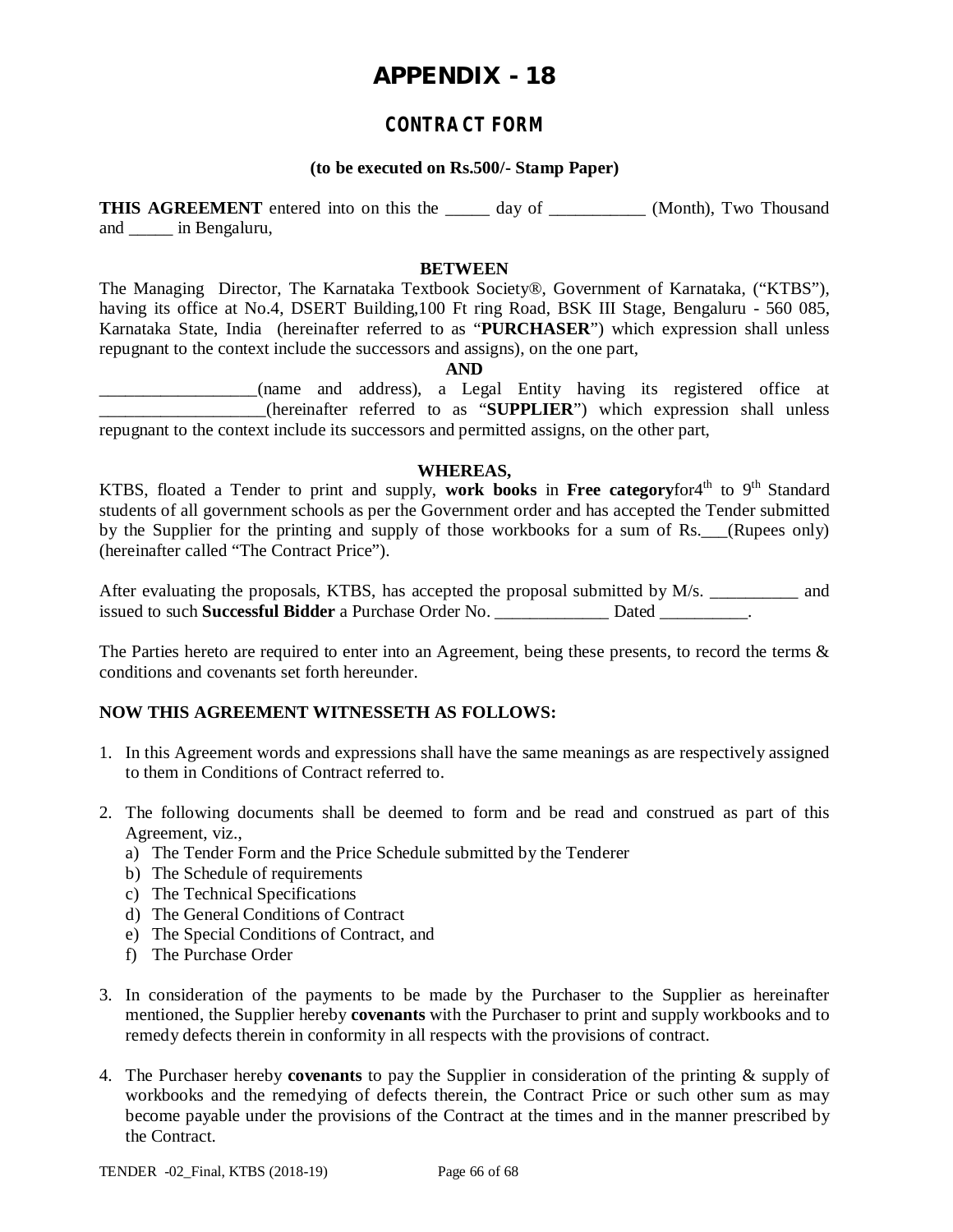Brief particulars of the workbooks which shall be supplied by the Supplier are as follows:

| Package No Title | Color/Size | Page Nos No of Copies Agreed Price |  |
|------------------|------------|------------------------------------|--|
|                  |            |                                    |  |

Total Value: Rs.\_\_\_\_\_\_\_(Rupees \_\_\_\_\_\_\_only)

| <b>Delivery Schedule</b>    | 45 days from the next date of the issue of CD.        |
|-----------------------------|-------------------------------------------------------|
| <b>Supply schedule</b>      | should be enclosed along with the contract agreement. |
| <b>Performance Security</b> | <b>Bank Guarantee</b> (5%)                            |

#### 5. **Assigning of Contract Agreement in whole or part**

The Supplier shall not assign or make over the contract, the benefit or burden thereof to any other person or persons or body corporate. No under letting or subletting to any persons or body corporate for the execution of the contract or any other part thereof is permitted, without the written consent of the Purchaser.

6. **Supplier agrees to supply the entire quantity of workbooks printed within the time specified in the tender document, to the Karnataka Text Books Society ® and no workbook shall be sold, translate or any portion reproduced in the open market. He further agrees that failing to adhere to this clause shall attract penal provisions and invite blacklisting of Supplier.**

IN WITNESS whereof, the parties hereto have caused this Agreement to be executed in accordance with their respective laws the day and year first above written. Signed, Sealed and Delivered by the

Said\_\_\_\_\_\_\_\_\_\_\_\_\_\_\_\_\_\_(For the Purchaser)

In the presence of : $\qquad \qquad$ 

Signed, Sealed and Delivered by the Said\_\_\_\_\_\_\_\_\_\_\_\_\_\_\_\_\_\_(For the Supplier)

In the presence of : $\frac{1}{2}$